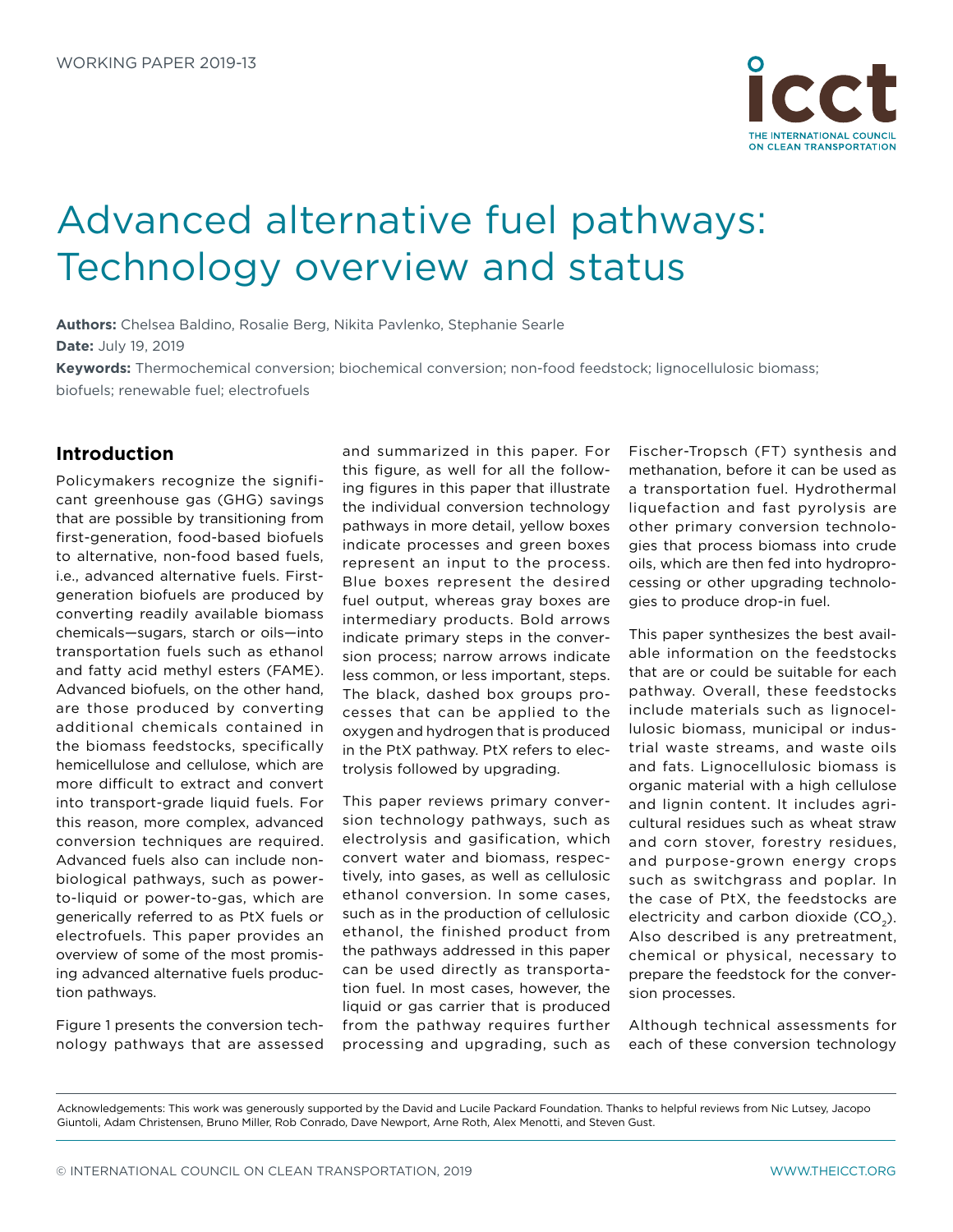

**Figure 1:** Simplified overview of the conversion pathways reviewed in this paper. Primary steps are highlighted with bold arrows. The black, dashed box groups processes that can be applied to the oxygen and hydrogen that is produced in the PtX pathway.

pathways are available in the literature, there is no study that the authors know of that includes all of these pathways together. This overarching study summarizes how these technologies convert biomass and wastes into fuel and assesses their commercial potential, citing examples, if they exist. It also addresses the major costs associated with these pathways, when information is available. Obstacles that might inhibit commercialization are reviewed for each of the technologies.

# **Cellulosic Ethanol Conversion**

#### **OVERVIEW OF CONVERSION PROCESS**

Ethanol is conventionally made primarily from sugars and starches obtained from food crops, such as corn, wheat, sugarcane, and sugar beet. These sugars and starches can be easily converted into ethanol by microbes, such as yeast. Lignin and cellulose, in contrast, consist of long organic

polymer chains that form the physical structure of plants. The process of converting lignocellulosic biomass to ethanol is called cellulosic ethanol conversion. Cellulose is trapped inside the lignin, making it more difficult to convert to ethanol compared to first-generation ethanol production from starches or sugars. Cellulose and hemi-cellulose are first broken down into monomeric sugars by enzymes, and the sugars are then fermented to ethanol by yeasts. Lignin is a byproduct of this process that is typically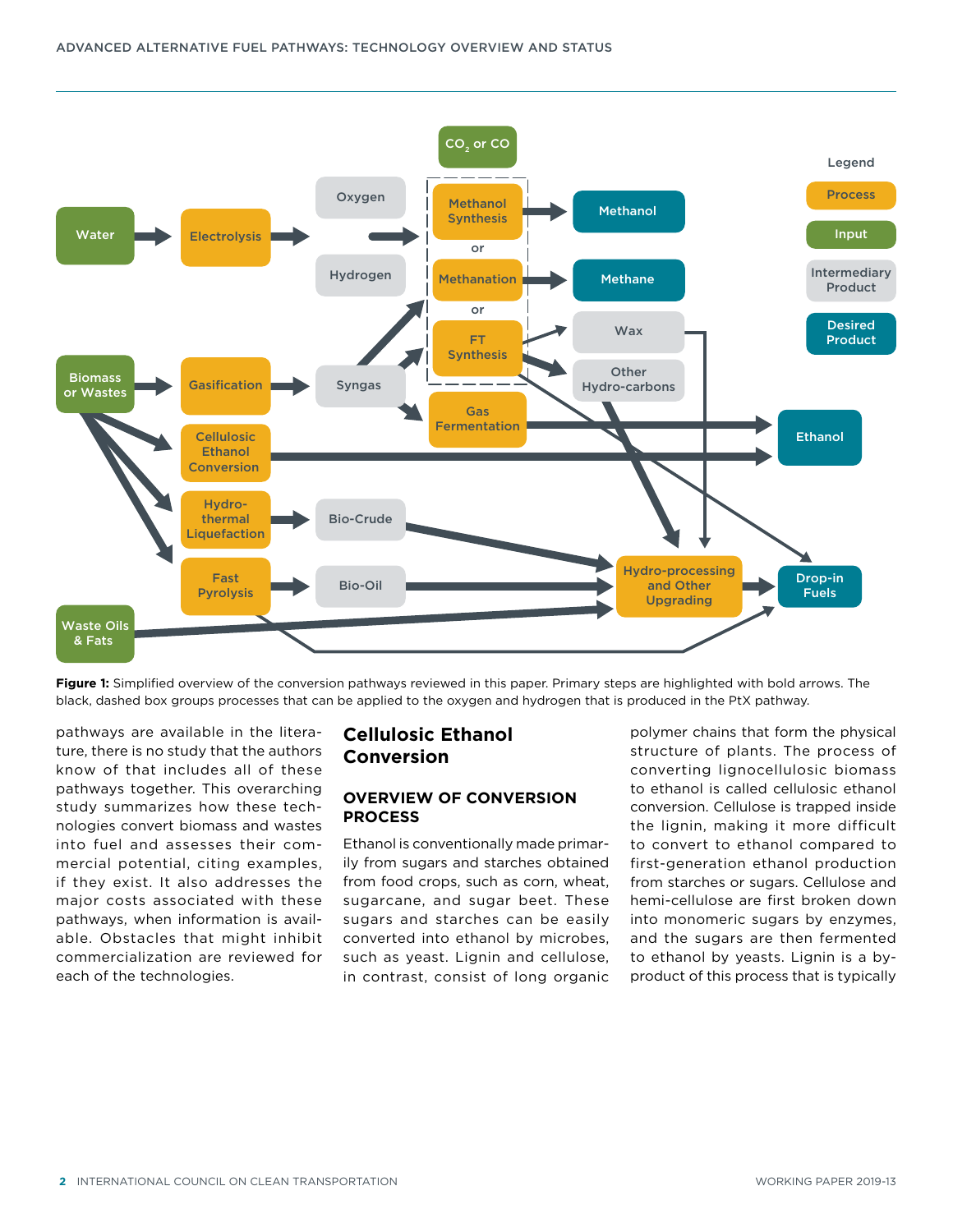combusted on-site for electricity generation, although the use of lignin to extract chemical products with higher added-value is being explored in biorefinery concepts.

## *Feedstocks utilized*

Within lignocellulosic biomass, the cellulose is bundled into structures, called microfibrils, that are surrounded by lignin and attached to each other by hemicellulose. Typical proportions are 40%–50% cellulose, 25%–30% hemicellulose, and 15%–20% lignin (Menon & Rao, 2012). Cellulose is a polymer of glucose, which means it is made of many glucose molecules bound tightly into chains. Hemicellulose also is a polymer of sugars, but a mixture of sugars, including six-carbon sugars (such as glucose) and five-carbon sugars (such as xylose).

## *Pretreatment*

Pretreatment is the first step in the conversion of lignocellulosic biomass into cellulosic ethanol (see Figure 2). Pretreatment alters the lignin and hemicellulose structures, exposing the cellulose to the action of enzymes and reducing particle size to maximize surface area to mass ratio; this minimizes energy consumption and allows for maximal sugar recovery (Tong, Pullammanappallil, & Teixeira, 2012; Limayem & Ricke, 2012). Further, agricultural and forestry residues often are collected from the ground and therefore contain soil and other unwanted materials that must be removed, usually by washing, so that they do not interfere with the conversion process (U.S. Government Accountability Office, 2016).

There are different feasible pretreatment methods for various kinds of biomass due to differences in physical structure, lignin content, and other considerations (Maurya, Singla, & Negi, 2015). In particular, the pretreatment process for woody biomass differs substantially from that for agricultural biomass (Limayem & Ricke, 2012). Various pretreatment techniques have been developed, each with its own benefits and drawbacks, as addressed in the [Obstacles to Commercialization](#page-4-0)  section below. These include the application of physical processes (e.g., particle size reduction through grinding or steam explosion), chemicals (e.g., sulfuric acid), physicochemicals (e.g., liquid hot water combined with ammonium fiber explosion, where high-pressure, liquid ammonia is applied and then the pressure is explosively released), and biological agents (e.g. white-rot or brown-rot fungi and bacteria), or combinations of these (Bensah & Mensah, 2013).

# *Chemistry of the conversion*

Lignocellulosic biomass can be converted into ethanol through either thermochemical or biochemical pathways. In both routes, the recalcitrant structure of lignocellulose is broken down into fragments of lignin, hemicellulose, and cellulose; the hemicellulose and cellulose are then converted into sugars and then ethanol. The thermochemical route, in which the biomass is gasified into syngas—a mixture of gases, primarily hydrogen and carbon monoxide, that also can include carbon dioxide and methane and then converted into ethanol, is far less common than the biochemical route, and is described in the sections on Gasification and Gas Fermentation. The biochemical route uses a combination of either enzymes or acids to convert the pretreated cellulosic biomass to ethanol; this pathway includes three steps: hydrolysis, fermentation, and distillation.

Figure 2 illustrates the steps necessary to convert biomass inputs into cellulosic ethanol combustion fuel: pretreatment, hydrolysis, fermentation, distillation and drying, and separation of distillation. Cellulosic ethanol production requires external heat and energy, but in this figure we show only where there is potential for recycling or export of energy. As shown, along with the primary product of ethanol, a secondary, desired product—biogas, which is shown in blue—can also be produced.

Hydrolysis breaks down cellulose into free sugars in order to make the glucose within the cellulose accessible for fermentation (see Figure 2). This process is also called saccharification or cellulolysis. Hemicellulose has more complex sugar polymers as well, but the use of enzymes to cleave these sugar polymers has been found to be cost-prohibitive (Limayem & Ricke, 2012).

Breaking down cellulose through hydrolysis can be done using either sulfuric acid or enzymes. Sulfuric acid can be used in either diluted or concentrated form; concentrated acid hydrolysis is more common and considered to be more practical. One drawback is that undesirable degradation products, such as aldehyde, form during acid hydrolysis.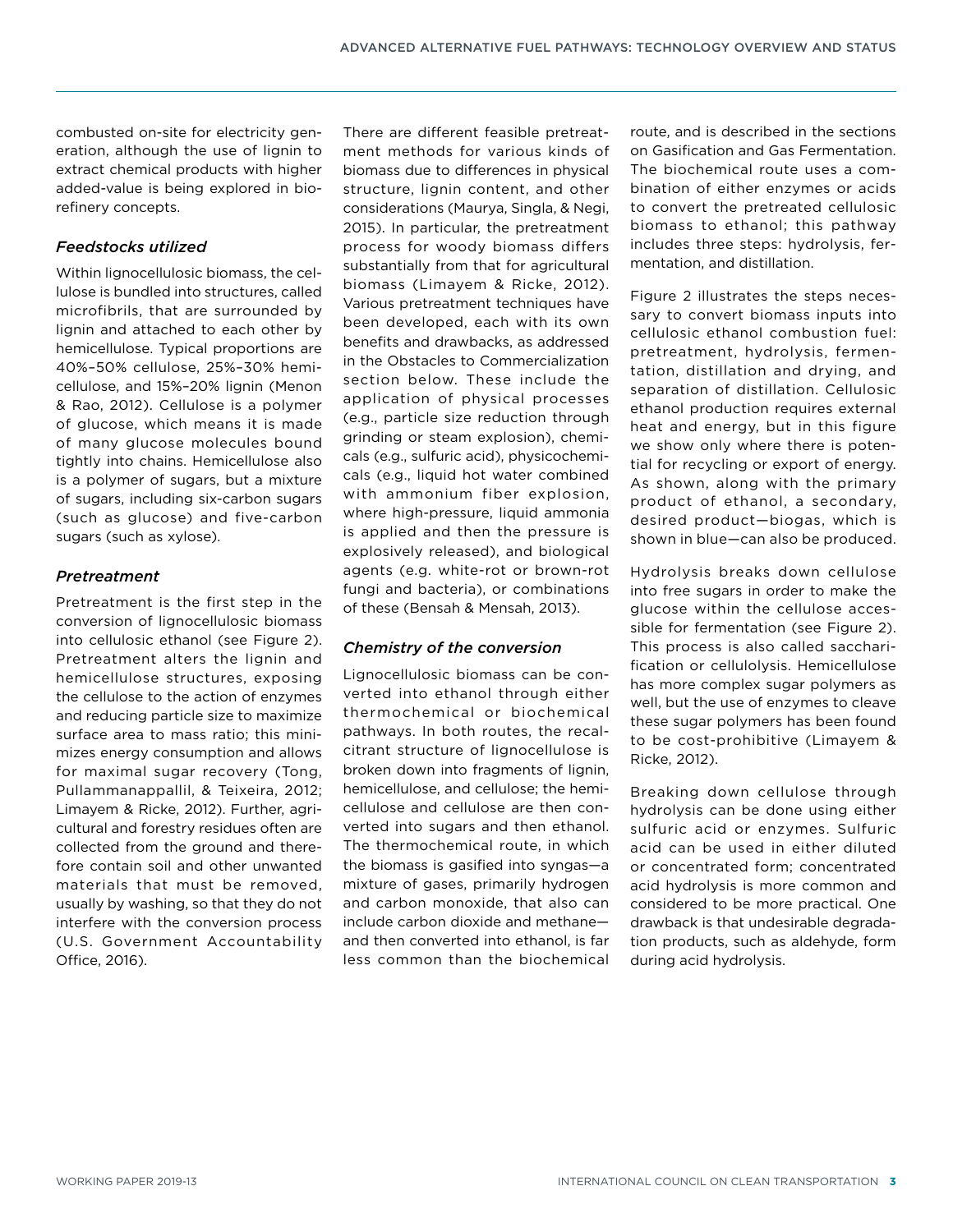

**Figure 2:** Simplified overview of cellulosic ethanol conversion. Primary steps are highlighted with bold arrows. Dashed arrows indicate optional processes. Adapted from from Limayem & Ricke (2012), Baeyens et al. (2015), and Humbird et al. (2011).

In the enzymatic hydrolysis process, cellulases, usually a mixture of several enzymes belonging to three different groups (endoglucanase, exoglucanase or cellobiohydrolase, and  $\beta$ -glucosidase), are used to break down the cellulose. Once the cellulose has been broken down into glucose molecules, the fermentation process uses microorganisms to consume glucose and produce ethanol as an end product (see Figure 2). These microorganisms include brewer's yeast (*Saccharomyces cerevisiae*) and *Escherichia coli*.

The accumulation of the sugar end products in the enzymatic hydrolysis process inhibits the activity of the cellulase enzymes and slows down the reaction. To counter this, in some systems, the hydrolysis and fermentation steps are done together in simultaneous saccharification and fermentation (SSF) processes (Sun & Cheng, 2002). This way the glucose is

consumed as soon as it is produced, allowing cellulolysis to proceed uninhibited. SSF also has the advantage of requiring a single reaction vessel for the two processes, instead of one for each. However, saccharification and fermentation have different optimal temperatures, so for this factor a compromise must be made.

After fermentation, the ethanol is separated from the yeast solids and most of the water by distillation (University of Illinois Extension, 2009). To do this, the broth that comes from fermentation is heated, and ethanol, which evaporates more readily than water, is collected and cooled. However, it is impossible to achieve perfect separation using standard distillation; therefore, the product of distillation, called *hydrous ethanol*, still contains about 5% water.

Hydrous ethanol is sometimes used as a fuel in Brazil (E100), although in regions where ethanol is used as a blend it is impractical because the water content inhibits blending with gasoline (Volpato Filho, 2008). To remove the remaining water, producers use more energy intensive distillation methods or adsorption columns (Vane, 2008). In an adsorption column, the ethanol is passed across a material called a molecular sieve, which selectively attracts water, leaving dehydrated ethanol. The molecular sieve is then regenerated, which is to say dried, resulting in a cyclic operating scheme.

It is also worth noting that one of the end products of the biochemical conversion of lignocellulosic biomass into ethanol, whether acid or enzymatic, is lignin, which can be combusted and converted to electricity and heat. The economics of cellulosic ethanol production could also be improved were lignin to become a higher-value end product.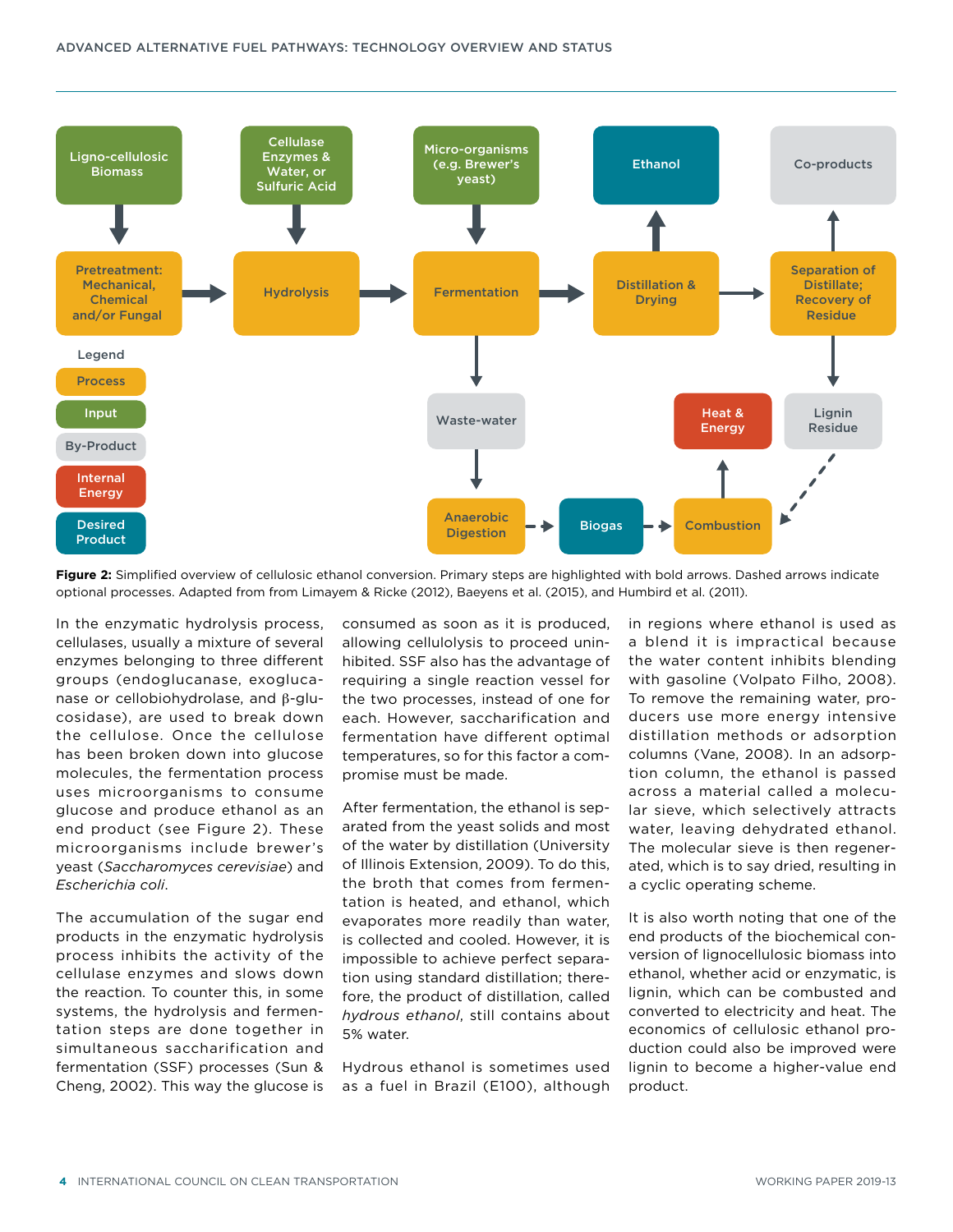#### **COMMERCIAL POTENTIAL**

Commercial cellulosic ethanol production generally falls into two categories: smaller, add-ons to existing, first-generation ethanol facilities using starch or sugar crops, or larger, stand-alone projects. Add-on facilities are sometimes called "bolt-on" facilities, primarily using cellulosic waste from the conventional ethanol facility. Bolt-on facilities have generally had more success ramping up production than stand-alone facilities. Quad County Corn Processors is an ethanol plant in Galva, Iowa, with a bolt-on cellulosic ethanol process that uses corn kernel fiber sourced from an adjacent firstgeneration ethanol facility (Ethanol Producer Magazine, n.d.-b). The Quad County facility's nameplate capacity is approximately 8 million liters per year of cellulosic ethanol, which is far less than the 130 million-liters-per-year capacity of the adjacent corn ethanol facility (Lane, 2014b). ICM Inc. is operating a pilot bolt-on facility at a conventional ethanol plant in St. Joseph, MO, with a nameplate capacity of nearly 1 million liters per year (Rivers, 2015). The operators claim to have successfully run their unit with corn kernel fiber and switchgrass. Ethanol producer Raízen Energia Participacoes SA, using Iogen Energy cellulosic biofuel technology, has a \$100 million ethanol production plant utilizing sugarcane bagasse located adjacent to a sugarcane mill in São Paulo. In 2016, the plant produced 7 million liters of next-generation ethanol. The facility is slated to produce 40 million liters per year of cellulosic ethanol using sugarcane bagasse and straw (Iogen Corporation, n.d.).

Several large, stand-alone cellulosic ethanol facilities are in development, in early operational phases, and at

least one has been shut down. These facilities use agricultural waste, energy crops, woody biomass, or a combination of all three. POET-DSM Advanced Biofuels operates a cellulosic ethanol plant in Emmetsburg, IA, with a nameplate capacity of approximately 76 million liters per year using corn cobs and corn stover as feedstock (Ethanol Producer Magazine, n.d.-b). Recently, POET filed suit against an engineering company for building an unsatisfactory pretreatment process; in 2010 POET contracted with Andritz, Inc. to build a biomass pretreatment unit, but POET claims that the process never worked at commercial scale, despite one and a half years of redesigns and multiple plant shutdowns (Ellis, 2017; Sapp, 2017). DuPont operated a plant in Nevada, IA, with a nameplate capacity of 114 million liters per year using corn stover until the plant was shut down in late 2017 (Ethanol Producer Magazine, n.d.-b). DuPont cited its merger with Dow as the reason for the decision and is seeking a buyer for the facility (Scott, 2017). POET and DuPont were both operating well below capacity as of April 2016 (Rapier, 2016).

At a smaller scale, several U.S. producers also have developed demonstration projects for cellulosic ethanol conversion at stand-alone facilities. Fiberight planned to convert postrecycling municipal solid waste (MSW) into cellulosic ethanol, but after seven years of research and development, the company decided to instead focus on producing biogas in lieu of cellulosic ethanol. Statements from Fiberight suggest that securing investment for MSW-to-ethanol is very difficult (Lane, 2015b). ZeaChem has a demonstration plant in Boardman, OR, using poplar, straw, and corn stover. The Boardman facility has a nameplate capacity of 946,000 liters per year (Ethanol Producer Magazine, n.d.-b). Woodland Biofuels has a demonstration plant in Sarnia, Ontario, using woody biomass with a nameplate capacity of 2 million liters per year (Ethanol Producer Magazine, n.d.-a). American Process Inc. Biorefinery has a facility in Thomaston, GA, with a nameplate capacity of approximately 1 million liters per year using sugarcane bagasse and woody biomass (Ethanol Producer Magazine, n.d.-b). The facility also is manufacturing nanocellulose for use as a material in tires and other consumer products (Lane, 2017a). Production of co-products such as these may improve the economic feasibility of cellulosic ethanol production.

In Europe, Beta Renewables operated a plant in Crescentino, Italy, until its closure in late 2017. It has a nameplate capacity of 50 million gallons per year and came online in 2012, but it was never able to reach this capacity. Beta Renewables utilized wheat straw, rice straw, and *Arundo donax* (ETIP Bioenergy, n.d.-a; Schill, 2016)*.* Clariant has a plant in Germany producing ethanol from agricultural wastes (Clariant, 2017). The nameplate capacity of the plant is approximately 1 million liters per year (Clariant, n.d.).

## <span id="page-4-0"></span>**OBSTACLES TO COMMERCIALIZATION**

#### *Cost*

The conversion process for cellulosic ethanol remains costly. Limayem and Ricke (2012) emphasizes that while technology continues to improve, advanced fuels still require "the most advanced systems analysis and economical techniques designed to cope with feedstock versatility and commodity." Some research suggests that cellulosic ethanol production may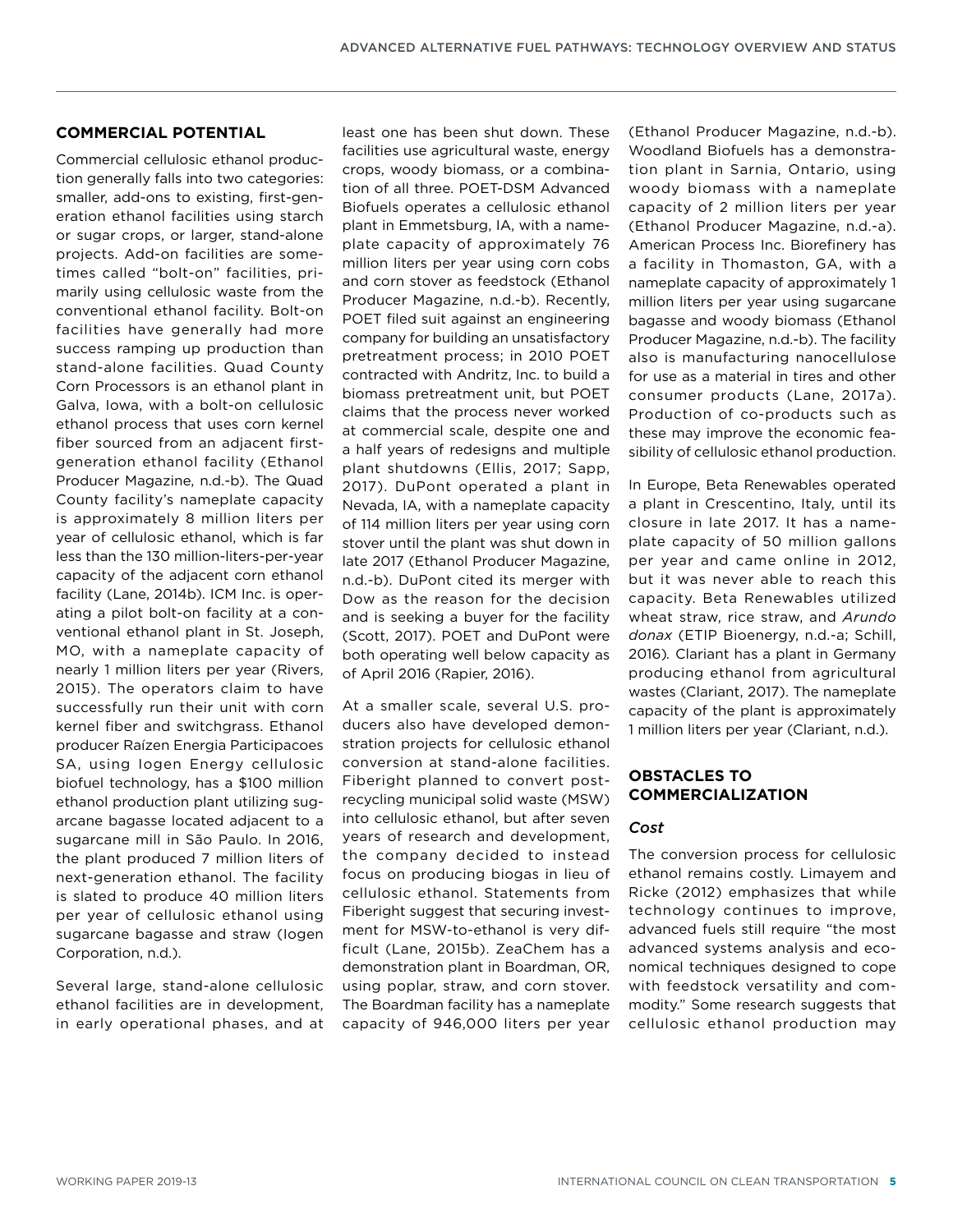be cheaper than other production processes using lignocellulosic feedstocks. For example, Peters, Alberici, Passmore, and Malins (2015) estimated the costs for cellulosic ethanol to be lower than for the gasification/Fischer-Tropsch process and hydrotreated pyrolysis oil process, although the authors emphasize that this finding is indicative and not absolute.

## *Recalcitrance of lignin and hemicellulose*

Pretreatment is the most expensive step in cellulosic ethanol production because lignocellulosic biomass is highly recalcitrant, which is to say, hard to break down. Many lignocellulosic feedstocks also are heterogenous and their characteristics can change over time, so it is important for pretreatment methods to be flexible and effective across a range of physical and chemical characteristics (Limayem & Ricke, 2012). However, all of the available pretreatment options have limitations related to cost, effectiveness, or other problems.

Mechanical means of pretreatment can be prohibitively energy intensive. Using heat or chemicals to remove lignin and break down biomass can be effective and is a common method. Chemical pretreatment of lignocellulosic biomass forms the basis of several proprietary cellulosic ethanol production configurations and technologies (Bensah & Mensah, 2013). However, chemical pretreatment tends to produce compounds such as furfural that are toxic and inhibit microbial fermentation. Organic solvents such as ammonia can avoid this problem but are relatively expensive and require solvent recovery systems. Biological pretreatment using white rot or other fungi has low energy requirements

and does not produce inhibitory compounds but requires 4 to 6 weeks and thus incurs costs related to storage space for that time period (Sun & Cheng, 2002).

There is also potentially promising research on genetically modifying plants to reduce the difficulties of processing lignin, either through modifying the lignin's chemical structure or reducing the lignin content. This could be achieved, for example, through down-regulating lignin biosynthesis enzymes in the plant or shifting the plant's energy from lignin biosynthesis to the synthesis of polysaccharides such as sugars and starches (Mood et al., 2013).

#### *High-solids loading*

Solids loading refers to the ratio at which solids (i.e., biomass) are added to the system, relative to the water that is needed for the fermentation broth. A higher ratio of solids to liquid translates to reduced water needs, smaller tank sizes, and lower distillation costs. However, increasing solids loading results in decreased sugar yields in the hydrolysis step and decreased ethanol yields in the fermentation step. Kristensen, Felby, & Jørgensen (2009) found that there is a linear, inverse correlation between conversion efficiency and solids concentrations between 5% and 30% initial total solids content by weight (w/w). Ongoing research is attempting to determine the drivers of this relationship with an aim to identifying solutions to increase sugar and ethanol yields. For example, Kristensen et al. (2009) found that hydrolysis products, such as glucose, inhibit the adsorption of cellulase at higher loads. In addition, Jin et al. (2017) found that the presence of ethanol was the major cause of decreased sugar conversion

during SSF, and actively removing it improved the economics of high-solids loading processes.

## *Cost of enzymes and other chemicals*

Both acid and enzyme hydrolysis require expensive materials. Acid hydrolysis requires large quantities of acid, which can be costly to purchase or recycle within the process. For these reasons, research and development has focused mainly on enzymatic hydrolysis for the commercial production of cellulosic ethanol, but cellulase enzymes also can contribute significantly to the ongoing operating cost of a plant (Tong, Pullammanappallil, & Teixeira, 2012). Enzyme costs fall in the range of \$5 to \$20 per kilogram (Johnson, 2016; Liu, Zhang & Bao, 2015).

To minimize enzyme consumption, manufacturers have options such as recycling enzymes for use in subsequent cycles (Lu, Yang, Gregg, Saddler, & Mansfield, 2002). One study reports that this technique can reduce enzyme costs by 50% (Du, Su, Zhang, Qi, & He, 2014). Another solution is to use additives, such as proteins called carbohydrate binding modules (CBMs), that can enhance the enzyme activity (Chundawat et. al., 2011).

## *C5 sugar content*

Most yeasts and microbes metabolize glucose and other six-carbon sugars; however, hemicellulose is mostly made of five-carbon (or C5) sugars. C5 sugars, such as xylose and arabinose, are not digested by many organisms; consequently, enzymes that hydrolyze these sugars are less common. Low-cost enzymes that can hydrolyze C5 sugars have not been identified, and thus hemicellulose is currently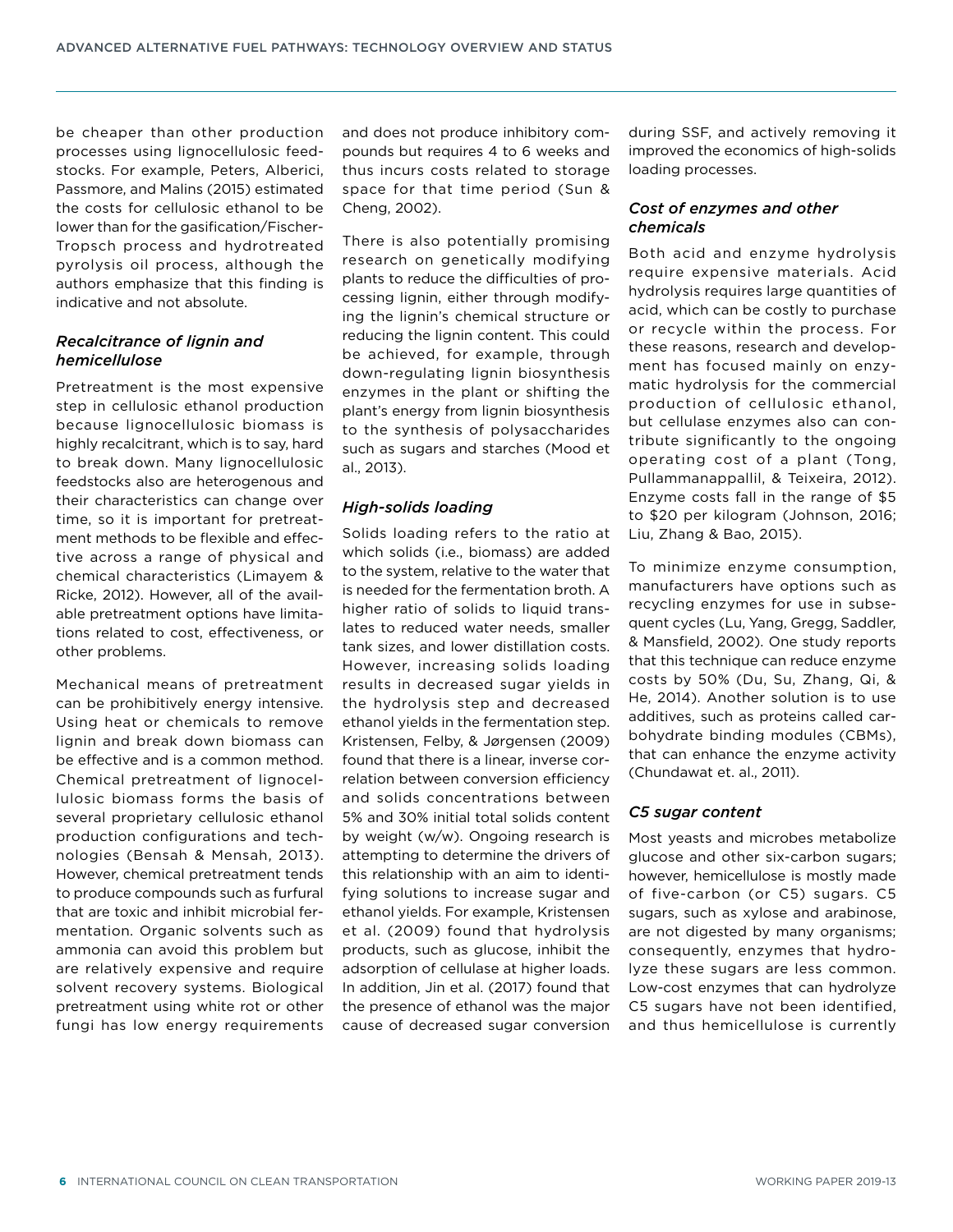cost-prohibitive to process into ethanol. Additionally, research has shown that the presence of some of the C5 sugars, such as xylose, can inhibit the efficacy of cellulase enzymes. These issues are seen with all lignocellulosic feedstocks (Limayem & Ricke, 2012). Research in this area focuses mainly on developing genetically modified microbes that can digest xylose and arabinose (Agbogbo & Coward-Kelly, 2008). Taurus Energy has developed a strain of yeast called XyloFerm that is being tested at the Quad County facility in Iowa (Lane, 2017c). Inbicon also developed a C5 fermentation technology (Ørsted, 2013).

# <span id="page-6-0"></span>**Gasification**

## **OVERVIEW OF CONVERSION PROCESS**

Gasification of coal is already widely used as a power generation technology. Increasingly, biomass is also being gasified for power, either alone or co-fed with coal. In the presence of oxygen, but less than what is needed for combustion, gasification converts biomass or organic wastes—for example, the organic fraction of MSW into syngas. This syngas is a mixture of hydrogen  $(H_2)$ , carbon monoxide (CO), and CO<sub>2</sub>. Simply, gasification is

Biomass+  $O_2$  + Heat  $\rightarrow$  H<sub>2</sub> + CO + CO<sub>2</sub> + Hydrocarbons +  $H_2O$  + CH<sub>4</sub> + Tar + Char

Tar is the unconverted organic material produced after biomass has been devolatilized during gasification. During devolatilization, tar is released in gaseous form but is condensable at lower temperatures. Char is a highcarbon solid by-product of pyrolysis, gasification, and incomplete combustion of biomass. Syngas can be combusted for electrical power generation.

It also can be used to make liquid and gaseous hydrocarbon fuels, such as diesel, methane, and ethanol.

#### *Feedstocks utilized*

Gasification can use a wide variety of feedstocks, including agricultural residues, organic fractions of MSW, forest residues, lignocellulosic energy crops, glycerin, tall oil pitch, and black and brown liquor that are residues of pulp-making. Wood and lignocellulosic residues from forestry and agriculture are the main feedstocks currently used by 80% of the commercial and operating biomass gasification plants (Bermudez & Fidalgo, 2016).

## *Pretreatment*

All feedstocks must be processed into a dry, more uniform material through pretreatment. The objective of pretreatment is to produce input materials for the gasifier with uniform physical properties, high energy density, and low moisture content. Biomass also can be perishable, and some of these pretreatment steps stabilize the biomass so it can be stored or transported more easily. The ideal moisture content for feedstocks for gasification is between 10% and 15% by weight (Bermudez & Fidalgo, 2016). Besides drying, other preprocessing steps may include particle size reduction and compaction of the feedstock; these are dependent on the specific type of gasification technology employed. Research suggests that gasification of solids works better with smaller particle sizes, so, depending on the specific gasification technology, the biomass must be ground, milled, or shredded to an appropriate size (Gaston et al., 2011). At the same time, size reduction takes energy, and there is a trade-off between improved gasification efficiency with smaller particle size and the additional energy required to achieve that particle size. Some gasifiers require a consistent energy density of the feedstock, while others can tolerate variation. For those that require consistent energy density, torrefaction is another pretreatment option that processes solid biomass at low temperatures (ca. 250°C–300°C) in the absence of oxygen. Torrefied biomass is dry, has higher and more consistent energy density and is easier to grind than untreated biomass, thus behaving similarly to lignite coal (Phanphanich & Mani, 2011).

MSW is inherently heterogeneous, as both household and commercial waste streams contain a variety of waste products including paper products, food waste, and yard trimmings. For a feedstock like MSW, feed handling at a conversion facility must be flexible and able to accommodate a set of heterogeneous feedstocks. Depending on the gasification process selected, the fraction of non-organic components in the MSW such as metal and glass will need to be sorted out and minimized in the feed to the reactor.

## *Chemistry of the conversion*

Figure 3 illustrates the steps necessary to convert biomass inputs into syngas using gasification. Gasification requires external heat and energy, but in this figure we only show where there is potential for recycling or export of energy. After the feedstock has been pretreated, it is gasified and then cleaned; the primary output of this process is syngas, some of which can be combusted on-site for energy.

There are two basic categories of gasifiers: partial oxidation and steam reforming. For partial oxidation gasification, the biomass enters the gasifier along with an oxidizing gas, typically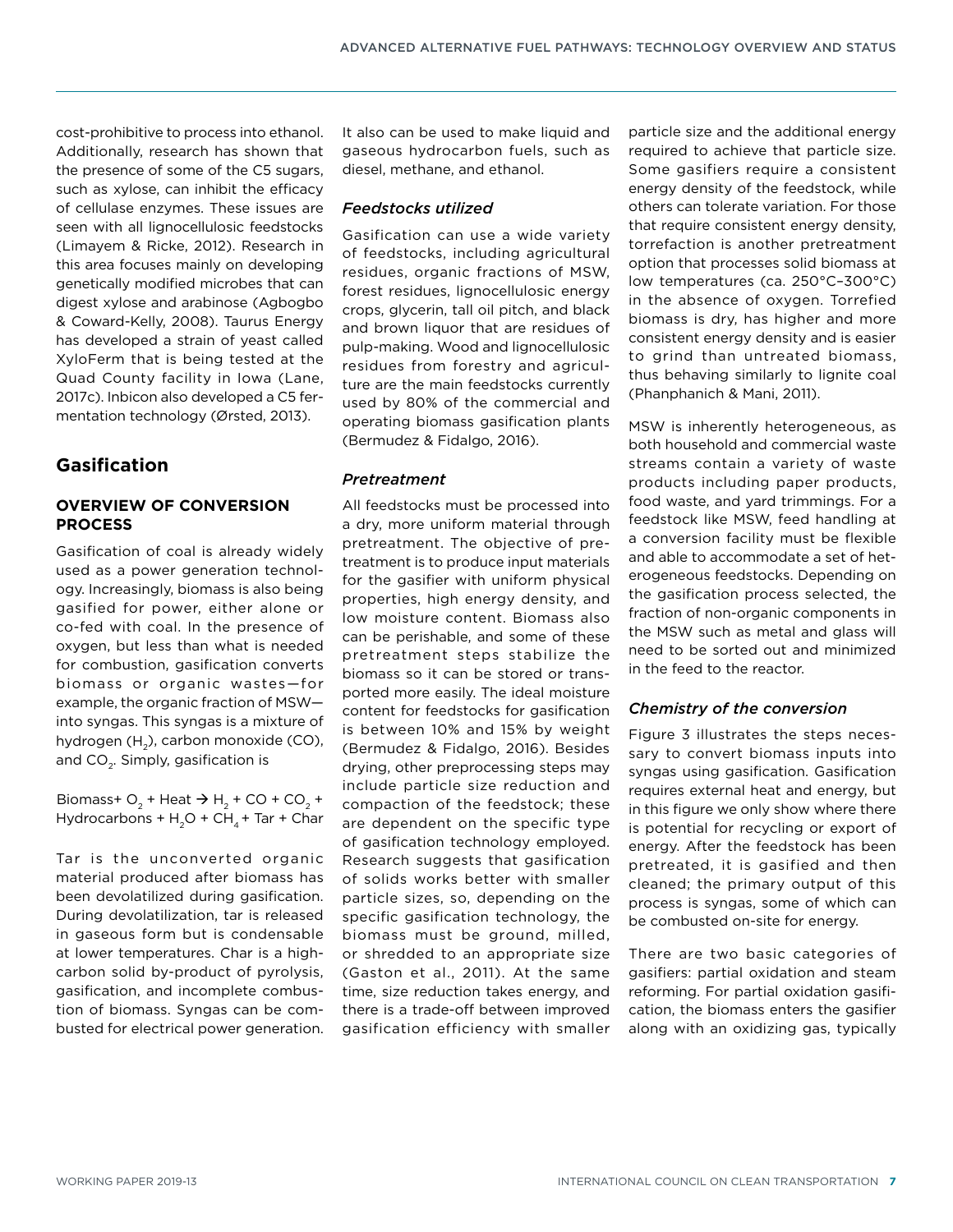

**Figure 3:** Simplified overview of gasification.

oxygen, air, steam, or a combination thereof. The choice of oxidizing agent depends on the quality required for the syngas and on the operating conditions. The quantity of oxygen introduced is insufficient to combust the biomass. Complete oxidation (i.e., combustion) occurs if there is a perfect match between (a) the ratio of the actual amount of oxygen and carbon from the biomass in the reactor and (b) the stoichiometric ratio between oxygen and carbon that is necessary for complete oxidation. This match is expressed in an equivalence ratio, which divides the first factor by the second. The equivalence ratio is therefore approximately 1 for complete oxidation. Gasification usually is conducted with an equivalence ratio between 0.2 and 0.4 (Bermudez & Fidalgo, 2016). The reaction usually occurs at temperatures between 800 and 1300°C.

In steam reforming, the feedstock enters the gasifier along with steam, and the endothermic energy required for the reaction is provided directly or indirectly through heat exchangers,

which are devices that transfer heat between mediums by conduction.

There is a fundamental trade-off between using oxygen or air as the gasifying agent. Purifying oxygen from air requires additional expense, but air has a very large fraction of nitrogen, an inert gas. Bermudez and Fidalgo (2016) report that for partial oxidation gasification reactions, oxygen gasification is more favorable than air gasification because it allows for smaller downstream equipment and facilitates the removal of  $CO<sub>2</sub>$  from the syngas product, which is required for proper synthesis in a Fischer-Tropsch reaction.

Several distinct reactions occur in the gasifier, throughout either steam reforming or partial oxidation (see Figure 3):

- **1. Dehydration**: The high heat of the process evaporates any moisture still present in the feedstock. This steam serves a purpose in subsequent reactions.
- **2. Pyrolysis (also known as devolatilization):** As the biomass continues

to heat up, carbon-containing molecules (i.e., lignin, cellulose, and their decomposition products) break down into gaseous components (i.e., CO<sub>2</sub>, oxygenated vapor species) and condensable vapors (i.e., char, primary oxygenated liquids, and water).

**3. Gasification:** The remaining char reacts with  $CO<sub>2</sub>$ , water, and oxygen in the presence of heat to form CO,  $H_2$ , and methane (CH<sub>4</sub>). The volatiles from the previous step may be converted into fuel gases by the secondary reactions of combustion and reforming (Bermudez & Fidalgo, 2016).

The gasifier output is a mixture of hydrogen and carbon monoxide, the two primary energy carriers, along with some combination of water, methane, carbon dioxide, ash, tar, and sulfur- or nitrogen-containing compounds (National Energy Technology Laboratory, n.d.). Ash composition varies depending on the feedstock, but it usually contains some trace elements, such as potassium, calcium, and phosphorus. The ratio of CO and H<sub>2</sub> depends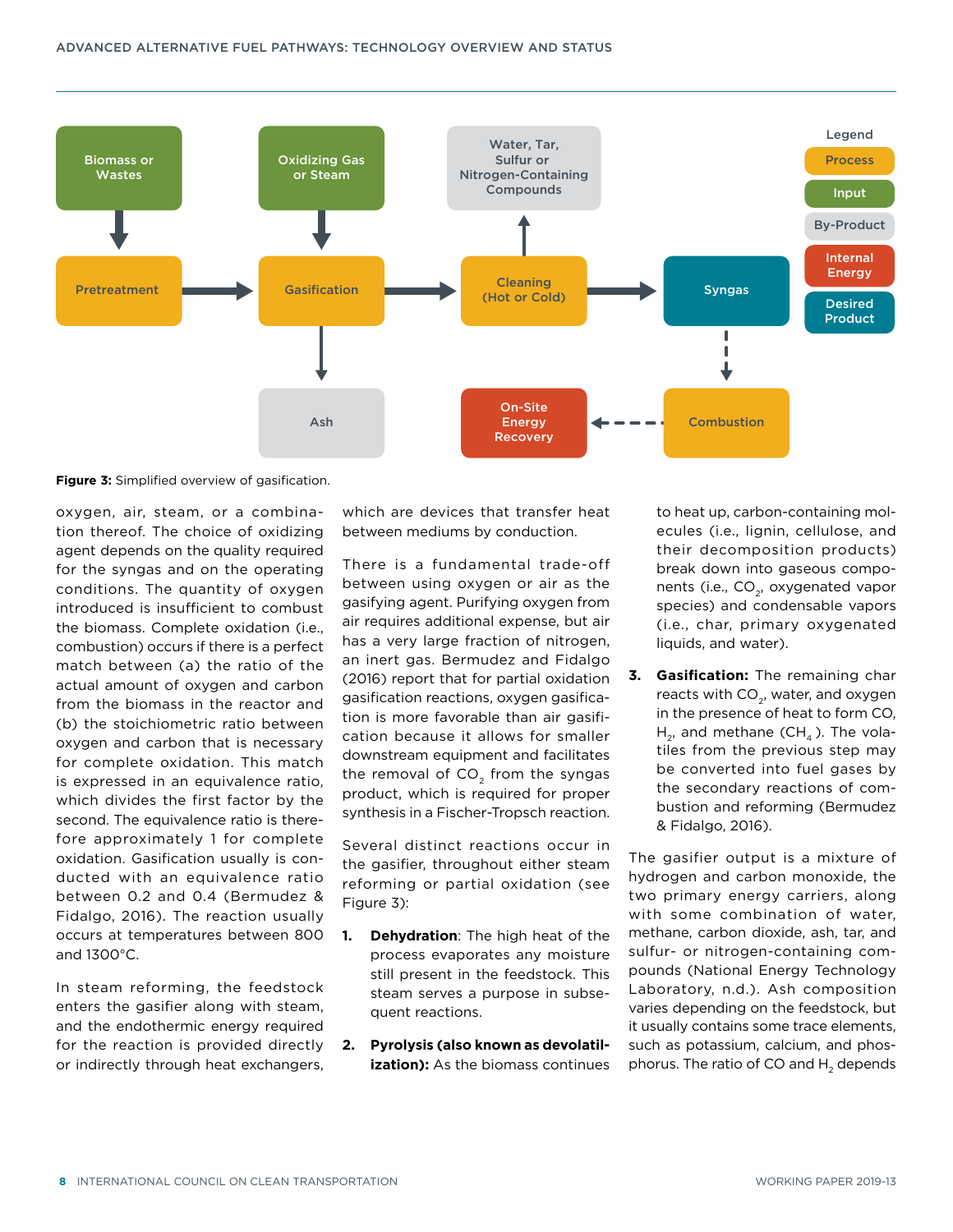on the type of substrate and gasification conditions (Du et al., 2016).

A gasification reaction is endothermic, which is to say it requires heat inputs from outside the system, but the process can be designed so that the required energy is provided completely by the recirculation of synthesis gas, the recirculation of tail gas from the Fischer-Tropsch process downstream, or the partial combustion of the solid fuel (Bermudez & Fidalgo, 2016).

## *Gasification technology*

Several different reactor configurations can be used for gasification. The main types are fixed bed, entrained flow, and fluidized bed gasifiers (Bermudez & Fidalgo, 2016). Except for fluidized beds, which are essentially isothermal, there are different zones with varying temperatures and material compositions where the conversion reactions described above take place. The reactor types differ in how and where the feedstock and gasifying agents are introduced and in how ash is handled.

Fixed bed reactors, also called moving bed reactors, follow the same basic configuration as common blast furnaces. Feedstock is introduced at the top and moves down through the vessel through four primary zones: (1) drying, (2) carbonization, (3) gasification, and (4) combustion. Feed is added to the top of the reactor in generally large pieces, i.e., coarse particle size, forming a bed inside the reactor. The oxidizing gas can be added from below the bed (updraft reactor), from the side (cross draft reactor), or from just below the top (downdraft reactor). The oxidation reaction occurs nearest to where the oxidizer is added, with the heat from that reaction powering the others. Downdraft reactors' advantages include their simple design and low tar and particulate formation,

whereas disadvantages include sensitivity to the quality and size of the feedstock; feedstock size limits; low energy efficiency; inability to scale up; and risks of corrosion, explosions, and fuel blockages. Minimizing tar production is important for minimizing impacts on gasifier machinery and for increasing product yield, because tar is essentially unconverted carbon. Updraft reactors' advantages include their simple design; suitability for biomass with high moisture content, low volatility, high ash content, and a variety of particle sizes; low char formation; and high energy efficiency. Disadvantages include risk of explosions, fuel blockages, and corrosion, as well as high tar yield (Bermudez & Fidalgo, 2016).

In fluidized bed reactors, the biomass is either directly injected into the hot fluidized bed or mixed with inert (or sometimes catalytic) bed material such as quartz sand or dolomite, which fosters heat transfer so that there is a uniform temperature in the conversion zone. This gasifier configuration is therefore able to process feedstocks with varying qualities. Contrary to the different zones in the fixed bed reactor, drying, devolatilization, oxidation, and gasification occur simultaneously and homogenously, producing a synthesis gas with relatively high heating value. These kinds of reactors generally perform better than fixed bed gasifiers. There are two main configurations of fluidized bed reactors: bubbling fluidized beds and circulating fluidized beds.

Bubbling fluidized bed gasifiers are among the most popular for biomass gasification. Their advantages include flexibility regarding feedstock characteristics (e.g., ash content and particle size) and feed rate, and they can be constructed compactly. Disadvantages include potential back-mixing, which limits the conversion efficiency of solids; complex operation; and a medium amount of tar yield compared to other reactors. Circulating fluidized bed gasifiers are also best for mediumto large-scale gasification processes, are flexible across varying feedstock characteristics, and can be constructed compactly. Compared to bubbling fluidized bed reactors, they have several advantages, such as greater gas-solid contact. Their disadvantages include medium tar yield and complex operation, as well as the potential for damages due to corrosion and attrition (Bermudez & Fidalgo, 2016).

In an entrained flow reactor, very finely dispersed feed is added together with the oxidizing gas. The small particle size allows the reactions to occur much more quickly and allows high conversion efficiency with low tar production. An entrained flow reactor operates at very high temperatures, higher than those in a fluidized bed reactor, causing ash to melt into slag that is then collected from the bottom of the reactor. Of the three primary gasifier configurations, an entrained flow reactor is the most expensive reactor to operate, requiring high amounts of oxidizing gas and high temperatures. It also requires a biomass feedstock that is brittle enough to be broken down to the necessary particle size, such as torrefied biomass. Despite these drawbacks, the clean syngas it produces makes this technology promising for use with biomass (Bermudez & Fidalgo, 2016).

Before the syngas can be used for fuel production, it must be purified and upgraded in order to prepare the proper gaseous mixture for the downstream synthesis. Syngas cleaning can occur via two routes, known as hot and cold (see Figure 3). The cold route is more developed, but the hot route offers better energy efficiency if the syngas will be used downstream at a high temperature. Current research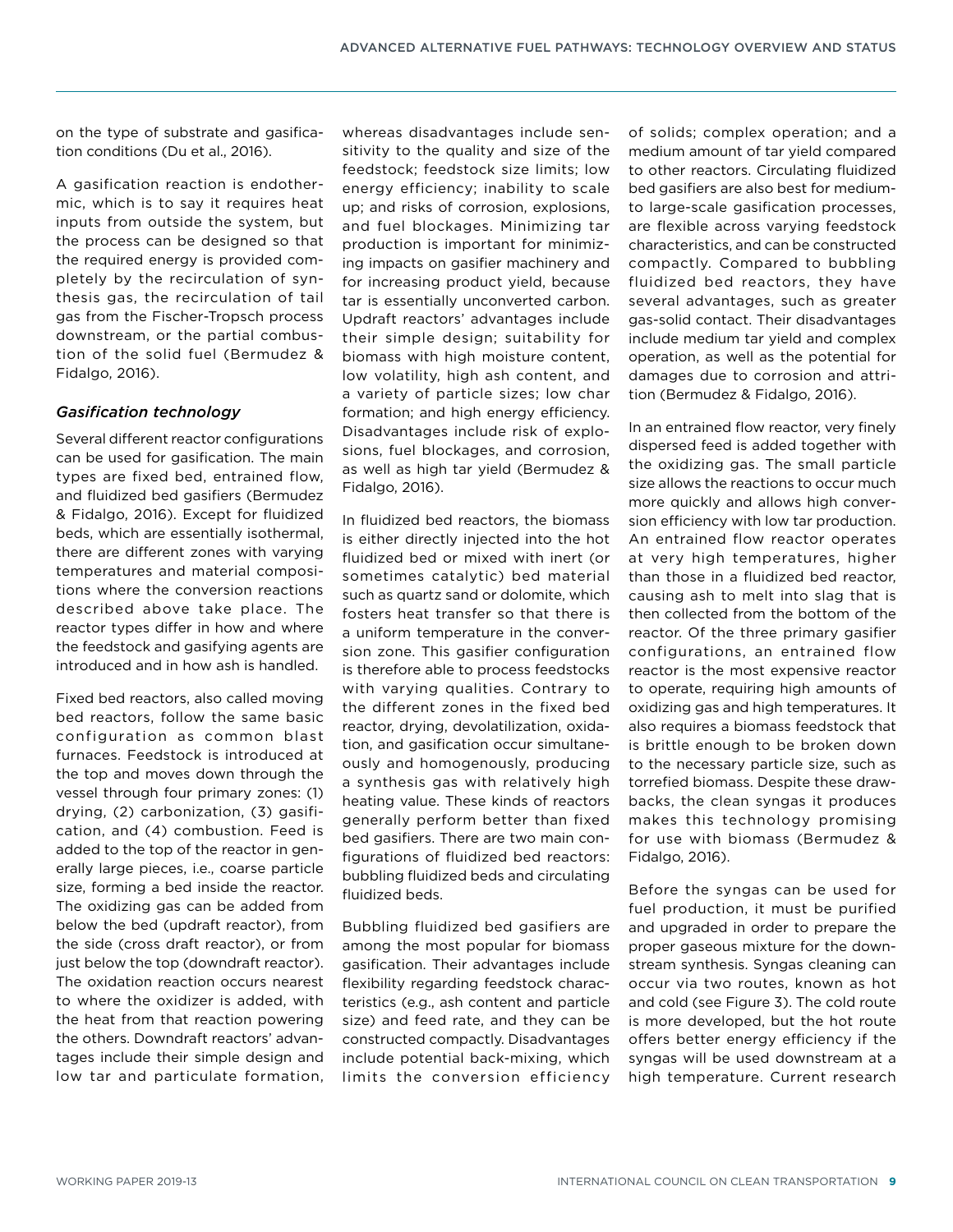focuses on how to better implement this route. Cleaning removes tar, sulfur (in the form of H<sub>2</sub>S), hydrochloric acid (HCl), ammonia (NH $_2$ ), and fly ashes. There are various processes that can be applied downstream of the gasification process to produce usable transportation fuels (Bermudez & Fidalgo, 2016). These include:

- **• Methanation:** At temperatures of 700°C–1,000°C and with a nickel catalyst, carbon monoxide and hydrogen are converted to methane and water.
- **• Methanol production:** At temperatures of 220°C–300°C, a pressure between 50 and 100 bar, and with a catalyst of copper-zinc oxide supported on alumina, methanol synthesis occurs through the reaction of both carbon monoxide and carbon dioxide with hydrogen.
- **• Fischer-Tropsch synthesis**: In the presence of a catalyst, the hydrogen and carbon monoxide from syngas are combined into liquid hydrocarbons, the composition of which can be modified according to the desired specifications for the finished fuel, such as renewable diesel. See the Fischer-Tropsch Synthesis section for more information.
- **• Gas fermentation**: In the presence of catalysts, syngas can be fed to acetogenic microorganisms, such as *Clostridium ljungdahli,* which then produce ethanol (Limayem & Ricke, 2012). See the Gas Fermentation section for more information.
- **• Hydrogen production:** In order to maximize hydrogen production, for example for use in hydrogen fuel cell vehicles, the hydrogen concentration can be increased with a water-gas shift reaction. In the water-gas shift process, steam  $(H<sub>2</sub>O)$  reacts with carbon monoxide

to produce hydrogen and carbon dioxide. Catalysts are used, typically an iron oxide-based catalyst followed by a copper-based catalyst. Researchers are still working to improve this process.

#### **COMMERCIAL POTENTIAL**

Unlike gasification of coal, gasification of biomass and waste feedstocks for transportation fuel production is still in its relatively early stages of development. However, the extensive experience gathered from its application to coal could help the development of the biomass gasification industry. There are major differences between coal and biomass gasification and many of the coal gasifier technologies cannot be directly applied to biomass. For example, entrained flow technology is the most widely used gasifier type for fossil fuel gasification, but entrained flow gasifiers are not available on a commercial scale for biomass. Current research is trying to address the challenge of how to enhance the production of syngas with high  $H<sub>2</sub>$  content where impurities such as tar are minimized and capital and operating costs are also reduced (Bermudez & Fidalgo, 2016).

Gasification has higher capital costs than pyrolysis and biochemical processes (Wang & Tao, 2016). Currently, around 75% of commercial biomass gasifiers are fixed bed reactors (Bermudez & Fidalgo, 2016). A study by the Internation Renewable Energy Agency (IRENA, 2012) found that fixed bed gasifiers have equipment costs that fall between \$1,730 and \$5,074 per kilowatt (kW). Bermudez and Fidalgo (2016) suggest that bubbling fluid bed reactors are a promising technology for biofuels because this reactor type already has been demonstrated across a wide range of conditions. The 2012 IRENA study found that bubbling fluidized bed reactors have a range of equipment costs that fall between \$2,540 and \$3,860 per kW. For circulating fluidized bed reactors, equipment costs fall between \$1,440 and \$3,000 per kW. Because these cost figures are at least six years old, however, it is possible that in recent years gasification technology has become less expensive.

Fulcrum BioEnergy, which is developing several commercial-scale MSW gasification facilities across the United States, is using steam-reforming bubbling fluid bed reactors (Fulcrum BioEnergy, 2018). In Europe, most existing commercial plants that gasify biomass are dedicated to the production of power or combined heat and power, although there are some pilot projects using gasification for further processing into biofuels for transport (IEA Bioenergy, n.d.). For example, the bioliq project in Karlsruhe, Germany, uses an entrained flow reactor to gasify the bio-crude being produced from fast pyrolysis (bioliq, n.d.-b).

Almost all of the facilities that produce liquid biofuel from biomass gasification at a commercial level are in the United States and Canada. Enerkem, a Montreal, Quebec-based company with a long history of working with bubbling fluidized bed biomass gasifiers, is now converting MSW containing mixed textiles, plastics, fibers, wood and other non-recyclable waste materials into chemical-grade syngas, which is then converted into methanol, ethanol and other chemicals. At its Westbury, Quebec, facility Enerkem processes 17,500 tonnes per year of treated wood (e.g., electric utility poles), wood waste, and MSW into syngas. At its facility in Edmonton, Alberta, Enerkem processes 100,000 tonnes per year of MSW (IEA Bioenergy, n.d.). In the United Kingdom, BioSNG built a commercial facility that will process 10,000 tonnes per year of waste wood and other wastes to produce 22 gigawatt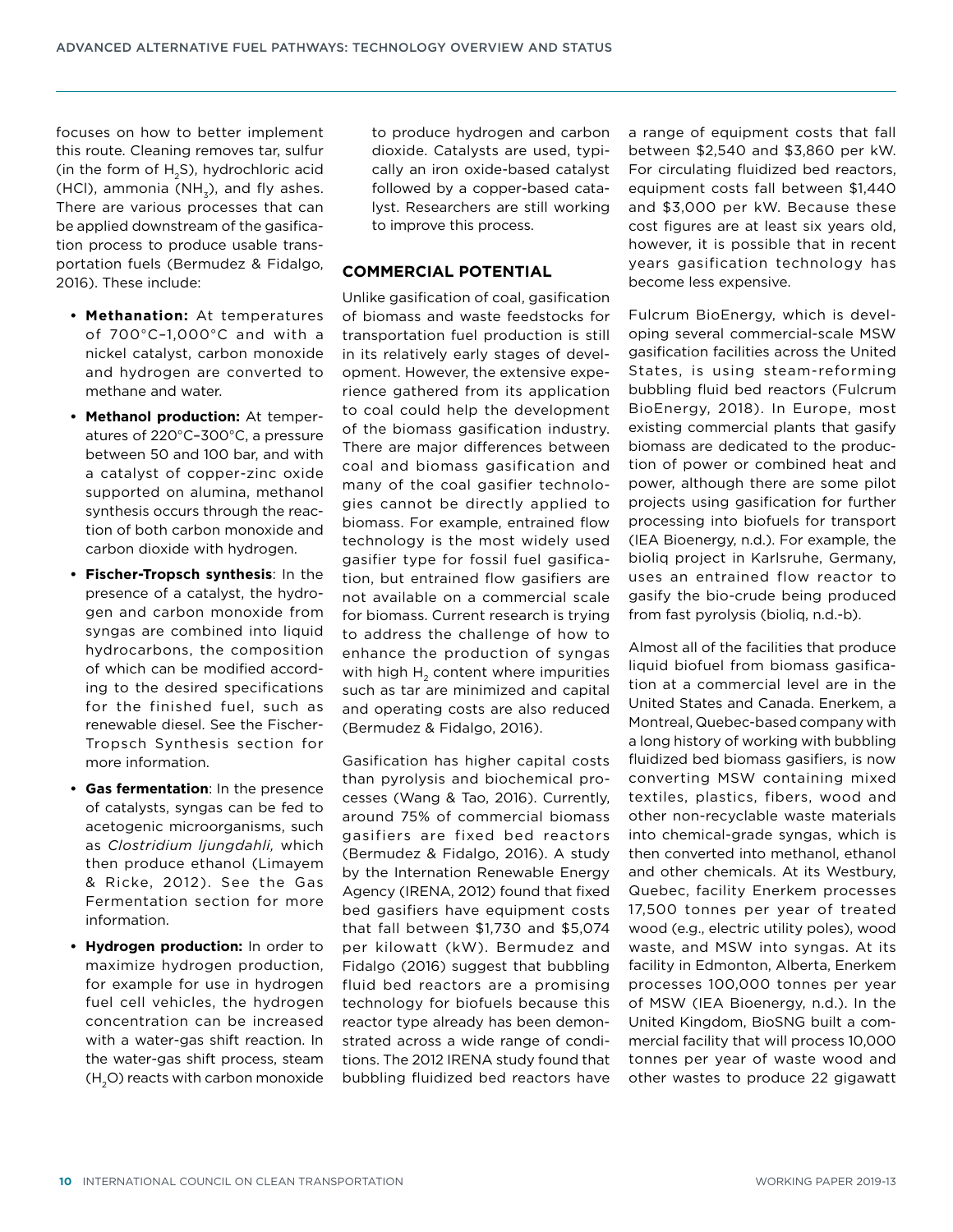hours (GWh) per year of grid quality methane through thermal gasification and methanation (Gogreengas, n.d.).

## **OBSTACLES TO COMMERCIALIZATION**

There are several technological issues related to cleaning the syngas so it can be used for downstream conversions. For example, gasification produces tar, which can degrade conversion equipment over time. Tar production can be handled on the front end by pretreating biomass via torrefaction or conducting pyrolysis first (Phanphanich & Mani, 2011). Both of those technologies are under development for use in this application, but neither has been proven cost-effective at a commercial scale. Tar, along with other syngas contaminants, also can be handled on the back end, via syngas cleaning processes. These are proven technologies, used in coal gasification facilities, but they do add additional steps, and thus costs.

# **Gas Fermentation**

## **OVERVIEW OF CONVERSION PROCESS**

Gas fermentation is a hybrid biochemical/thermochemical process where biocatalysts convert gases composed of hydrogen, carbon monoxide, and carbon dioxide into liquid fuels (Griffin & Schultz, 2012). Biocatalysts can be acetogenic microorganisms, such as bacteria in the *Clostridium* genus that use the Wood-Ljungdahl pathway for gas fixation into several fuel products, primarily ethanol, butanol and methanol (Wu & Tu, 2016). Valueadded co-products can include a range of chemical products including acetone, isopropanol, 2,3-butanediol, and isoprene (Liew et al., 2016). The bacteria can be genetically modified to

increase product yield and selectivity and produce non-native products.

LanzaTech is the best-known company that has developed and commercialized a gas fermentation process, converting waste gas from industrial processes into fuels, such as ethanol, and chemicals, such as 2,3-butanediol (Wu & Tu, 2016). The waste gases used by LanzaTech include gaseous streams from steel mills that would otherwise be combusted for electricity and process heat or be flared. This technology also reportedly can convert gaseous streams from other industrial processes, such as oil refining and chemical plants, as well as syngas from gasification of forestry and agricultural residues, unsorted unrecyclable municipal waste, natural gas, and coal (Handler, Shonnard, Griffing, Lai, & Palou-Rivera, 2015).

## *Chemistry of the conversion*

Hydrocarbons such as tar inhibit fermentation and adversely affect cell growth; it is thus necessary to clean the syngas first, as described in the previous section on Gasification. After the syngas is cleaned, it is compressed and delivered to the reactor, where fermentation is carried out by microorganisms. The steps necessary for fermenting gas into ethanol combustion fuel are shown in Figure 4. Gas fermentation requires external heat and energy, but in this figure we show only where there is potential for recycling or export of energy. Product recovery comes after fermentation and includes distillation and other techniques. As in the case of cellulosic ethanol conversion, a secondary desired product, biogas (shown in blue), can also be produced by anaerobically digesting waste organic solids.

In the LanzaTech process, carbon monoxide-containing gas is first deoxygenated and then the carbon monoxide is used as a carbon and energy source by microorganisms suspended in a liquid nutrient solution. If hydrogen is present, it also can be used as an energy source. The microbes secrete fermentation products, such as ethanol, 2,3-butanediol, and acetic acid into the broth. Modifications to the process can change both the nature of the reaction products as well as the ratio between products and coproducts. The selectivity and yield of biofuel depend not only on the type of bacteria used, but also on process conditions such as temperature, pH, and syngas composition.

There are also different designs and configurations of bioreactors, and each type has its advantages and disadvantages. The bioreactor design is critical for gas fermentation because it influences the gas-liquid interface and the gas-liquid mass transfer rate (Wu & Tu, 2016). The continuous stirred-tank reactor (CSTR) is a common design: Syngas is continuously injected into the reactor through a diffuser and mechanical agitation breaks the large bubbles into smaller ones. However, CSTR is not economically feasible at a commercial scale because of its high energy cost, so significant research efforts have been undertaken to improve the design of this kind of reactor. Bubble column reactors do not require the same mechanical agitation as CSTRs and they have higher mass transfer rates, but they can have problems with mixing and coalescence. In a trickle-bed reactor, liquid flows down through a packing medium, with the syngas moving either downward (co-current) or upward (countercurrent). These reactors also do not require mechanical agitation and have been shown to have higher gas conversion rates as well as higher productivity compared to CSTR and bubble column reactors. Finally, there are hollow fiber membranes (HFMs), where syngas is diffused through micro-size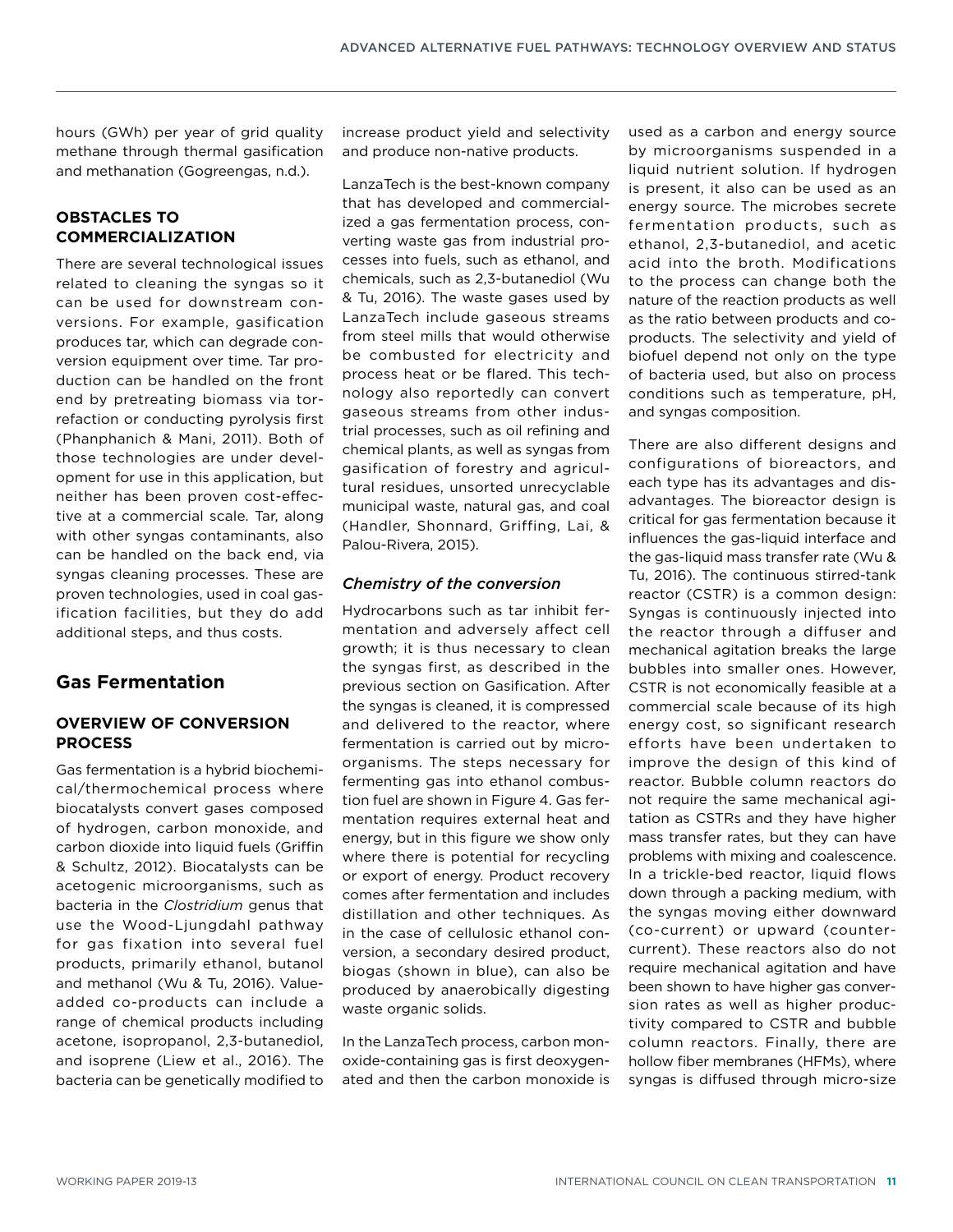

**Figure 4:** Simplified overview of gas fermentation to ethanol.

pores without forming bubbles. This system offers the highest volumetric mass transfer coefficient, followed by trickle-bed reactors and CSTR (Wu & Tu, 2016).

Wu and Tu (2016) describe several techniques for recovering the desired fuel and other co-products from the fermentation broth, which is the mix of fermentation products. These techniques include:

- **• Liquid-liquid extraction:** A dissolved compound is extracted from a liquid mixture using a solvent.
- **• Pertraction:** This is a liquid-liquid extraction process in which a membrane is placed between the extracting liquid and the extractant.
- **• Adsorption:** Product fuels from gas fermentation, such as butanol, first are adsorbed by certain adsorbent materials, such as resin, and then desorbed, creating a concentrated product.
- **• Pervaporation:** In this membranebased technique, a membrane selectively separates volatile compounds such as ethanol and butanol; these compounds diffuse through the membrane, evaporate, and then are recovered through condensation.
- **• Gas stripping:** In this process, an oxygen-free gas, such as nitrogen  $(N<sub>2</sub>)$ , circulates in the fermentation broth in bubbles that then break, inducing vibration of the liquid and the removal of volatile compounds (Ezeji, Karcher, Qureshi, & Blaschek, 2005). It can

operate continuously at an industrial scale, does not harm the fermentation culture, and does not require a membrane, making it one of the most attractive techniques for product recovery (Strods & Mezule, 2017; Wu & Tu, 2016).

Another technique is the LanzaTech conversion process, in which fermentation products are continuously withdrawn from the reactor and sent through a distillation-based separation system for product and co-product recovery (see Figure 4). Waste streams are minimized and recycled internally; for example, organic solids such as spent microbial biomass can be filtered out and digested anaerobically, and with the resulting biogas, can be mixed with some of the vented gas from the reactor for on-site energy recovery (Handler et al., 2015).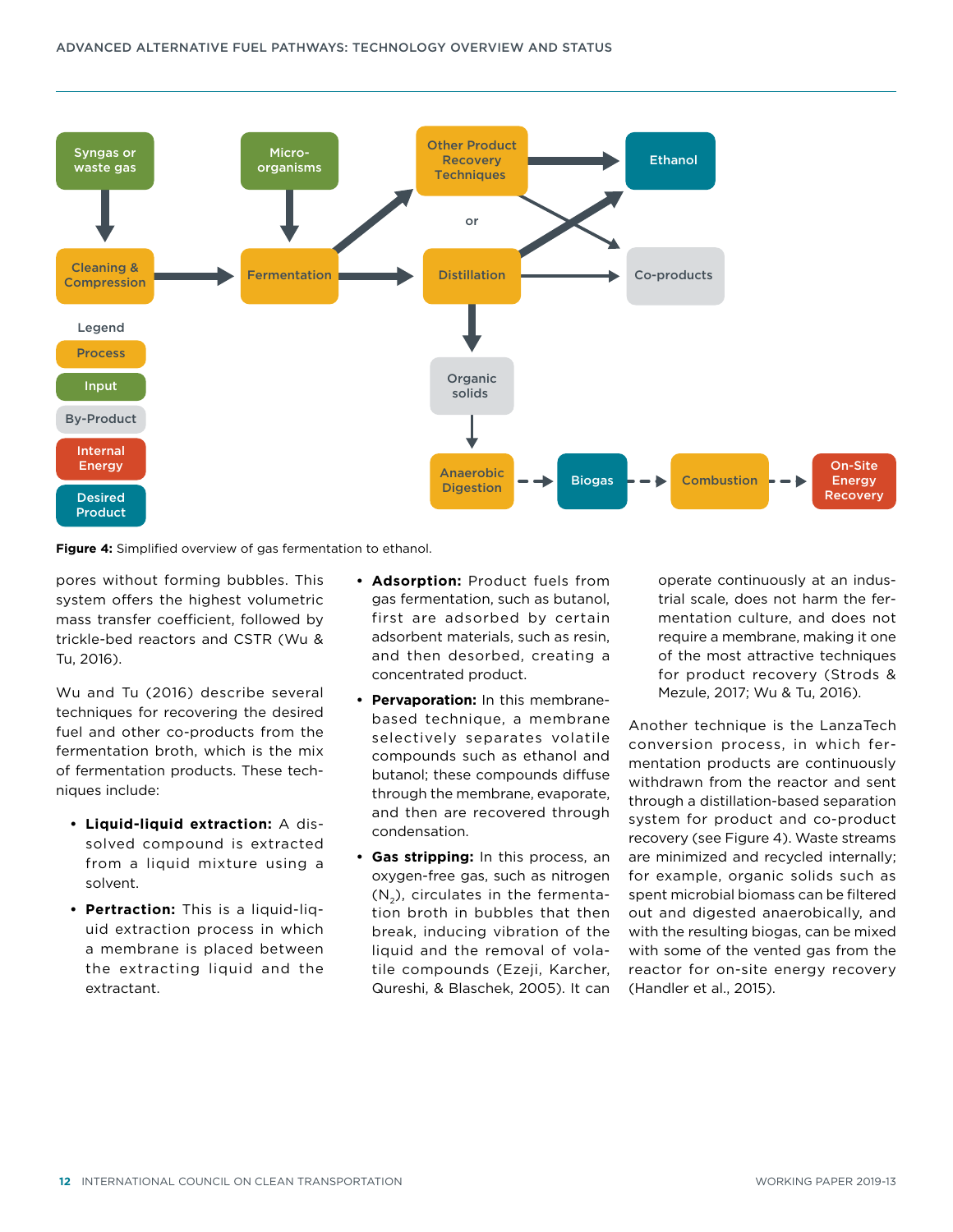#### **COMMERCIAL POTENTIAL**

Compared to other technologies, gas fermentation has several advantages: high product selectivity, low reaction temperature, high tolerance to sulfur, and the biocatalyst is much cheaper than the heterogenous catalyst used in the Fischer-Tropsch synthesis process. Gas fermentation also can handle a wider range of H<sub>2</sub>:CO ratios in the input syngas than FT synthesis (Wu & Tu, 2016).

To date, the developers exploring this conversion pathway have focused on maintaining stable microbial populations and setting up new reactor technologies. Reactor design still must be optimized to improve pass-through rates, downsize equipment, and integrate energy by using unreacted gases (e.g., unused  $H_2$  from the syngas) for process energy recovery (IRENA, 2016). Further, Wu and Tu (2016) highlight that mass transfer of gas-to-liquid in a bioreactor is the largest rate-limiting parameter, posing a major challenge to gas fermentation.

Researchers also are working on selecting desirable traits in the microbes and blocking out particular metabolic pathways in order to improve primary product yields. Specifically, there are efforts to genetically modify the fermentation bacteria to improve yields, reduce product inhibition, and make them more tolerant to operating conditions that are uninhabitable to other bacteria strains. Capital costs also can be reduced by using new product recovery technologies, such as membranes (IRENA, 2016).

INEOS Bio, Synata Bio, and LanzaTech are the three major companies that have, or have had, precommercial or commercial gas fermentation facilities.

INEOS Bio converts several types of waste biomass including wood waste, vegetative waste, and yard waste into bioethanol (Wu & Tu, 2016). In 2013, INEOS Bio started its first commercial gas fermentation plant in Florida; however, a few years later there were reports that the facility was not producing much fermentation-derived ethanol, primarily due to the sensitivity of the microorganisms to high levels of hydrogen cyanide in the syngas. Recently, INEOS Bio sold this facility, citing changes in the market for ethanol as one of the reasons for this decision (Voegele, 2016).

As of 2018, the Shougang-LanzaTech Joint Venture is operating LanzaTech's gas fermentation technology at the Shougang Group's Jingtang Steel Mill in Caofeidian, China. This 60 millionliter-per-year facility is converting steel mill waste gas to ethanol. Four further commercial projects are expected to start up in 2019–2020 producing ethanol from refinery and ferroalloy off-gases in India and South Africa; biomass syngas in California; and steel mill off-gases in Belgium. In Japan, SEKISUI has demonstrated ethanol production using LanzaTech's gas fermentation technology on syngas from gasified unsorted unrecyclable MSW that would otherwise be incinerated (Burton, 2017).

## **OBSTACLES TO COMMERCIALIZATION**

Continuous input of the feedstock and removal of the product is necessary to maintain the activity rate of the microorganisms, but this increases the energy necessary for product separation. It is therefore critical to identify methods to either reduce energy demand for product separation, such as distillation, or instead to genetically engineer or breed strains that are tolerant of more concentrated product. Bacterial activity is also inhibited by acetic acid produced as a by-product, thereby reducing ethanol yield. It is possible that genetically engineering or breeding more selective bacteria strains could mitigate this problem (IRENA, 2016).

Bacterial contamination is another barrier that can have a substantial impact on final yields. To mitigate this, operators must use resilient bacterial strains and reactor systems that are less susceptible to contamination and improve the removal of trace species that can cause population loss (Daniell, Köpke, & Simpson, 2012).

# <span id="page-12-0"></span>**Fischer-Tropsch Synthesis**

## **OVERVIEW OF CONVERSION PROCESS**

Fischer-Tropsch (FT) synthesis, illustrated in Figure 5, is used in conjunction with other conversion technologies that produce syngas, such as [g](#page-6-0)asification and power-to-X, which are addressed in other sections of this paper. After the syngas is cleaned, FT synthesis catalytically converts syngas to produce liquid hydrocarbons, which include waxes, drop-in fuel, and other hydrocarbons, as well as tail gas. Tail gas usually is recycled if it is made up mainly of syngas, and it usually is combusted if it is made up mainly of other off-gases. FT synthesis requires energy, but in this figure we show only where there is potential for recycling or export of energy. This product may require further refining before use in the transport sector but in some cases includes fuels that ready to use (see Figure 5).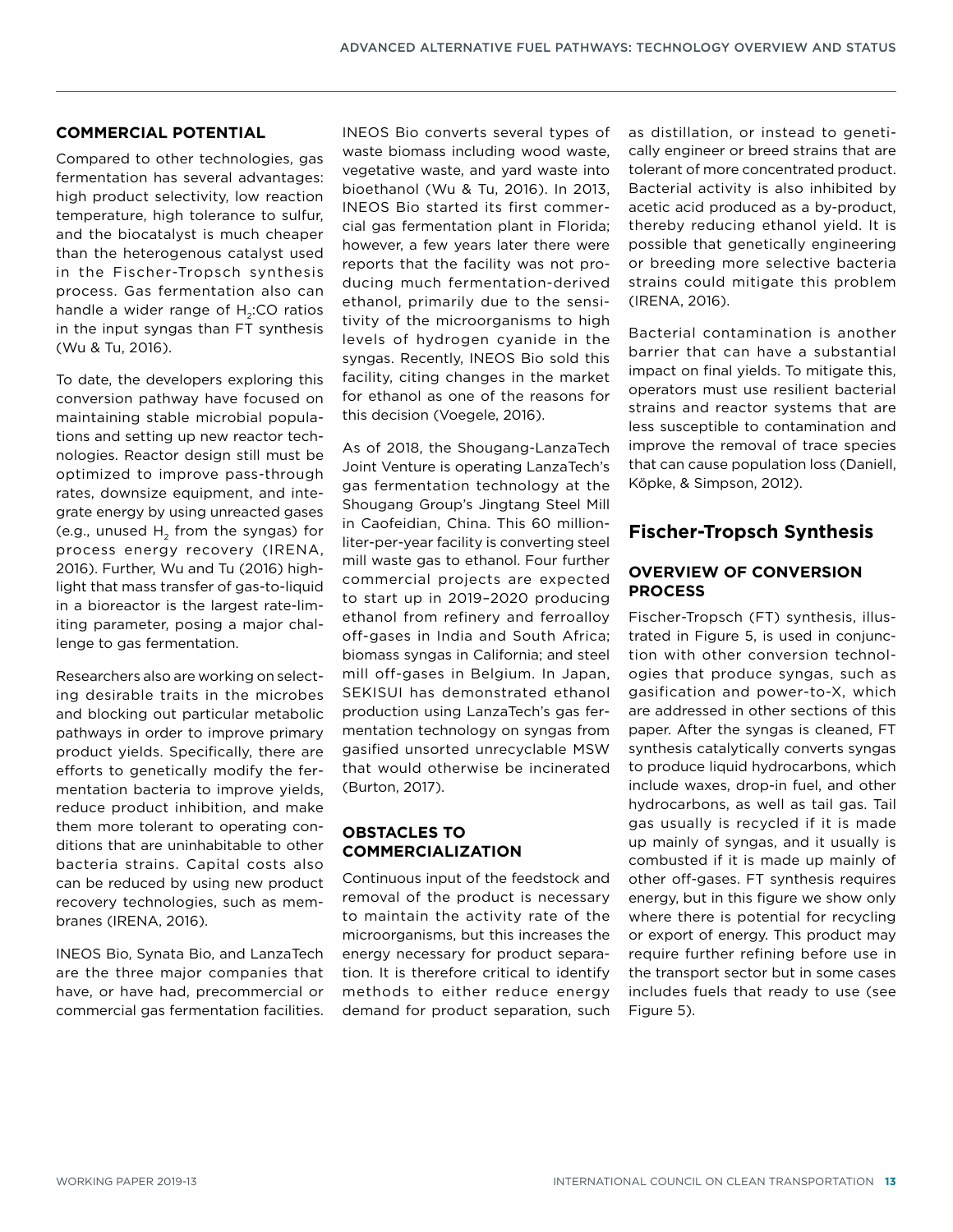

**Figure 5:** Simplified overview of Fischer-Tropsch synthesis.

#### *Chemistry of the conversion*

FT synthesis converts a mixture of hydrogen gas and carbon monoxide into hydrocarbons and water according to the following equation:

 $(2n+1)$  H<sub>2</sub> + *n* CO  $\rightarrow$  C<sub>*n*</sub> H<sub>(2*n*+2)</sub> + *n* H<sub>2</sub>O

The *n* in this equation indicates that the reaction can be manipulated to produce hydrocarbons with a range of carbon chain lengths. The hydrocarbon distribution is determined by operating conditions, such as temperature, pressure, type of catalyst, etc. Conditions can be chosen to maximize the yield of a particular cut with a higher market value, such as middle distillates (National Energy Technology Laboratory, n.d.).

Prior to the catalytic reaction, the gaseous inputs for the FT synthesis process require cleaning and upgrading. The process is very sensitive to contaminants, especially substances containing sulfur or metals because they can poison the catalysts (Peters et al., 2015). Syngas cleaning is addressed in the [Gasification](#page-6-0) section of this paper. The water-gas shift can

be applied to the syngas to adjust the  $H<sub>2</sub>:CO$  ratio if required for FT synthesis. Ideally, the final concentration of inert gases (CO<sub>2</sub>, N<sub>2</sub>, CH<sub>4</sub> etc.) should make up less than 15% of the gas volume (Bergman et al., 2004).

## *Fischer-Tropsch synthesis catalysts*

Several kinds of metals can be used to catalyze Fischer-Tropsch synthesis: iron, cobalt, nickel, and ruthenium. In practice, ruthenium is prohibitively expensive, and nickel catalyzes some other undesired reactions, so only iron and cobalt are industrially relevant. They have different prices, sensitivities to contaminants, life spans, ideal gas compositions, and ideal operating conditions (National Energy Technology Laboratory, n.d.).

The FT reaction is exothermic, which is to say it releases heat, so an important consideration for the reactors is their capacity to quickly dispel heat from the catalysts to avoid overheating and catalyst deactivation, while at the same time maintaining steady temperature control. Reactors also must facilitate effective mass transfer across each of the interfaces of solids (catalysts), liquids (hydrocarbons), and gases (carbon monoxide, hydrogen, steam, and hydrocarbons). Finally, because this is a capital-intensive process, reactors must scale up effectively. Three reactor types are considered viable for commercial scale production: multitubular fixed bed reactors, fluidized bed reactors, and three-phase slurry reactors.

Multi-tubular fixed bed reactors are easy to operate and scale up, but they are expensive to construct and have high gas compression costs for the recycled gas feed.<sup>1</sup> They also require long downtimes during replacement of catalysts.

Fluidized bed reactors have higher efficiency in heat exchange and better temperature control. They also require smaller heat exchange area and lower gas compression costs. In addition they are easier to construct than fixed beds. Fluidized bed reactors also allow for online catalyst removal, so there is no downtime for catalyst

Fixed and fluidized bed reactors are described in more detail in the [Gasification](#page-6-0) section.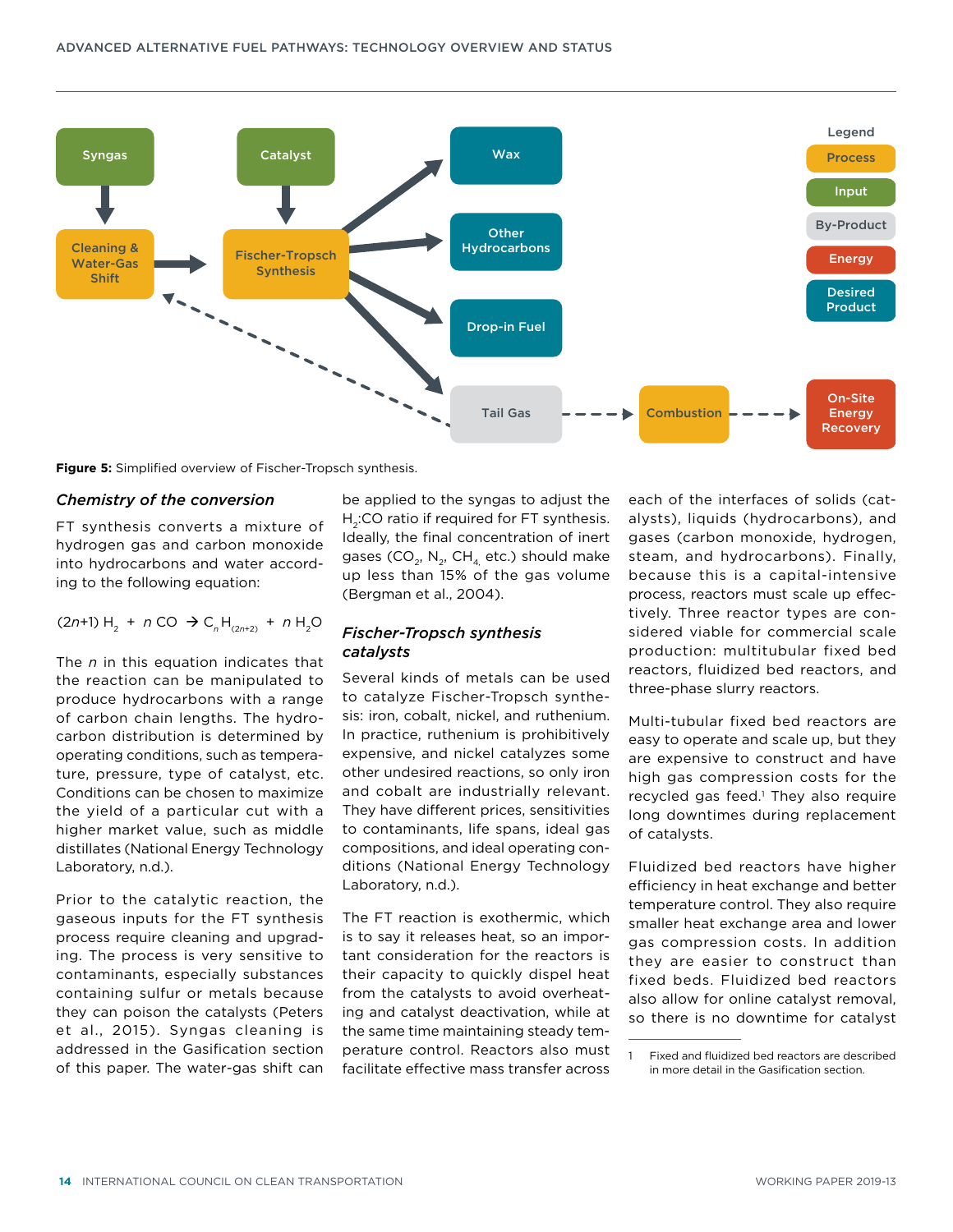replacement. They also are more complicated to operate, have erosion problems, and pose some difficulty in separating the fine catalyst particles from the exhaust gas.

Three-phase slurry reactors are a type of fluidized bed reactor wherein the catalyst is suspended in a liquid and the feed gas is bubbled through. They have many of the same advantages as other fluidized bed reactors, including no downtime for catalyst replacement and excellent heat transfer, but it is difficult to separate catalysts and wax (Lappas & Heracleous, 2016).

For small-scale FT systems, monolithic/microstructured reactors are becoming increasingly popular. In a monolithic reactor, there is a thin layer of catalyst on the channel walls, which helps control diffusion of the gas as it flows through the reactor (Holmen, Venvik, Myrstad, Zhu, & Chen, 2013). These reactors are compact, lightweight, and safe, and given their small size, allow for process intensification and capital cost reductions compared to conventional reactors (Arias Pinto, 2016).

## *Product separation and upgrading*

The straight-chain hydrocarbons FT synthesis produces include waxes, liquid hydrocarbons, and light gases, which are virtually free of oxygenates, sulfur, metals, and other heteroatoms, which are atoms other than carbon and hydrogen (e.g., oxygen, nitrogen). Generally, when the iron catalyst operates in a high temperature range, usually in fluidized bed reactors, it produces gaseous and gasoline-range products, whereas in the low-temperature range, both iron and cobalt produce more waxy products and straight-run diesel and naphtha (Lappas & Heracleous, 2016). The heaviest hydrocarbon fraction, wax, is usually hydrocracked to break the larger molecules into smaller diesel- or naphtha-sized molecules, although it also can be sold for its material value for candles and other products (Envia Energy, 2015). Hydrocracking is addressed in the Hydroprocessing section.

The output from an FT reactor is distinct from bio-oil or bio-crude derived from fast pyrolysis or hydrothermal liquefaction, which are addressed in other sections of this paper. FT liquids and waxes are hydrocarbons, containing only hydrogen and carbon. FT synthesis also generates some tail gas, a mixture of the light hydrocarbons that are either generally too small to be sold as fuel, unreacted syngas, or include any inert gases that were contained in the process stream. Depending on the composition of the tail gas, it may be economical to recycle it through the FT reactor or to burn it for power generation.

## **COMMERCIAL POTENTIAL**

FT synthesis is a well-established technology and has been used for decades to produce liquid fuels from coal and natural gas. Sasol and Shell are companies that currently operate commercial scale coal-to-liquid (CTL) or gas-to-liquid (GTL) FT plants (National Energy Technology Laboratory, n.d.). However, gasification of biomass and waste feedstocks is still in its early stages. There are several examples of gasification-FT synthesis facilities using biomass and waste feedstocks in operation around the world, although many are still at the demonstration or pilot scale.

In general, the gasification-FT process is capital intensive compared to other methods for producing cellulosic biofuel (Peters et al., 2015). De Jong et al. (2015) report the minimum fuel selling point to be \$1.50 per liter for FT fuel produced from forestry residues. Liu, Larson, Williams, Kreutz, & Guo (2011) find that FT-derived fuels usually are less costly to produce when electricity is generated as a major coproduct rather than when only liquid fuels are produced. In general, studies on the technology status and economics of FT synthesis suggest that research and development should focus on gasifier designs, syngas quality, product selectivity in chemical synthesis, and process integration and scale (Lappas & Heracleous, 2016).

Choren attempted the world's first commercial gasification-FT plant in 2008 partnering with Shell, Volkswagen, and Daimler using Choren's Carbo-V gasification process and Shell's Middle Distillate Synthesis Fischer-Tropsch process. Due to "uncontrollable costs," insolvency was announced in 2011 and the plant was never completed. There were also several plants in other areas of Europe that failed, such as the Finland Bioenergy Ajos BTL, launched by Vapo Oy and Metsäliitto, and the UPM Stracel BTL in France, both of which had received EU funding in 2010 through NER 300, a large funding program for innovative energy demonstration projects. In both cases, the companies cited uncertainty in the regulatory outlook for advanced fuels beyond 2020 as the reason the projects fell through (Lappas & Heracleous, 2016).

Fulcrum BioEnergy and ThermoChem Recovery International, Inc. (TRI), a gasification technology company, have operated a gasification-FT demo plant in North Carolina converting MSW into jet fuel and diesel. Fulcrum is now developing a commercial scale plant in Reno, NV, that is planned to produce approximately 42 million liters of jet and road fuel from 181,400 tonnes of garbage per year (Tepper, 2017). Fulcrum has agreements with United Airlines, Cathay Pacific, and BP to produce a combined 662 million liters of jet fuel over 10 years. Fulcrum has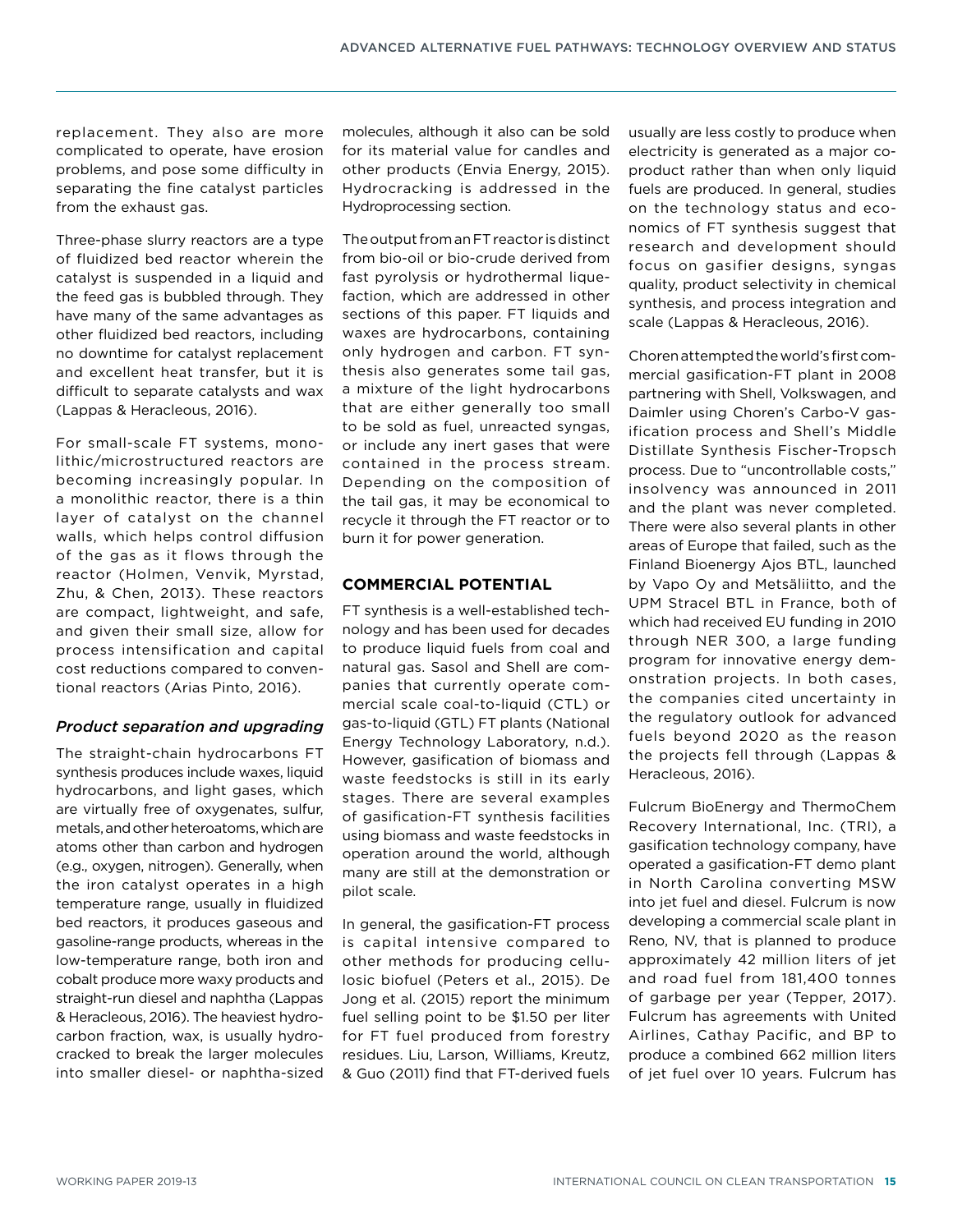seven more plants planned around the United States.

Velocys designs and builds FT reactors for partnerships, rather than running its own plants. Its process uses cobalt catalysts, which Velocys claims offer better yields and stability compared to other catalysts. Velocys operates a pilot plant in Ohio for technology development and participates in two joint projects (Velocys, n.d.). Envia Energy is a joint venture commercial plant in Oklahoma City among Velocys, Waste Management, Ventech, and NRG, using a gasification-FT process at its 17 million-liters-per-year facility, (Envia Energy, n.d.). The plant just came online in 2017 and is not yet up to capacity.

Red Rock Biofuels is another Velocys joint venture that appears to be in an earlier stage of development after receiving a \$70 million grant (Lappas & Heracleous, 2016). The company's stated goal is to make aviation fuel from woody biomass for the military, FedEx Express, and Southwest Airlines. Its plant in Lake County, OR, which was approved for state funding in January 2018, is slated to use 159,000 dry tons of residual woody biomass to produce approximately 61 million liters per year of finished product (Sapp, 2018).

BioTfueL is a joint project among six French partners (IFP Energies Nouvelles, Total, Axens, CEA [a public research organization], Sofiprotéol, and ThyssenKrupp) to convert cellulosic biomass and coal into drop-in diesel through gasification-FT.<sup>2</sup> This project has a total budget of \$120 million (Lappas & Heracleous, 2016). BioTfueL operates two demonstration plants in in Venette and Dunkirk, France (Total, n.d.). The goal is to open a commercial scale plant by 2020.

The Güssing Renewable Energy demonstration plant in Güssing, Austria, has the world's first functioning fast internally circulating fluidized bed gasification plant, producing syngas that has low nitrogen and a suitable H<sub>2</sub>:CO ratio for downstream FT synthesis. Its FT pilot plant, which has been in operation since 2005, produces 5 to 10 kilograms per day of raw product when it is in operation (Lappas & Heracleous, 2016).

## **OBSTACLES TO COMMERCIALIZATION**

#### *Gasification technology*

Further research is needed to optimize the choice of gasification technology, for example the reactor type, to be used with FT synthesis in order to meet the stringent syngas quality requirements for FT while minimizing thermal efficiency losses (Lappas & Heracleous, 2016). Most biomass tends to produce a syngas that is relatively low in hydrogen, requiring water-gas shift to increase hydrogen content, which can further increase costs. The barriers to gasification are addressed in more detail in the [Gasification](#page-6-0) section of this paper. Gasification accounts for the bulk (60%–75%) of the capital cost of the combined gasification-FT process (van Steen & Claeys, 2008).

#### *Syngas cleanup*

Biomass contains low concentrations of sulfur, which can deactivate the FT catalysts (IRENA, 2016). Sulfur can be removed, but that removal poses another cost trade-off; potential remedies may include cheaper cleanup processes or more resilient catalyst formulations. Low-sulfur feedstocks, such as white woody biomass, could also be used.

#### *Catalyst selectivity*

Fischer-Tropsch catalysts have low product selectivity. The FT reaction produces a mixture of hydrocarbons, and although there is some ability to control output, the fraction of desirable fuels is usually less than 40% (IRENA, 2016). The remainder of the output needs to be upgraded through hydrocracking, sold as lower-value product, or burned for electricity. This represents either an added expense or a loss. Possible solutions include improving catalyst technology—for example, through improving catalyst selectivity—or optimizing downstream upgrading processes.

## <span id="page-15-0"></span>**Fast Pyrolysis**

### **OVERVIEW OF CONVERSION PROCESS**

In fast pyrolysis, feedstock is heated in the absence of oxygen so that cellulose and other structures break down. This process is related to gasification, which occurs at much higher temperatures with partial oxidation of the biomass and produces mostly gas, and torrefaction, which occurs at much lower temperatures with much lower heating rates and aims at maximizing solid products.

There are three main stages of fast pyrolysis. First, the feedstock is prepared for the conversion process. Second, the conversion process occurs by heating the feedstock in an anoxic environment at very high heating rates. The conversion process generates three products: heavier, condensable gases (tar); off-gases; and a solid char residue (Banks & Bridgwater, 2016). Finally, the tar is condensed to produce bio-oil, which is then processed, refined, or otherwise upgraded to an end product that can be sold as fuel for transport, electricity, or heat,

<sup>2</sup> A drop-in fuel is made up of hydrocarbons that have no blending limit, such as synthetic gasoline and diesel.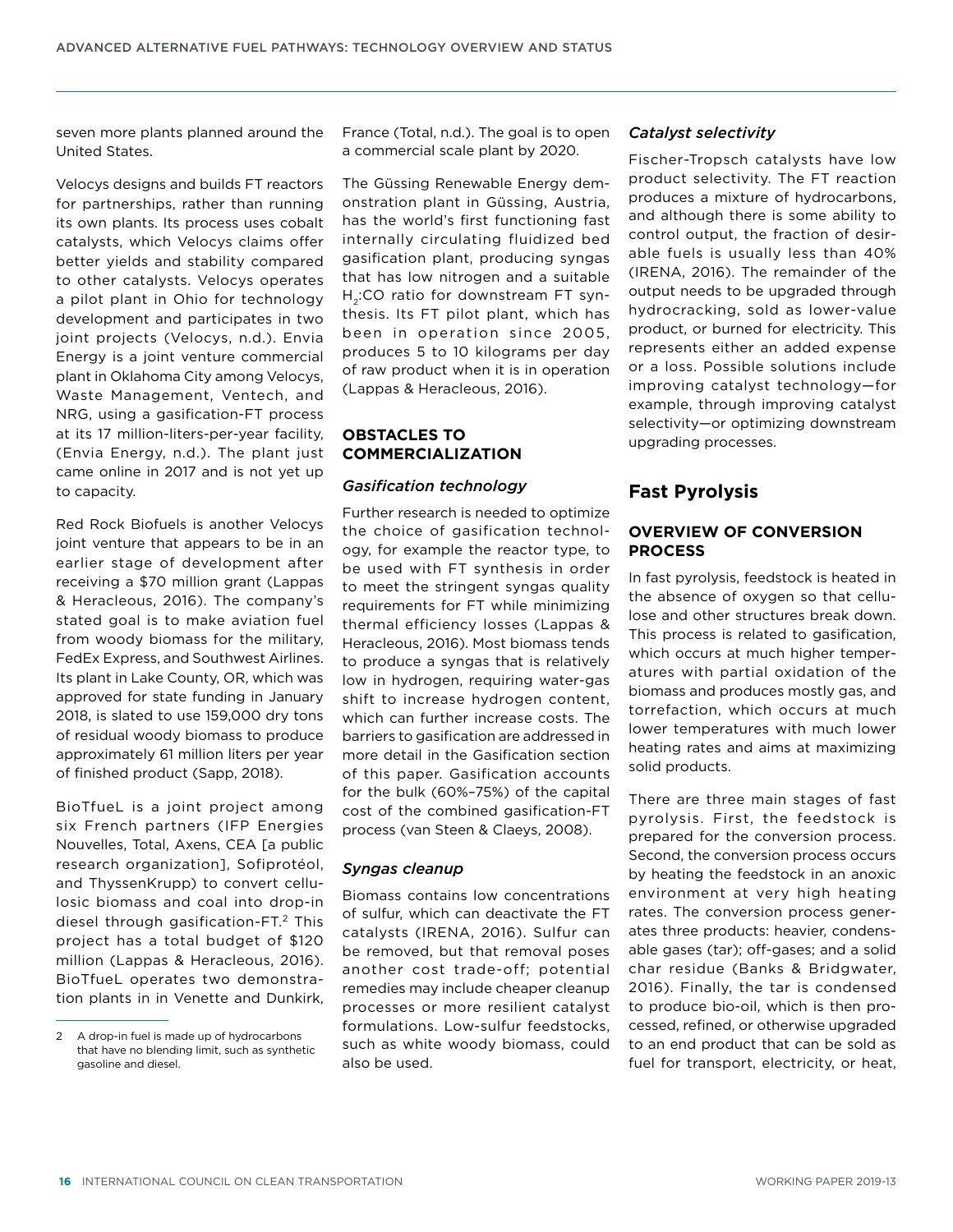or as a feedstock for chemical production (Bridgwater, 2012).

## *Feedstocks utilized*

Fast pyrolysis can use a wide variety of feedstocks, including cellulosic biomass such as woody material, agricultural residues, and energy crops. The technology also can be applied to industrial waste or by-product materials such as glycerin and black liquor (IRENA, 2016).

## *Pretreatment*

During pretreatment, the feedstock is dried to less than 10% moisture content by weight to reduce the water content in the resulting bio-oil. It also is ground or milled into particles smaller than 5 mm to ensure sufficiently small particles for rapid heat transfer and reaction (Mohan, Pittman, & Steele, 2006). Additionally, washing the feedstock prior to the drying process can reduce the share of unwanted compounds in the bio-oil and ease the

upgrading process later on (Banks & Bridgwater, 2016). Pretreatment is critical to the process because it improves the yields and the quality of the bio-oil. Improving the quality of the feedstock input into the process also reduces the impurities downstream.

# *Chemistry of the conversion*

Fast pyrolysis, which is illustrated stepby-step in Figure 6, is an endothermic reaction requiring temperatures between 475 and 525°C. Following pretreatment, the biomass or waste material is fed into a reactor that yields 40%-70% phase organic compounds (often refered to as pyrolysis oil or bio-oil) and 12%-40% char, water, and gas including light hydrocarbons, carbon monoxide, and carbon dioxide (bioliq, n.d.-a) (see Figure 6). These proportions can vary by adjusting the temperature, feedstock, and reactor residence times. This figure also shows where there is potential for recycling gas for the reactor or exporting energy. There are several possible reactor configurations. All reactors rely on hot sand or a catalyst to transfer heat to the biomass and to facilitate cracking. Some of the most common reactors are fluidized bed reactors, which are reviewed in the [Gasification](#page-6-0) section. The reaction speed is critical to fast pyrolysis; at slower speeds, less liquid is produced. Consequently, the typical residence time of the feedstock in the reactor is about 1–2 seconds. In order to minimize secondary cracking, which generates increased quantities of undesired products like water, off-gas, and tar, the char by-product must be removed and vapors must be cooled quickly (Banks & Bridgwater, 2016).

Depending on the reactor type, the off-gases, which generally consist of light hydrocarbons such as methane and ethane, as well as carbon dioxide and carbon monoxide, are burned to supply heat or power for the process. In some cases, the gas could also be used as the fluidizing vector in a



**Figure 6:** Simplified overview of fast pyrolysis.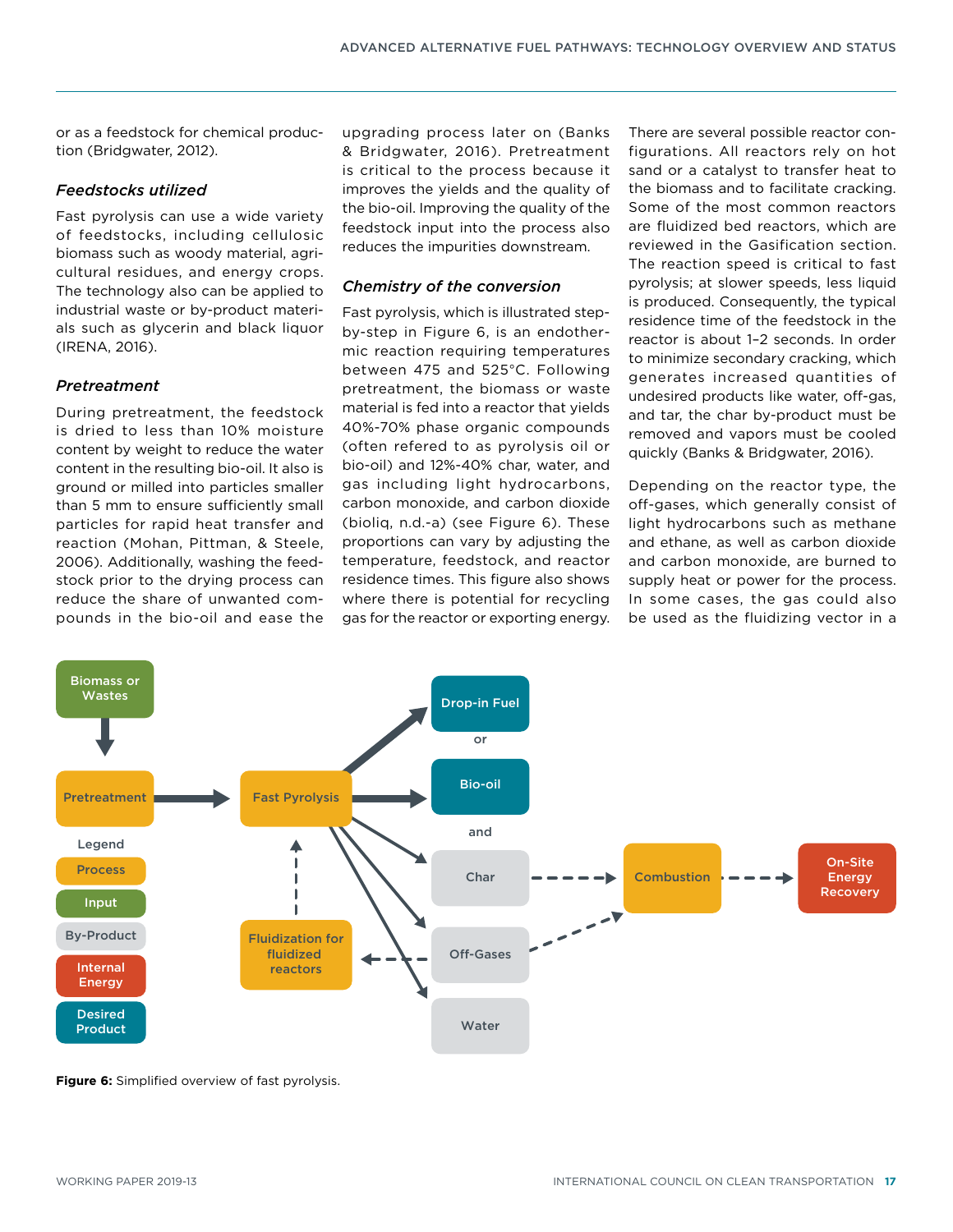fluidized bed, thereby increasing the H<sub>2</sub>:CO ratio and therefore the hydrocarbon content in the bio-oil. In some processes, the char produced in the pyrolysis reactor is burned to reheat the sand or catalyst to provide heat for the pyrolysis reaction. In other cases, it is combined with the oil.

The primary product of the pyrolysis pathway, the bio-oil, generally has an oxygen content between 15 and 40% (Czernik & Bridgwater, 2004). Its composition depends on a variety of factors, including feedstock material composition, pyrolysis temperature, residence time in the reactor, heating rate, collection system, and storage conditions. The bio-oil is composed of hydrocarbons, water, and a small amount of ash. The bio-oil retains between 50 and 70% of the energy of the input biomass feedstock. The remaining energy is contained in the char and off-gases (Banks & Bridgwater, 2016). The energy density of the bio-oil is 50% that of petroleum due to the biooil's relatively high oxygen content (Czernik & Bridgwater, 2004). Oxygen content increases the corrosivity of the bio-oil as a fuel. In addition, many of the oxygen-containing molecules in bio-oil are very reactive compounds that react with each other, making the mixture unstable and susceptible to degradation over time. Bio-oil is therefore impractical to store and challenging to process downstream (IRENA, 2016).

The high oxygen content in bio-oil also means that greater quantities of water can be mixed in the oil compared to conventional petroleum. Dissolved water further decreases the energy content of the bio-oil and makes further processing of the oil more difficult. A certain amount of organic material dissolves in the water, consisting mostly of light acids, such as acetic acid. These organic compounds in the water phase are essentially "lost" product. Technology developments to collect and upgrade these compounds would improve the efficiency of the fast pyrolysis process. BTG Empyro is researching recovery of light acids, although it is unclear whether that is for improved fuel yields or to sell as co-products. Despite these drawbacks, water contamination has the advantage of making the oil less viscous so that it flows more easily (Czernik & Bridgwater, 2004).

The physical and chemical properties of the bio-oil make it unusable except in lower-value uses such as stationary combustion, for example, stationary heat and steam generation. For the liquid to be used in the transport sector, it needs further upgrading to remove oxygen, water, ash, and other contaminants, and to reduce its viscosity. There are a number of upgrading technologies that can be used and are being tested. Simple physical processes such as filtration and adding solvents can remove solids and ash and reduce viscosity, respectively (Bridgwater, 2012).

An alternative to conventional fast pyrolysis is *catalytic pyrolysis*, which produces a better quality bio-oil that requires less upgrading (Banks & Bridgwater, 2016). Several kinds of catalysts can be used, depending on the desired product; naturallyoccurring catalysts such as dolomite are the cheapest. There are several reported advantages of catalytic upgrading compared to other conversion processes. This process has been shown to control product distribution and selectivity (i.e., narrowing the molecular weight range of the liquid products so that they are consistent with fossil fuels) to a better extent than other processes. In some cases, the vapor output from the process can be directly upgraded to drop-in liquid fuel; hydroprocessing is thus unnecessary. If hydroprocessing is used for upgrading bio-oil produced from catalytic pyrolysis, less light off-gases are produced compared to conventional bio-oil because of the lower oxygen content of the catalytic pyrolysis bio-oil. Catalytic pyrolysis requires potentially simpler pretreatment processes. Lastly, the reaction temperature can be lower than non-catalytic fast pyrolysis, thereby reducing energy consumption and cost (Thilakaratne, 2016).

One commonly discussed option is to co-process bio-oil with petroleum oils in refineries. Bio-oil could be co-processed in fluid catalytic cracking (FCC) units together with the heavier fractions of fossil crude; many refineries in the United States and Europe are equipped with this equipment (California Air Resources Board, 2017). For example, the CRI Catalyst Company, owned by Shell, has a license to scale up the new catalytic thermochemical process IH2. Hydrotreatment also can be applied to bio-oil co-fed with petroleum oils in refineries; this is further covered in the Hydroprocessing section. At the same time, the oxygen content of bio-oil may need to be reduced before it can be processed in petroleum refineries (IRENA, 2016).

#### **COMMERCIAL POTENTIAL**

Since the fast pyrolysis technology emerged in the 1980s, much of the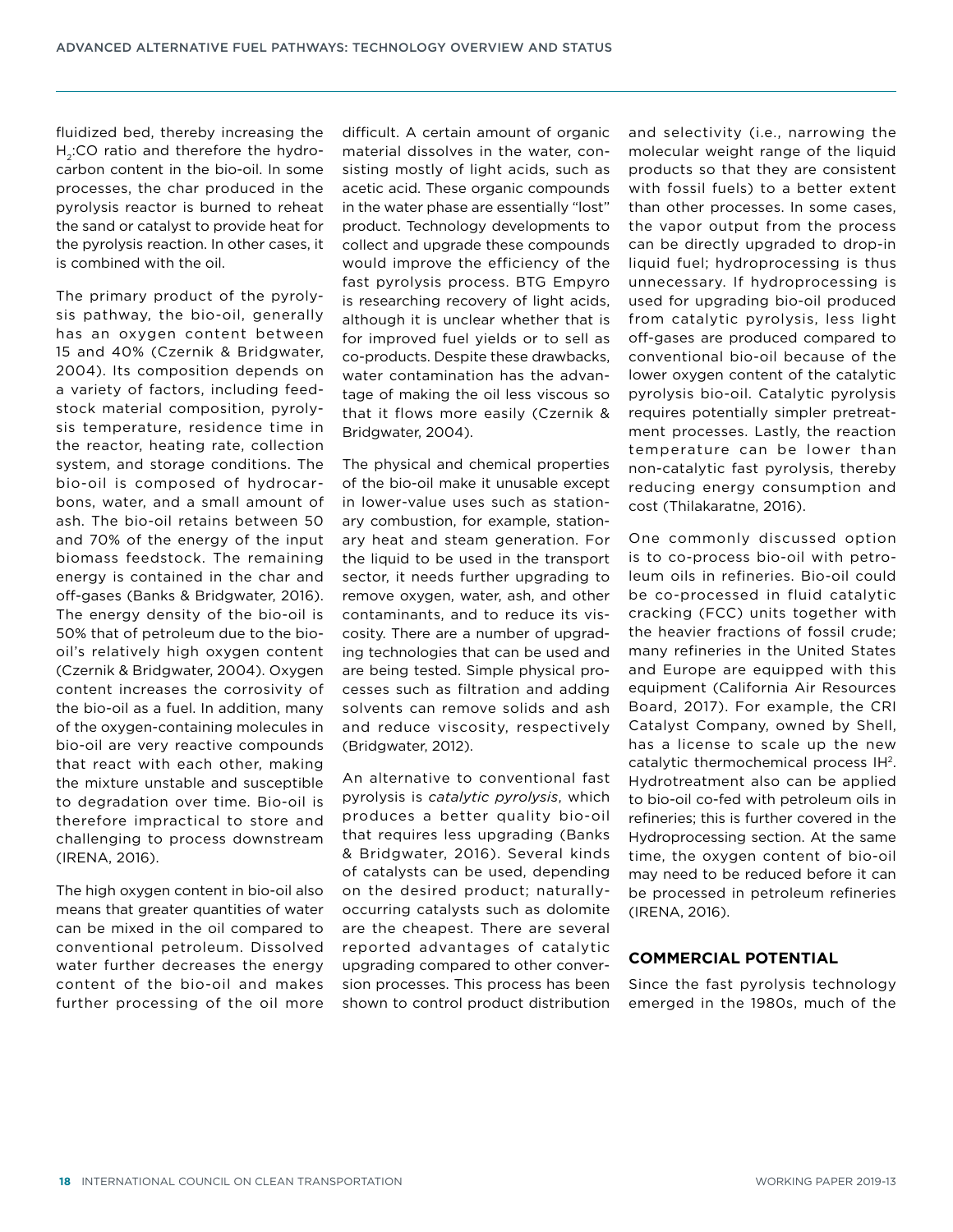focus has been on scaling up reactor technologies, reducing product moisture content, improving bio-oil oxidative stability, and decreasing the amount of solids produced. IRENA (2016) found that some of the greatest opportunities for improving this technology involve introducing catalysts that promote higher selectivity of desirable alkanes in the bio-oil and thereby improve yields.

There are no commercial examples of bio-oil from pyrolysis or upgraded bio-oil being used as a transport fuel. A 2015 study estimated that commercial hydrotreated bio-oil would cost \$1,758 per tonne, far higher than the current price of petroleum (Peters et al.,  $2015$ ).<sup>3</sup> However, the study also found that producers reduced hydrotreated bio-oil conversion costs threefold between 2009 and 2014; therefore, it is possible this downward trend could continue. Most of these cost reductions have come from reducing the cost of upgrading the bio-oil to a transport fuel. Famously, the company KiOR performed pyrolysis using wood as a feedstock at its facility in Columbus, MS. KiOR, recently renamed Inaeirs, filed for bankruptcy in 2014 after a scandal emerged in which the company had misrepresented the technology and production costs to shareholders (Lane, 2016).

Many existing facilities generate bio-oil for stationary combustion only. IEA Bioenergy maintains a global database of biomass conversion facilities, and as of January 2018, it contained 27 operational fast pyrolysis facilities, primarily in the United States, Canada, and the EU (Germany, the Netherlands, Sweden, and Finland). Four more facilities are under construction in Canada, and one more in Germany. There are three facilities in the United States and one in Finland that are non-operational. Companies with multiple operating facilities include BTG (Netherlands), Ensyn (Brazil and Canada), Fortum (Finland), Karlsruhe Institute of Technology (Germany), and Red Arrow (United States) (IEA Bioenergy, 2018).

BTG BioLiquid, part of the BTG Biomass Technology Group, specializes in optimizing pyrolysis technology. The company's first-of-a-kind commercial plant in Hengelo, Netherlands, has been designed to process 40,000 tonnes of biomass per year, and the company believes that the success of this plant bodes well for full-scale fast pyrolysis technology commercialization (Banks & Bridgwater, 2016).<sup>4</sup> BTG BioLiquid also opened a pilot plant in Enschede, Netherlands, in 2015 that generates heat, electricity, and bio-oil, which is intended for boiler and furnace applications.

Ensyn is known to have some of the most competitive costs of production in the industry, with reported capital costs in the range of \$1.32–\$1.59 per liter and production costs around \$0.33 per liter for a prototypical 76 millionliter-per-year plant (Lane, 2015a). As of 2017, Ensyn, Arbec Forest Products, Groupe Rémabec, and Honeywell UOP were constructing a first-of-a-kind commercial pyrolysis plant in Quebec that is slated to produce almost 40 million liters per year from a mix of forest residues. Some of the bio-oil produced will be used for heating, and some will be used for refining into transportation fuels, although the split has not been shared publicly (Ensyn, 2016). The joint venture claims it can use existing oil refining technology, which would represent a major development in making pyrolysis a practical technology for transportation fuel production.

In 2013, a consortium of VTT of Finland, Metso (now Valmet), UPM, and Fortum built a commercial plant with a capacity of 50,000 tonnes per year of bio-oil that is integrated into Fortum's combined heat and power plant in Joensuu, Finland. The plant uses forest residue, wood chips, and sawdust (Perkins, 2018). The primary focus has been on thermal pyrolysis but various catalysts also have been tested.

The bioliq pilot plant at the Karlsruhe Institute of Technology in Germany can process up to 500 kilogram per hour of biomass, although it is not run at full capacity (bioliq, n.d.-a). Bioliq sends its bio-oil and char to a gasifier to make syngas, which is then used to make transportation fuels.

## **OBSTACLES TO COMMERCIALIZATION**

There are some obstacles relating to the feedstock and pretreatment process. Grinding, milling, and drying the feedstock represent a substantial cost. In addition, particle shape and size distribution affect processing.

IRENA (2016) reports that low yields are one of the greatest technology barriers to commercialization of

<sup>3</sup> Calculated from 1,647 € per tonne using the average exchange rate in 2015 of 0.937 EUR/USD from the U.S. Internal Revenue Service [\(https://www.irs.gov/individuals/](https://www.irs.gov/individuals/international-taxpayers/yearly-average-currency-exchange-rates) [international-taxpayers/yearly-average](https://www.irs.gov/individuals/international-taxpayers/yearly-average-currency-exchange-rates)[currency-exchange-rates\)](https://www.irs.gov/individuals/international-taxpayers/yearly-average-currency-exchange-rates).

<sup>4</sup> Based on the original statistic that this plant can produce 5 tonnes per hour and assuming 90% uptime, i.e., that the plant runs for 8000 hours per year.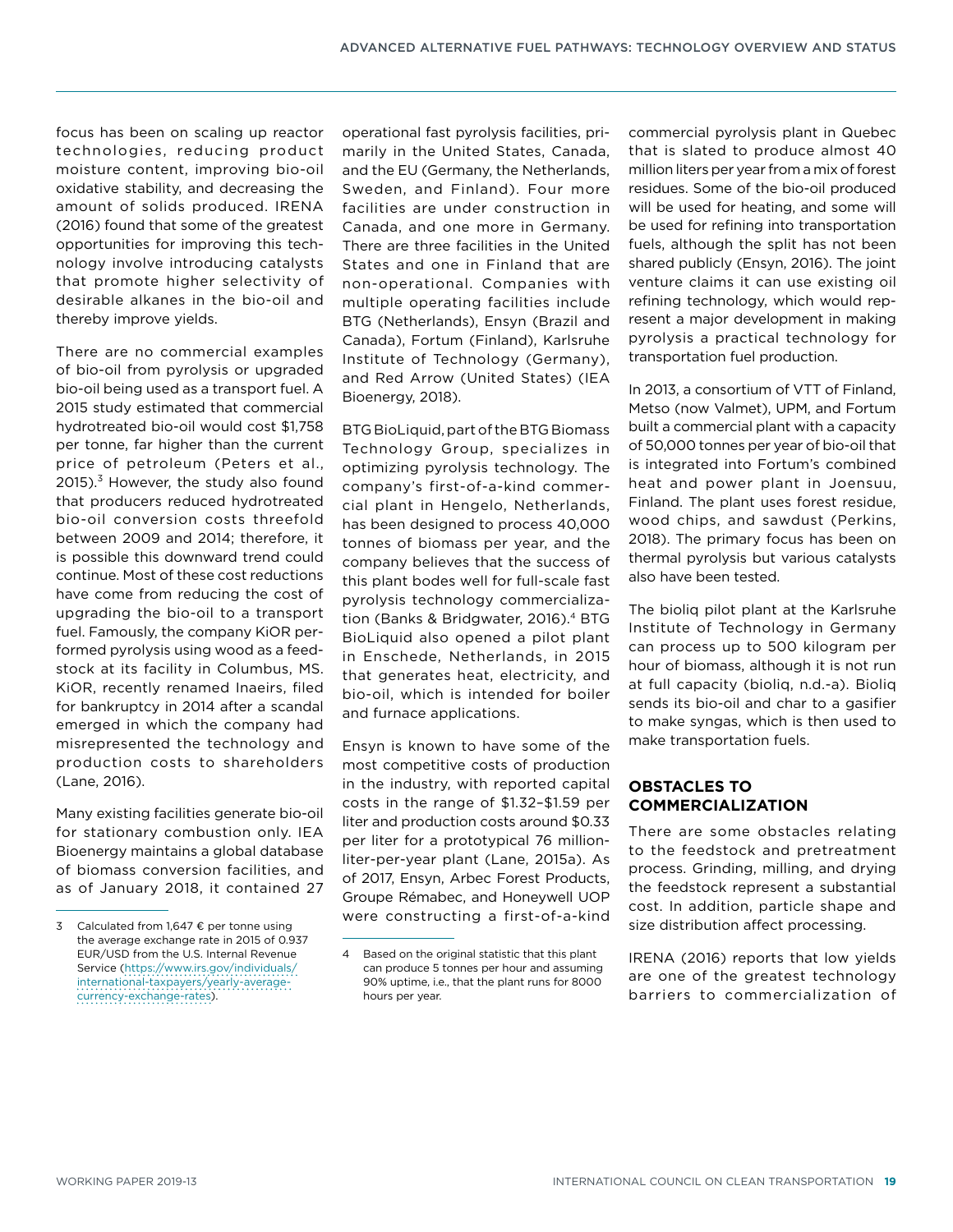fast pyrolysis. Pyrolysis is an endothermic reaction, and ensuring sufficient heat transfer into the system can be a substantial economic barrier, as systems for external heat transfer can add substantially to the overall cost of the process (IRENA, 2016). The Bioeconomy Institute at Iowa State University claims that autothermal pyrolysis improves the pyrolysis process because the energy demand of the endothermic reaction is balanced with the energy released from exothermic reactions; this is common in gasification and steam reforming. Autothermal pyrolysis eliminates the need for heat exchange and ancillary equipment and results in a higher feedstock throughput that does not degrade product yield or quality (IRENA, 2016).

Additionally, it is challenging and expensive to upgrade bio-oil. For example, the high water content of bio-oil is harmful to hydrotreating catalysts. Because bio-oil is very corrosive, it requires that refineries use metal equipment resistant to corrosion, usually stainless steel. This is more expensive than the carbon steel generally used in petroleum refining. In order for this bio-oil to be co-fed into conventional refinery units, which would bring significant cost savings, it has been reported that the high oxygen content would first need to be reduced (IRENA, 2016). Catalysts also can rapidly deactivate due to oxygen content (Banks & Bridgwater, 2016). More robust and selective catalysts need further development, and the cost of this process needs to be reduced for it to be commercially applied (Du et al., 2016).

# <span id="page-19-0"></span>**Hydrothermal Liquefaction**

## **OVERVIEW OF CONVERSION PROCESS**

Hydrothermal liquefaction (HTL), also known as hydrothermal upgrading, is a process that converts high-water content biomass, or biomass slurries, into liquid fuel, as illustrated in Figure 7. Following pretreatment, the biomass slurry is heated and pressurized to convert it to bio-crude. Bio-crude is an intermediary product that has a higher energy density than the original form of the biomass, making it easier to transport to a facility where it can be hydroprocessed in a manner similar to conventional crude to produce drop-in fuels (IRENA, 2016). The HTL process also generates aqueous phase (i.e, carbon oxygenates and other organic materials suspended in water), solid residue (mainly char), and gaseous by-products (primarily carbon dioxide and carbon monoxide) (see Figure 7). The aqueous phase can be recycled, reducing requirements for fresh water and potentially enhancing the total yield. This process water also can be treated anaerobically to produce biogas (shown in blue) or via catalytic hydrothermal gasification to produce syngas (also in blue), although anaerobic digestion of process water has not been demonstrated experimentally (Biller & Ross, 2016).

## *Feedstocks utilized*

A variety of feedstocks can be processed through HTL, including MSW, algae, manure, distillers' grains with solubles (DGS), and food wastes. HTL is particularly desirable for converting feedstocks with high water content because the process does not require an additional pretreatment drying

step, as with other thermochemical processes described above.

## *Pretreatment*

The feedstock for HTL usually contains 5%–35% dry solids. For algal feedstocks, this could mean that some water needs to be removed, whereas for woody biomass, this means adding water to create a slurry (IRENA, 2016). HTL of woody biomass would require pretreatment, such as size reduction and alkaline treatment—which is a means of using acids to remove lignin without degrading the other carbohydrates—in order to obtain a pumpable and stable slurry (Kim, Lee, & Kim, 2016).

## *Chemistry of the conversion*

During HTL, the biomass is subjected to a temperature in the range of 250°C–375°C and a pressure between 5 and 28 megapascals, with water acting both as a solvent and reaction medium (Tian, Li, Liu, Zhang, & Lu, 2014). At this temperature and pressure, the water remains in a liquid state. As reported by Biller and Ross (2016), three main steps occur:

- 1. Hydrolysis of macromolecules into smaller fragments;
- 2. Conversion into smaller compounds by dehydration and decarboxylation;
- 3. Rearrangement into larger, hydrophobic macromolecules via condensation, cyclization, and polymerization (i.e., producing bio-crude).

HTL does not require a catalyst, especially if the feedstock is high in nitrogen, but adding a catalyst could theoretically improve the process's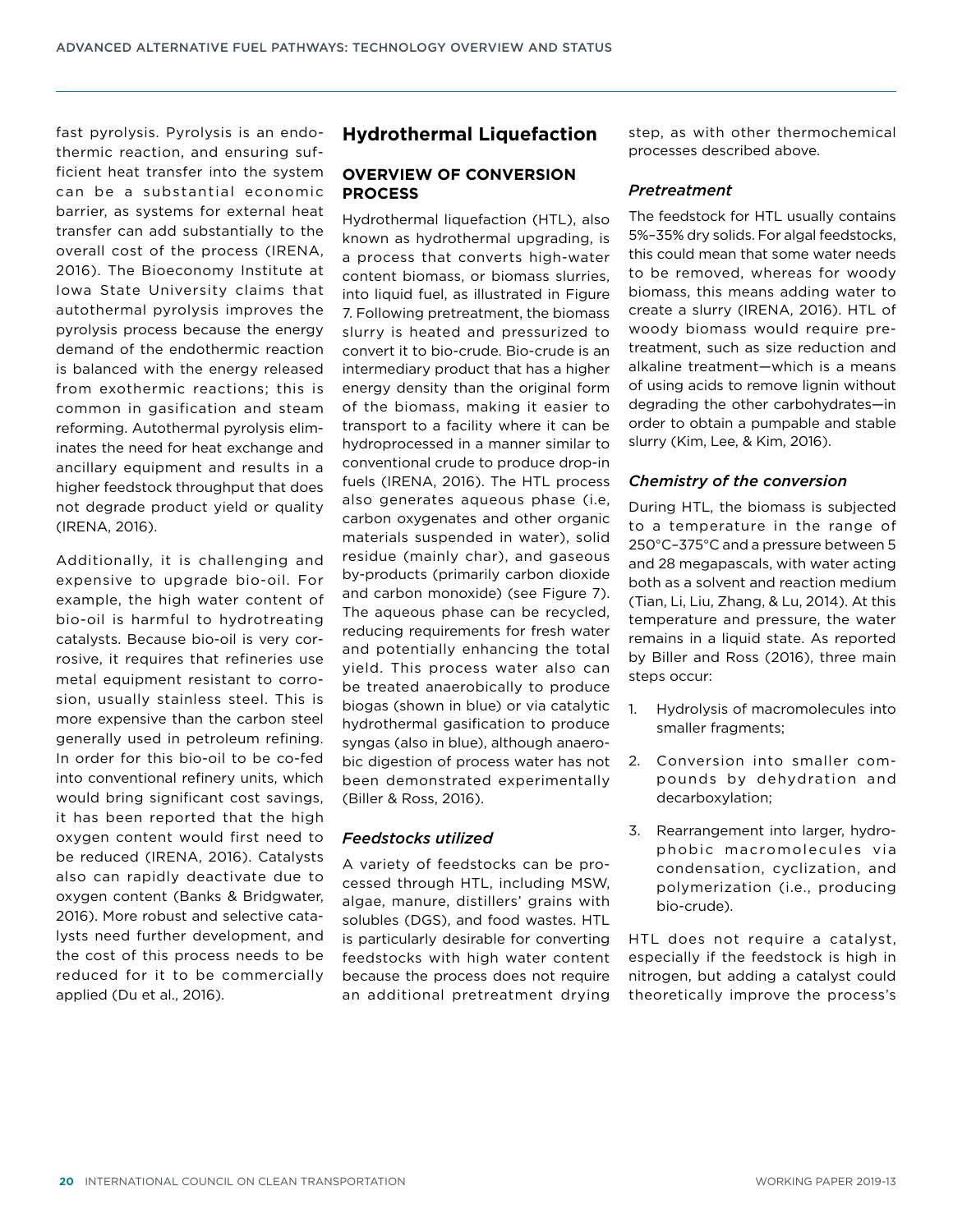

**Figure 7:** Simplified overview of hydrothermal liquefaction.

efficiency and suppress the formation of some undesirable products (IRENA, 2016). In particular, alkali catalysts have been beneficial for improving yield and bio-crude quality from lignocellulosic feedstocks.

#### *Reactor system*

Currently, research has focused on batch reactors, but continuous reactor systems have higher throughput and lower residence times than batch operation, increasing total reactor output and reducing energy requirements. An important consideration for commercial HTL producers will be how to balance operating at lower residence times while still achieving the desired chemical energy recovery (Biller & Ross, 2016).

#### *Final product and upgrading*

The bio-crude from HTL contains organic compounds with a variety of molecular weights, influenced largely by feedstock composition and operating conditions. Before it can be used as a transport fuel, it requires deoxygenation and denitrogenation (Tian et al., 2014). This can be achieved through hydrotreating, which is addressed in the [Hydroprocessing](#page-21-0) section. Hydrotreating is also necessary for the bio-oil resulting from pyrolysis, but pyrolysis bio-oil and HTL bio-crude are two very different products. Bio-crude from HTL contains less water and oxygen, making it more viscous but less dense (Biller & Ross, 2016). Bio-crude could also be used as a feedstock for corefining in an existing fossil refinery to produce energy and chemicals (Tian et al., 2014). Further research and development would be needed for using continuous upgrading facilities (Biller & Ross, 2016).

## **COMMERCIAL POTENTIAL**

While it has some potential advantages relative to other conversion pathways, HTL is not a mature technology; there are no commercial-scale projects currently in operation. Techno-economic analyses have found that feedstock price and product yield are two important factors for the minimum fuel selling price (Biller & Ross, 2016).

Research suggests that biowaste, lignocellulosic wood, and MSW all can be converted to bio-crude oil using the HTL process. HTL could be a particularly attractive technology to convert algae to bio-crude, given the ability of the process to handle feedstocks with very high water content, such as algal streams. Further, HTL produces higher yields of fuel given the same amount of feedstock, compared to other technologies that process only the lipid fraction of algal biomass to produce biofuels, such as hydroprocessing and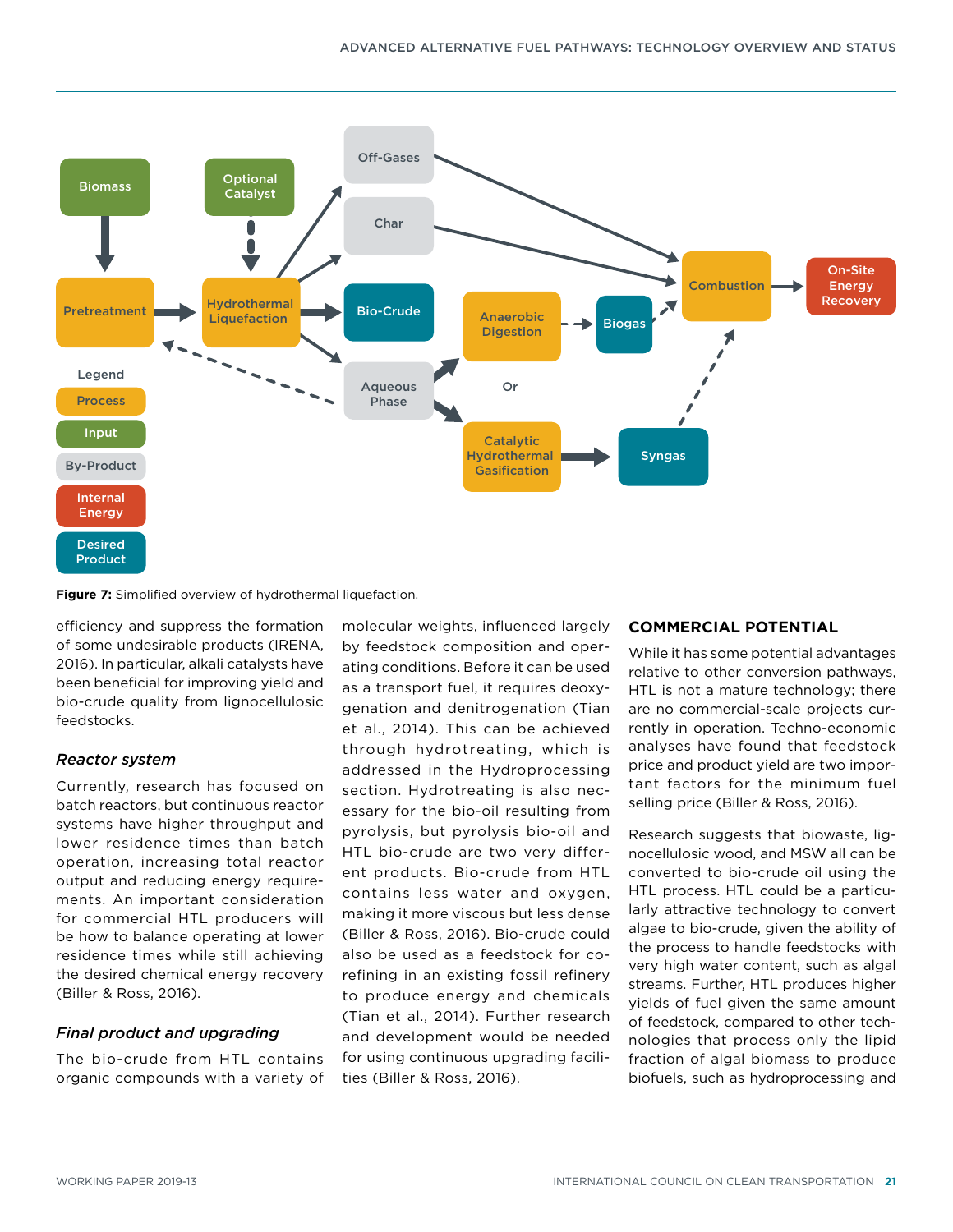transesterification. However, because the upstream barriers for microalgae mass cultivation remain steep, at the moment hydrothermal processing of other feedstocks, particularly biowaste, is more promising (Biller & Ross, 2016).

HTL has several unique advantages. Using pressurized, non-vapor water as a reaction medium enhances mass transfer, and because the water is not converted to steam, this greatly reduces the latent loss of energy, thus increasing the energy efficiency of the reaction. Further, it is possible that by manipulating operating conditions, the process could self-regulate product separation, whereas in other conversion processes additional rectification or extraction is usually necessary (Tian et al., 2014). Another major advantage for HTL is its potential flexibility, as the process can use feedstocks with qualities that can be difficult for other technologies to handle, such as moisture content, heterogeneity, and ash content (Biller & Ross, 2016).

There are several demonstrationscale HTL projects around the world. In Denmark, a small pilot project can process 20 liters per hour with SCF's catalytic liquefaction technology. In 2011, Licella, in partnership with Virgin Australia and Air New Zealand, established a demonstration plant producing jet fuels using a catalytic hydrothermal reactor processing wood and other biomass (Tian et al., 2014). Additionally, Sapphire Energy Inc., based in the United States, and Muradel Pty Ltd., based in Australia, are two companies working on HTL from microalgae. Muradel began operating a \$10.7 million, 30,000 liter-per-year plant to demonstrate its technology converting algae to crude oil at an industrial scale in 2014 (ETIP Bioenergy, n.d.-b).

Biller and Ross (2016) suggest that continuous reactors, particularly plug-flow reactors, are the most promising type for HTL at the commercial scale. The authors report that since 2010, there have been five continuous reactors reported in the literature, ranging in maximum potential capacity from 13 liters per day at a pilot project at Aarhus University up to 700 liters per day, with 10% by weight slurry, at the University of Sydney. Other institutions, such as the Pacific Northwest National Laboratory (PNNL) and the University of Illinois, are evaluating the suitability of a variety of other feedstocks, including algae, manure, and lignocelluosic biomass at the research scale.

## **OBSTACLES TO COMMERCIALIZATION**

IRENA (2016) highlights several difficulties facing HTL: (a) expensive alloy materials are necessary for the process equipment necessary to avoid corrosion; (b) high pressures can damage system components; and (c) moving and stirring large volume of biomass slurry may create technical problems. There may be potential for improvements through better catalyst performance.

HTL consumes high volumes of water; while generally this is not a problem on the input end, it produces similar volumes of wastewater, which often contain a large amount of organic matter, leading to high wastewater treatment or processing costs (IRENA, 2016). Some researchers have proposed a system where an algal biorefinery reuses and recycles nutrients, wastewater and chemicals; i.e., the HTL wastewater is cleaned and reused in algae cultivation (IRENA, 2016). However, some of the wastewater contains oxidative and toxic compounds that inhibit algae regrowth and thus cannot be recycled (Tian et al., 2014). Although research is ongoing to assess the potential for HTL

wastewater for anaerobic digestion or catalytic hydrothermal gasification, an optimal solution has not yet been identified (IRENA, 2016).

# <span id="page-21-0"></span>**Hydroprocessing**

#### *Feedstocks utilized and chemistry of the conversion*

Hydroprocessing is an overarching term for a refining process with several separate chemical processes hydrotreating, hydroisomerization, and hydrocracking—that can be used to prepare biofuels for use as "drop-in" fuels, with characteristics similar to their fossil fuel counterparts. Although hydroprocessing as a means of treating crude oil is an established technology within the conventional refining industry, its use for treatment of biofuels is a relatively recent development. This process can be applied to [f](#page-15-0)ast pyrolysis bio-oil, [hy](#page-19-0)drothermal liquefaction bio-crude, and heavier hydrocarbons from Fischer-Tropsch synthesis, all of which are addressed in previous sections, as well as to raw vegetable or waste oils and fats.

Hydrotreatment removes atoms other than carbon and hydrogen (e.g., oxygen, nitrogen) and saturates double bonds by reacting fuel streams with hydrogen in the presence of a catalyst. The hydrogen combines with these heteroatoms and they are removed as volatile hydrogenated compounds. These non-hydrocarbons (e.g., water and off-gases) are then separated from the upgraded hydrocarbon oil. The light gases go to the hydrogen plant as feed, and the oil is fed into a fractionator column to obtain gasoline and diesel (Thilakaratne, 2016).

Hydrocracking is used to break down low-value heavy oil fractions, which is to say those with longer carbon chains, into higher value products with shorter carbon chains, such as gasoline, by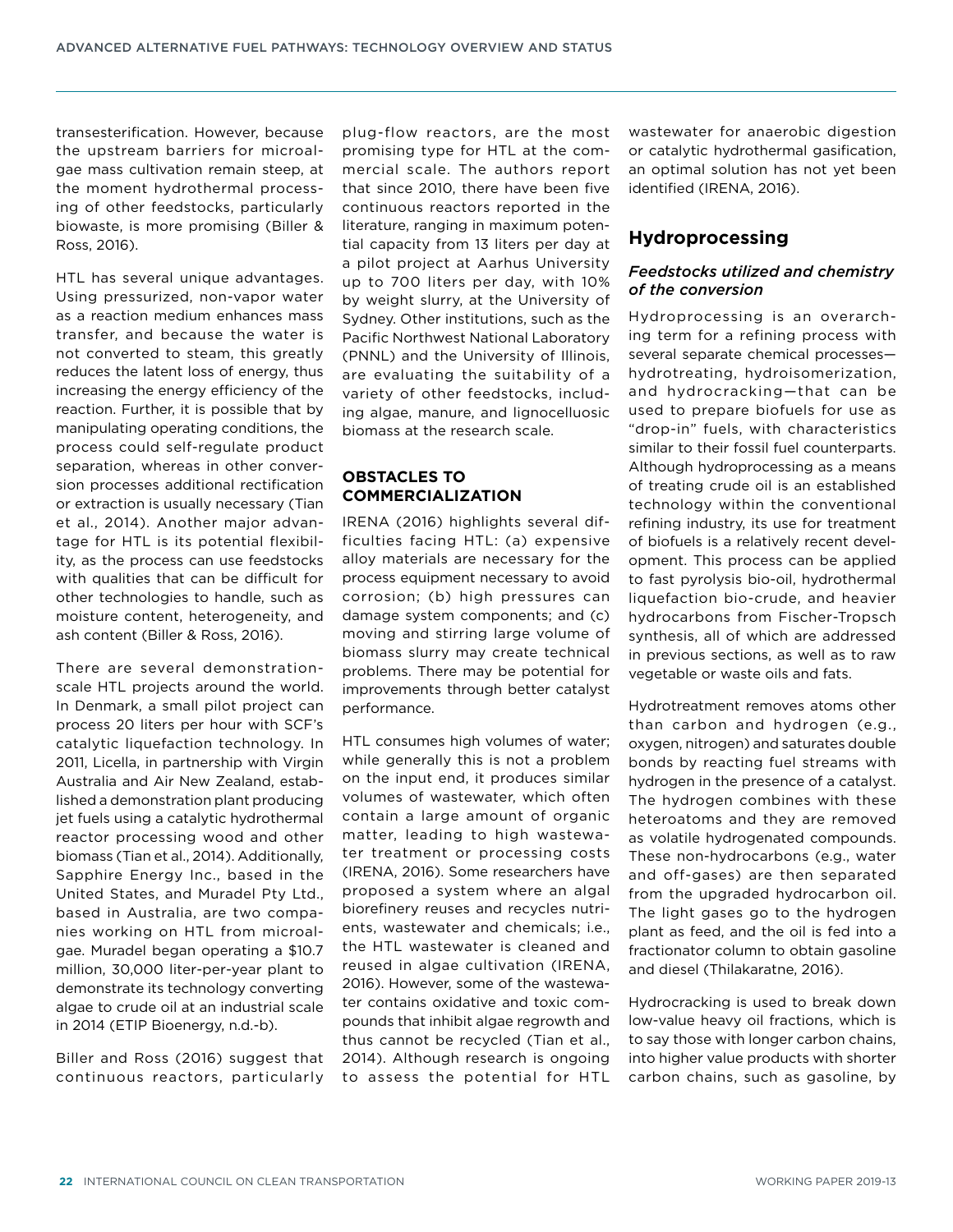applying hydrogen to the crude fuel mix at high temperatures and pressures in the presence of a catalyst. For example, waxes from Fischer-Tropsch synthesis can be hydrocracked into lighter hydrocarbon fractions, such as gasoline and diesel, to increase the final yield of valuable products.

Waste oils, vegetable oils, and fats, such as tallow, can be converted into drop-in diesel or jet fuel substitutes using a combination of both hydroprocessing technologies. These finished fuels are typically referred to as renewable diesel, hydrogenation derived renewable diesel (HDRD), or hydrotreated vegetable oil (HVO). A similar middle distillate, hydroprocessed esters and fatty acids (HEFA) fuel, can be produced for use in aviation. The resulting hydrocarbons can be further hydrocracked into shorter chains depending on the desired outputs for the process.

## **COMMERCIAL POTENTIAL**

Hydroprocessing-derived renewable diesel from fats and oils already is considered a mature pathway that is produced at a commercial scale, showing that there is potential for hydroprocessed fuels from other feedstocks to reach this level of commercial maturity. Because of the potential for integrating hydroprocessing with conventional petroleum refining, corefining is considered to be a promising route for advanced fuels production.

At least 10 plants worldwide produce renewable diesel using hydroprocessing, which together produced around 4.5 billion liters in 2014 (IEA Bioenergy, 2018). HEFA fuel for aviation already has been ASTMcertified as a drop-in alternative jet fuel and is being produced at commercial scales (Kharina & Pavlenko, 2017). High-freeze point HEFA, or HEFA+, is another hydroprocessing-derived alternative jet fuel that is also nearing ASTM certification at a lower blend rate than standard HEFA, but may be cheaper to produce than conventional HEFA (Pavlenko & Kharina, 2018).

Neste, which is headquartered in Espoo, Finland, is the largest renewable diesel producer in the world. It also was the first company to successfully develop a commercial-scale HVO production process, using its NEXBTL technology. In total, Neste facilities have about 2.6 million tonnes capacity, costing roughly \$1.7 billion in total investment (Lindfors, n.d.). Neste operates two plants in Finland processing 200,000 tonnes per year that each cost around \$115 million to construct. In Singapore and Rotterdam, Neste operates facilities that cost around \$630 million and \$770 million, respectively, to construct, which both process 1.1 million tonnes per year (Neste, personal communication, June 15, 2018).

In Italy, Eni SpA was the first company in the world to transform an existing oil refining plant into a biorefinery, which it says required a capital expenditure of \$123 million, compared to \$638 million for a greenfield project (Mawhood, Gazis, de Jong, & Hoefnagels, 2016). It uses Ecofining technology.

Diamond Green Diesel, in Norco, LA, operates the largest commercial advanced biofuel facility in the United States. For that facility, Honeywell UOP and Eni SpA have developed the hydroprocessing method called Ecofining that converts nonedible natural oils and animal fats to drop-in diesel (Lane, 2014a). In 2017, Diamond Green Diesel reported it would be expanding from 10,000 barrels per day (bpd) to 18,000 bpd, producing 1 billion liters per year. In 2017, this project was slated for completion in 2018 (Lane, 2017b).

AltAir uses Honeywell UOP's technology to produce HEFA fuel as part of its product slate, making it the world's first HVO facility to regularly produce renewable jet fuel at scale. United Airlines agreed to purchase up to 5 million liters of alternative jet fuel a year for three years, starting in 2016 (Kharina & Pavlenko, 2017). To minimize capital costs, AltAir repurposed a former asphalt plant. The retrofitting process cost several hundred million dollars, some of which was paid for by government grants.

## **OBSTACLES TO COMMERCIALIZATION**

For HVO and HEFA specifically, because the production methods are already commercialized, there are no major technology barriers to expanding hydroprocessing capacity. Relative to production capacity, the capital costs for hydroprocessing facilities are substantially lower than for other advanced fuel conversion pathways and there is much greater certainty on product yields ((S&T)<sup>2</sup> Consultants, Inc., 2018)

Techno-economic assessment estimates that feedstock costs are the single biggest contributor to the prices of HEFA fuels from waste oils (Seber et al., 2014). Thus, it is unlikely that production costs can decline much further (Pearlson, Wollersheim, & Hileman, 2013). Although vegetable oils are an expensive feedstock, waste oil and fat prices are not much lower (U.S. Department of Agriculture Economic Research Service, n.d.). However, Neste has indicated that future research and development efforts will target expanding the feedstock base for its process in order to both expand production and bring down feedstock prices. It is important that these feedstocks include low-carbon, sustainable feedstocks such as agricultural residues, municipal or industrial waste streams, lignocellulosic energy crops, and forestry residues. Additionally, if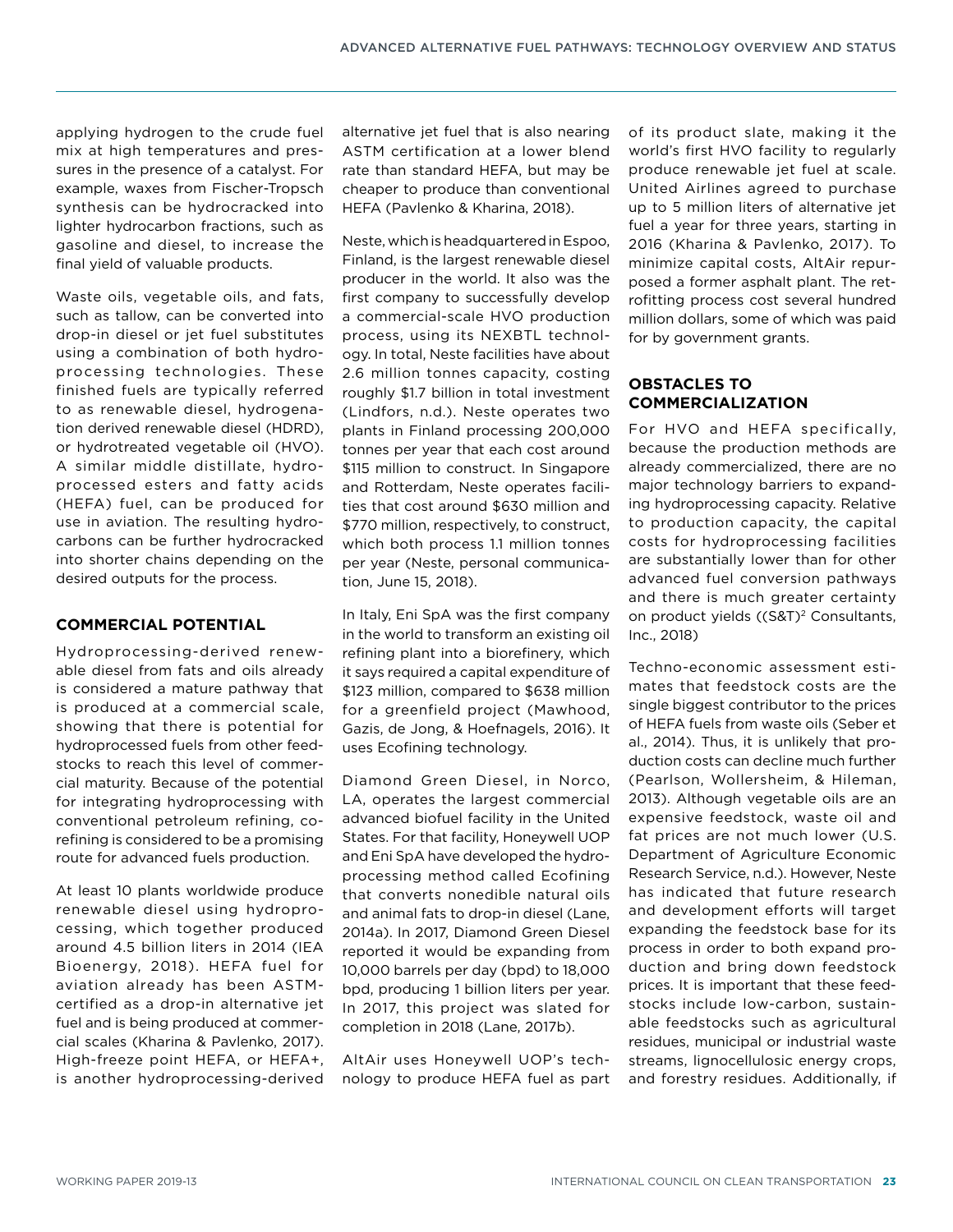the conversion pathways that require hydroprocessing to create drop-in fuels reach commercialization, e.g., Fischer-Tropsch and fast pyrolysis, the need for hydroprocessing finishing facilities also will increase.

# **Power-to-X**

#### **OVERVIEW OF CONVERSION PROCESS**

Power-to-X (PtX), which includes power-to-liquids (PtL) and power-togas (PtG), is a set of processes that convert electrical energy to liquid or gaseous fuels using either CO<sub>2</sub> or CO as a feedstock. To achieve climate benefits through PtX, the electricity for the process must come from lowcarbon, renewable sources such as solar or wind power, and use carbon captured from either industrial flue gases or stack emissions or directly from the atmosphere. The PtX process, rather than one discrete technology, uses a series of separate processes to

combine the energy from renewable electricity with captured carbon to create synthetic fuels.

#### **CHEMISTRY OF THE CONVERSION**

Figure 8 shows the primary steps in the PtX process: electrolysis and combining the hydrogen with carbon, through either methanol synthesis, methanation, or reverse water-gas shift. PtX requires external heat and energy, but this figure shows only where there is potential for recycling or exporting energy.

Electrolysis splits water into its elemental components, hydrogen gas and oxygen gas. There are several electrolyzing technologies currently in various states of development or deployment, including alkaline electrolysis, proton exchange membrane (PEM) electrolysis, and solid-oxide electrolyzer cells (SOECs), also known as steam and co-electrolysis. All three technologies allow for the oxygen and hydrogen to be recovered at very high purity levels. SOECs operate at higher temperatures than the other technologies, 600°C– 800°C, and the waste heat can be used for steam generation and reducing total electricity consumption relative to other options (Schmidt, Weindorf, Roth, Batteiger, & Riegel, 2016). Only SOECs produce enough heat to make steam, which can be used as an energy source for electrolysis (see Figure 8).

After electrolysis, the hydrogen must be combined with carbon in order to create a hydrocarbon fuel, such as methane, or a liquid fuel, such as drop-in diesel or gasoline, methanol, or dimethyl ether (DME) (Schmidt et al., 2016). Typically, the carbon in a PtX process comes from carbon dioxide collected from the atmosphere or from a point source. In some cases, the process may also use carbon monoxide captured from steel mills or other industrial processes.

There are two main chemical technologies for CO<sub>2</sub> capture: (a) CO<sub>2</sub> is absorbed



**Figure 8:** Simplified overview of PtX. Primary steps are highlighted with bold arrows.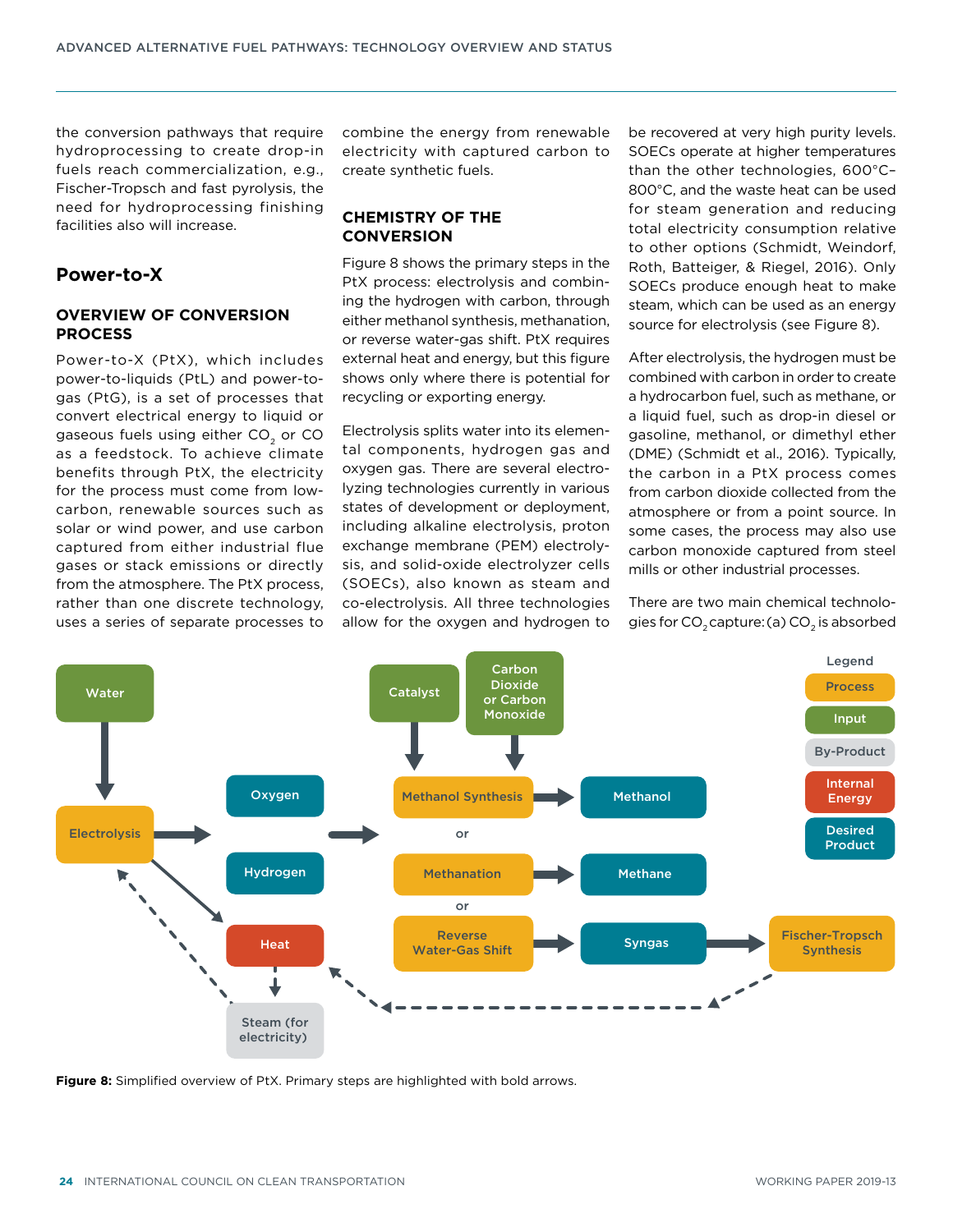onto amines, then recovered by heating the saturated amines, which can then be used again; or (b) calcium hydroxide solution binds CO<sub>2</sub>, forming calcium carbonate (CaCO<sub>3</sub>), which is then heated to high temperatures to release the CO<sub>2</sub>, and the residual calcium oxide is returned to the capture solution. Both systems can be used with either point sources of CO<sub>2</sub>, such as industrial flue gases (carbon capture) or with  $CO<sub>2</sub>$ recovered from the atmosphere (direct air capture), but the technological readiness of carbon capture at a concentrated source is higher than direct air capture technology (Schmidt et al., 2016). The main differences between carbon capture at a point source and direct air capture are the gas temperatures and the concentration of CO<sub>2</sub>. In particular, flue gases are hotter than air and have a higher concentration of CO<sub>2</sub> than the atmosphere (Jones, 2012). These differences necessitate different operational implementations, but the underlying chemistry is similar.

Once the  $CO<sub>2</sub>$  has been collected, the specific chemical process it undergoes with the hydrogen depends on the type of fuel desired. For example, hydrogen could be reacted with carbon dioxide to produce methane or methanol. Methanol can be used in low blends with gasoline (Malins, 2017). As described in Schmidt et al. (2016), there are several processes by which to further convert methanol to drop-in transport fuels: DME synthesis, olefin synthesis, oligomerization, and hydrotreating.

Alternatively, the mixture of CO<sub>2</sub> and hydrogen could be converted into a mix of CO, water, and hydrogen through a reverse water-gas shift reaction. The resulting syngas can then be used as an input for [Fischer-Tropsch s](#page-12-0)ynthesis and converted to liquid hydrocarbons, a process addressed in an earlier section.

## **COMMERCIAL POTENTIAL**

All of the stages of the power-to-liquid process have been demonstrated, although no existing facilities produce drop-in transportation fuels via this technology (Malins, 2017). These technologies are only now being assembled together into a single process to produce fuels (Schmidt et al., 2016).

Alkaline electrolysis is the most developed and commercially ready step in PtX technology. It has been used in industry for many years and provides a very high degree of hydrogen purity; however, it requires high maintenance. PEM is more reliable and more flexible but also more expensive, and it still requires further development. SOEC has lower electricity needs to produce hydrogen (Badwal, Giddey, & Munnings, 2013). This technology promises the highest electrolysis efficiency and low capital costs, but it still is in the proofof-concept phase of development (Grond & Holstein, 2014).

Carbon Recycling International has been operating the George Olah Renewable Methanol plant in Iceland since 2012. It is a power-to-liquid process that uses power and CO<sub>2</sub> from a geothermal plant. It appears to be commercially operational, producing 4,000 tonnes of methanol a year, with plans for expansion (Gale, 2016; Extance, 2016).

There are several PtL demonstration plants around the world. Sunfire has a demonstration-scale facility in Dresden, Germany, using SOEC technology and producing synthetic crude oil (Beckman, 2014). Recently the company announced achieving 1,500 continuous hours on-stream, producing 3 tonnes of electrofuels (Sunfire, 2017). The facility is part of a project funded by Germany's Ministry for Economic Affairs and Energy. Sunfire also is in a partnership with Nordic Blue Crude, which is planning a facility in Herøya, Norway (Nordic Blue Crude, n.d.).

In addition, Inerate's Soletair operates a pilot-sized unit, using direct air capture, at Lappeenranta University of Technology in Finland ("Finnish demo plant," 2017). In October 2016, Carbon Engineering and Greyrock announced that they were developing a demonstration plant in British Columbia, which will use  $CO<sub>2</sub>$  from direct air capture to produce liquid transportation fuels. It is still in its early stages, and project funding comes from the British Columbia Innovative Clean Energy Fund. Carbon Engineering already has a 1 tonne-CO<sub>2</sub> per day air capture pilot plant (Greyrock, n.d.).

#### **OBSTACLES TO COMMERCIALIZATION**

High production cost is a major barrier to commercialization of PtX (Searle & Christensen, 2018). The primary cost driver for PtX production is the cost of renewable electricity production. The German Umweltbundesamt (Federal Environment Agency) wrote that PtG and PtL plants are not currently economically viable in Germany because of the lack of investment, high operating costs, transformation losses, and framework conditions (e.g., taxes and charges) (Purr, et al., 2016).

## **Conclusions**

The commercial statuses and obstacles facing the conversion technology pathways and upgrading processes reviewed in this paper are summarized in Table 1. Advanced alternative fuels pathways are at varying stages of development, with some having been demonstrated only at the pilot project scale and others having reached commercial maturity. Finishing processes such as hydroprocessing and FT synthesis are already largely commercialized.

For each pathway assessed here, a number of obstacles to commercialization have been identified. The largest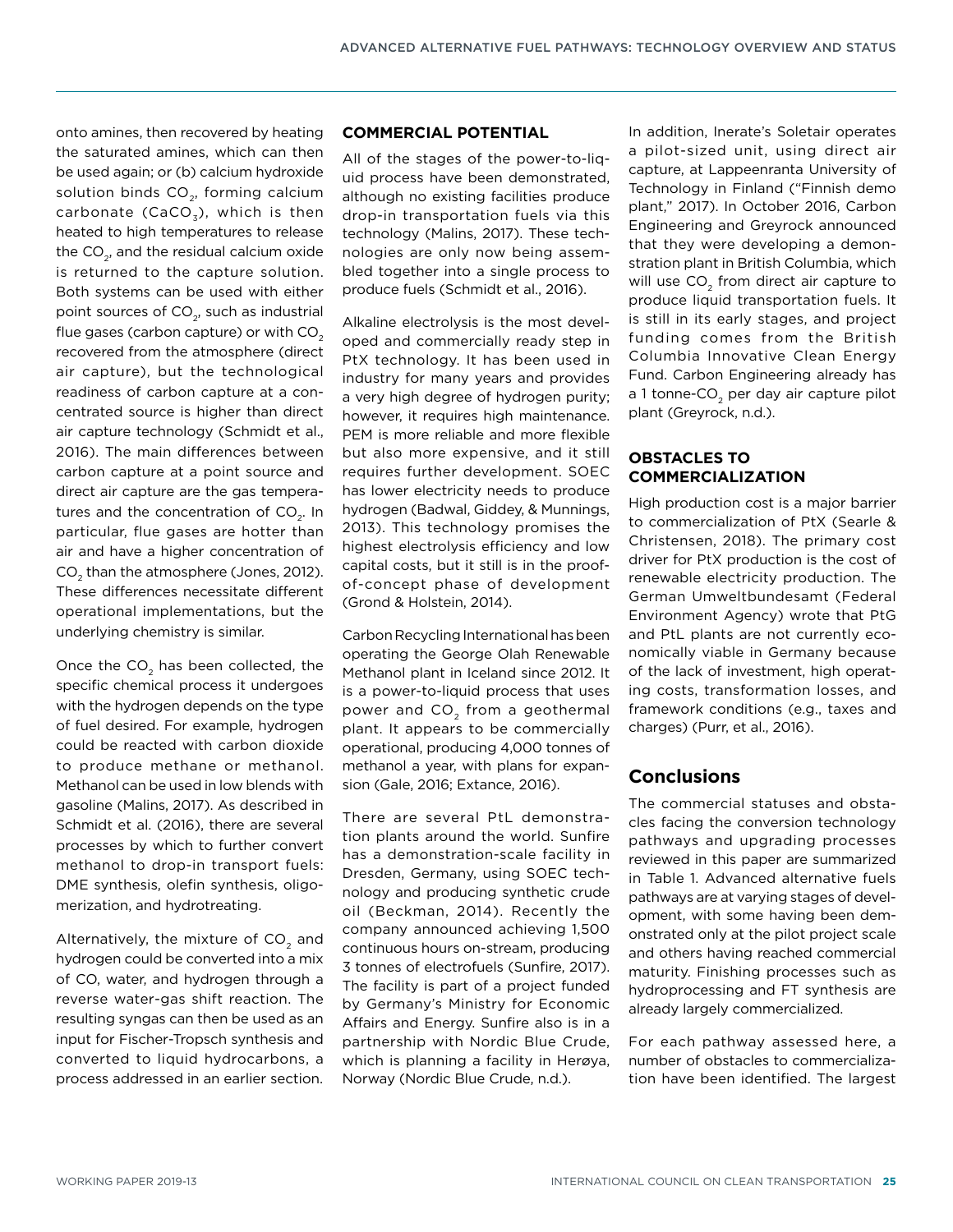barriers may be political and economic, but there are several technological barriers as well. A critical barrier is the issue of scaling: Across pathways, the literature suggests that reactors for larger-scale facilities may need to adopt different designs than what has been done already at a demonstration scale. Another common obstacle is related to the supply of raw materials, which may be dispersed, leading to high transportation costs, or highly heterogenous, potentially requiring complex and expensive collection. Finally, pretreatment is a significant cost in advanced alternative fuels production. Although many waste and lignocellulosic feedstocks are cheap to acquire, preparing them for conversion can

be a capital-intensive, expensive, and complex process, making the overall conversion process more difficult.

Several of these obstacles could be overcome in the near future through the deployment of systems that allow for material and energy recovery or otherwise take advantage of economies of scale. For example, the chemical catalysts common in many processes can be expensive to purchase and maintain, but this barrier can be overcome through the use of robust catalysts with longer lifetimes and reactor designs that facilitate more efficient catalyst recovery. Recycling energy and other inputs, as well as co-processing of bio-oil and biocrude along with conventional petroleum, could also reduce costs, as long as these can be executed efficiently. For example, some FT facilities use tail gas recycling, and process water can also be recycled during hydrothermal liquefaction. An example of co-processing would be co-refining the bio-oil from fast pyrolysis along with conventional oil in fluid catalytic cracking units. For the production of cellulosic ethanol, some bolt-on facilities are located next to conventional corn ethanol facilities, converting the waste that is left over from the conventional facility. By overcoming these obstacles during the next decade, advanced alternative fuels producers will demonstrate that promising results at demonstration-scale projects are scalable with the right financial and political incentives in place.

**Table 1:** Summary of the current status and obstacles facing the conversion technology pathways and upgrading processes addressed in this paper

| <b>Technology</b>            | Status in 2019 for<br>producing advanced fuels                                                     | <b>Obstacles to commercialization</b>           |                                                                                                                                                                                                                                                                          |                                                              |
|------------------------------|----------------------------------------------------------------------------------------------------|-------------------------------------------------|--------------------------------------------------------------------------------------------------------------------------------------------------------------------------------------------------------------------------------------------------------------------------|--------------------------------------------------------------|
|                              |                                                                                                    | <b>Pretreatment</b>                             | <b>Conversion</b>                                                                                                                                                                                                                                                        | <b>Upgrading</b>                                             |
| <b>Cellulosic</b><br>ethanol | Early commercial                                                                                   | Recalcitrance<br>of lignin and<br>hemicellulose | High-solids loading; cost of enzymes and<br>other chemicals:<br>C5 sugar content                                                                                                                                                                                         |                                                              |
| <b>Gasification</b>          | Early commercial, but<br>demonstration for<br>transport fuels production                           | Grinding, milling, and<br>drying the feedstock  | Tar production                                                                                                                                                                                                                                                           | Syngas<br>cleaning                                           |
| Gas<br>fermentation          | Demonstration                                                                                      |                                                 | Maintaining activity rate of microorganisms is<br>energy intensive; bacterial activity is inhibited<br>by by-products; bacterial contamination                                                                                                                           |                                                              |
| Fischer-Tropsch              | Commercial, but<br>demonstration for low-<br>carbon fuels production                               |                                                 | Optimization of gasification technology for<br>use with FT; low catalyst selectivity                                                                                                                                                                                     |                                                              |
| <b>Fast pyrolysis</b>        | Early commercial for<br>on-site combustion.<br>but demonstration for<br>transport fuels production | Grinding, milling, and<br>drying the feedstock  | Heating the feedstock to an appropriate<br>temperature is expensive                                                                                                                                                                                                      | High water<br>and oxygen<br>content: bio-oil<br>is corrosive |
| Hydrothermal<br>liquefaction | Demonstration                                                                                      |                                                 | Expensive alloy materials are necessary to<br>prevent corrosion of system components;<br>high pressure can damage system<br>components; moving and stirring large<br>volume of biomass slurry may create<br>technical problems and creates high volumes<br>of wastewater |                                                              |
| <b>Hydroprocessing</b>       | Commercial (using fats<br>and oils)                                                                |                                                 |                                                                                                                                                                                                                                                                          |                                                              |
| Power-to-X                   | Demonstration                                                                                      |                                                 | High electricity input costs in many regions                                                                                                                                                                                                                             |                                                              |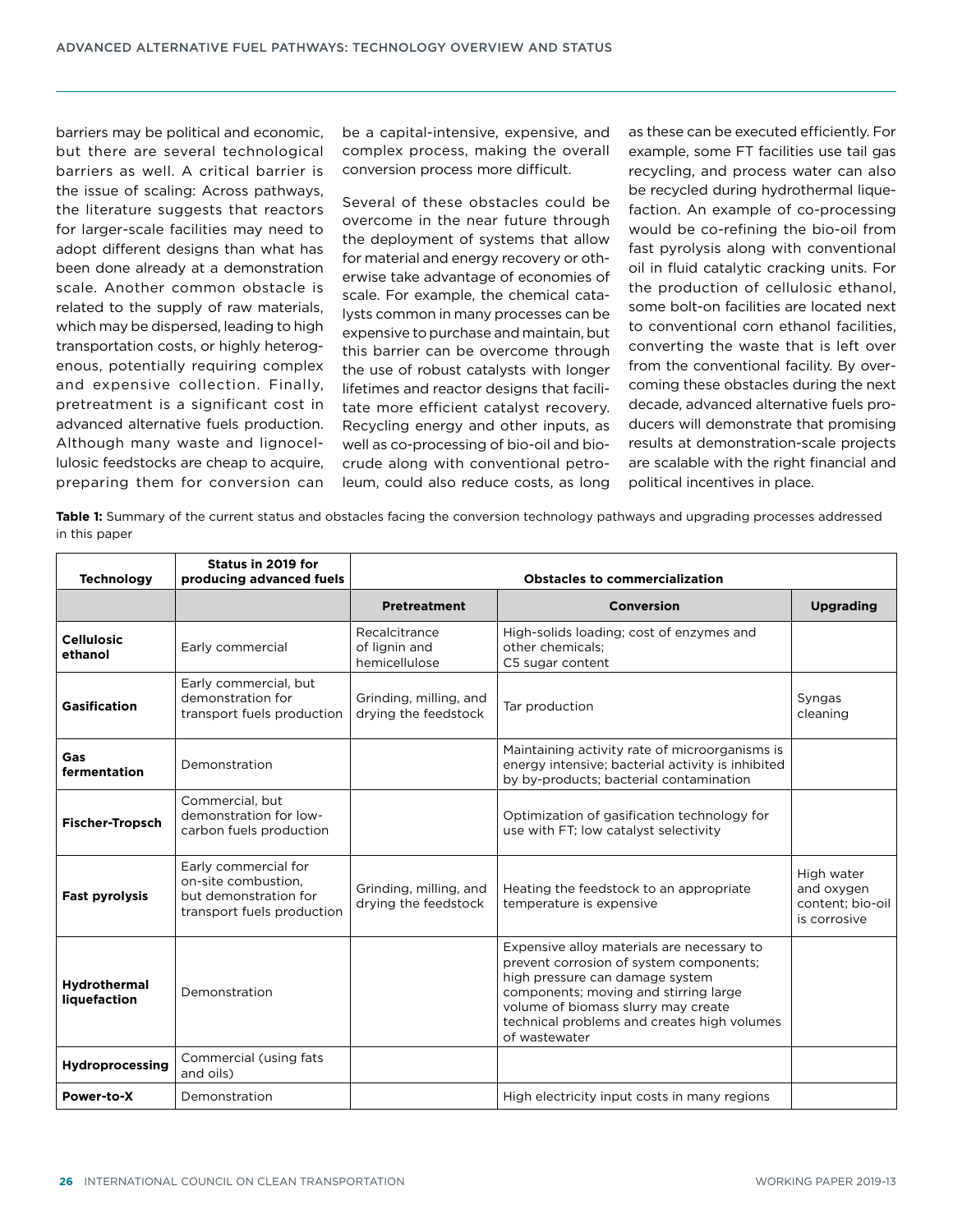# **References**

- Agbogbo, F. K., & Coward-Kelly, G. (2008). Cellulosic ethanol production using the naturally occurring xylose-fermenting yeast, Pichia stipitis. *Biotechnology Letters*, 30, 1515-1524. doi:10.1007/ s10529-008-9728-z
- Arias Pinto, F. (2016). Investigating microchannel reactors for Fischer-Tropsch synthesis (Unpublished master's thesis). University of Pittsburgh, Pittsburgh, PA.
- Badwal, S. P., Giddey, S., & Munnings, C. (2013). Hydrogen production via solid electrolytic routes. *Wiley Interdisciplinary Reviews: Energy and Environment*, 2*,* 473–487.
- Baeyens, J., Kang, Q., Appels, L., Dewil, R., Lv, Y., & Tan, T. (2015). Challenges and opportunities in improving the production of bio-ethanol. *Progress in Energy and Combustion Science*, 47, 60–88. doi:10.1016/j.pecs.2014.10.003
- Banks, S. W., & Bridgwater, A. V. (2016). Catalytic fast pyrolysis for improved liquid quality. In R. Luque, C. S. K. Lin, K. Wilson, and J. Clark (Eds.), *Handbook of Biofuels Production* (Second edition, pp. 391–429). Amsterdam: Woodhead Publishing.
- Beckman, K. (2014, November 18). World's first powerto-liquids production plant opened in Dresden. *Energy Post.* Retrieved from [http://energypost.eu/](http://energypost.eu/worlds-first-power-liquids-production-plant-opened-dresden/) [worlds-first-power-liquids-production-plant-opened-dresden/](http://energypost.eu/worlds-first-power-liquids-production-plant-opened-dresden/)
- Bensah, E. C., & Mensah, M. (2013). Chemical pretreatment methods for the production of cellulosic ethanol: Technologies and innovations (Article ID 719607), *International Journal of Chemical Engineering*, 2013. doi:10.1155/2013/719607
- Bergman, P. C. A., Bodenstaff, H., Boerrigter, H., Boersma, A. R., Bos, A., Cieplik, M. K., … , Zwart, R. W. R. (2004). *Contributions ECN Biomass.* Presented at the 2nd World Conference and Technology Exhibition on Biomass for Energy, Industry, and Climate Protection, May 10–14, 2004, Rome, Italy. Retrieved from [https://www.tib.eu/en/search/id/TIBKAT%3A392980509/](https://www.tib.eu/en/search/id/TIBKAT%3A392980509/Contributions-ECN-Biomass-to-The-2nd-World-Conference/) [Contributions-ECN-Biomass-to-The-2nd-World-Conference/](https://www.tib.eu/en/search/id/TIBKAT%3A392980509/Contributions-ECN-Biomass-to-The-2nd-World-Conference/)
- Bermudez, J. M., & Fidalgo, B. (2016). Production of bio-syngas and bio-hydrogen via gasification. In R. Luque, C. S. K. Lin, K. Wilson, and J. Clark (Eds.), *Handbook of Biofuels Production* (Second ed., pp. 431–494). Amsterdam: Woodhead Publishing.
- Biller, P., & Ross, A. B. (2016). Production of biofuels via hydrothermal conversion. In R. Luque, C. S. K. Lin, K. Wilson, and J. Clark (Eds.), *Handbook of Biofuels Production* (Second edition, pp. 509–547). Amsterdam: Woodhead Publishing.
- bioliq. (n.d.-a). Flash pyrolysis of dry biomass. Retrieved from <https://www.bioliq.de/english/64.php>
- bioliq. (n.d.-b). High pressure entrained flow gasification. Retrieved from<https://www.bioliq.de/english/67.php>
- Bridgwater, A. V. (2012). Review of fast pyrolysis of biomass and product upgrading. *Biomass and Bioenergy*, 38, 68–94. doi:10.1016/j.biombioe.2011.01.048
- Burton, Freya. (2017, December 6). From trash to tank: Upcycling of landfill to fuel demonstrated in Japan. Retrieved from [http://www.lanzatech.com/](http://www.lanzatech.com/trash-tank-upcycling-landfill-fuel-demonstrated-japan/) [trash-tank-upcycling-landfill-fuel-demonstrated-japan/](http://www.lanzatech.com/trash-tank-upcycling-landfill-fuel-demonstrated-japan/)
- California Air Resources Board. (2017). *Co-processing of biogenic feedstocks in petroleum refineries* (Draft staff discussion paper). Retrieved from [https://www.arb.ca.gov/fuels/lcfs/](https://www.arb.ca.gov/fuels/lcfs/lcfs_meetings/020717_staffdiscussionpaper.pdf) [lcfs\\_meetings/020717\\_staffdiscussionpaper.pdf.](https://www.arb.ca.gov/fuels/lcfs/lcfs_meetings/020717_staffdiscussionpaper.pdf)
- Chundawat, S. P. S., Beckham, G. T., Himmel, M. E., & Dale, B. E. (2011). Deconstruction of Lignocellulosic Biomass to Fuels and Chemicals. *Annual Review of Chemical and Biomolecular Engineering*, 2, 121-145. doi:10.1146/ annurev-chembioeng-061010-114205
- Clariant. (2017, February 6). Clariant fleet tests sunliquid 20 with Mercedes-Benz vehicles. *Ethanol Producer Magazine*. Retrieved from [http://ethanolproducer.com/articles/14136/](http://ethanolproducer.com/articles/14136/clariant-fleet-tests-sunliquid-20-with-mercedes-benz-vehicles) [clariant-fleet-tests-sunliquid-20-with-mercedes-benz-vehicles](http://ethanolproducer.com/articles/14136/clariant-fleet-tests-sunliquid-20-with-mercedes-benz-vehicles)
- Clariant. (n.d.). Sunliquid. Retrieved from [https://www.clariant.](https://www.clariant.com/en/sunliquid ) [com/en/sunliquid](https://www.clariant.com/en/sunliquid )
- Czernik, S., & Bridgwater, A. V. (2004). Overview of applications of biomass fast pyrolysis oil. *Energy & Fuels*, 18, 590–598. doi:10.1021/ef034067u
- Daniell, J., Köpke, M., & Simpson, S. D. (2012). Commercial biomass syngas fermentation. *Energies*, 5(12), 5372-5417. doi:[10.3390/](https://doi.org/10.3390/en5125372) [en5125372.](https://doi.org/10.3390/en5125372)
- de Jong, S., Hoefnagels, R., Faaij, A., Slade, R., Mawhood, R., & Junginger, M. (2015). The feasibility of short-term production strategies for renewable jet fuels—A comprehensive technoeconomic comparison. *Biofuels, Bioproducts & Biorefining*, 9(6), 778-800. [doi:10.1002/bbb.1613](https://doi.org/10.1002/bbb.1613)
- Du, C., Zhao, X., Liu, D., Lin, C. S. K., Wilson, K., Luque, R., & Clark, J. (2016). Introduction: An overview of biofuels and production technologies. In R. Luque, C. S. K. Lin, K. Wilson, and J. Clark (Eds.), *Handbook of Biofuels Production* (Second ed., pp. 3–12). Amsterdam: Woodhead Publishing.
- Du, R., Su, R., Zhang, M., Qi, W., & He, Z. (2014, June 26). Cellulase recycling after high-solids simultaneous saccharification and fermentation of combined pretreated corncob. *Frontiers in Energy Research.* doi:10.3389/fenrg.2014.00024
- Ellis, J. (2017, May 2). Poet accuses engineering company of failure in quest for cellulosic ethanol. *Argus Leader.* Retrieved from: [http://www.argusleader.com/story/news/2017/04/28/poet](http://www.argusleader.com/story/news/2017/04/28/poet-accuses-engineering-company-failure-quest-cellulosic-ethanol/100993870/)[accuses-engineering-company-failure-quest-cellulosic-etha](http://www.argusleader.com/story/news/2017/04/28/poet-accuses-engineering-company-failure-quest-cellulosic-ethanol/100993870/)[nol/100993870/](http://www.argusleader.com/story/news/2017/04/28/poet-accuses-engineering-company-failure-quest-cellulosic-ethanol/100993870/)
- Ensyn. (2016, July 13). Ensyn, Arbec and Remabec begin construction of the Cote Nord biocrude production facility in Quebec [Press release]. Retrieved from [http://www.marketwired.com/](http://www.marketwired.com/press-release/ensyn-arbec-remabec-begin-construction-cote-nord-biocrude-production-facility-quebec-2142099.htm) [press-release/ensyn-arbec-remabec-begin-construction-cote](http://www.marketwired.com/press-release/ensyn-arbec-remabec-begin-construction-cote-nord-biocrude-production-facility-quebec-2142099.htm)[nord-biocrude-production-facility-quebec-2142099.htm](http://www.marketwired.com/press-release/ensyn-arbec-remabec-begin-construction-cote-nord-biocrude-production-facility-quebec-2142099.htm)
- Envia Energy. (n.d.). About. Retrieved from [https://www.enviae](https://www.enviaenergy.com/)[nergy.com/](https://www.enviaenergy.com/)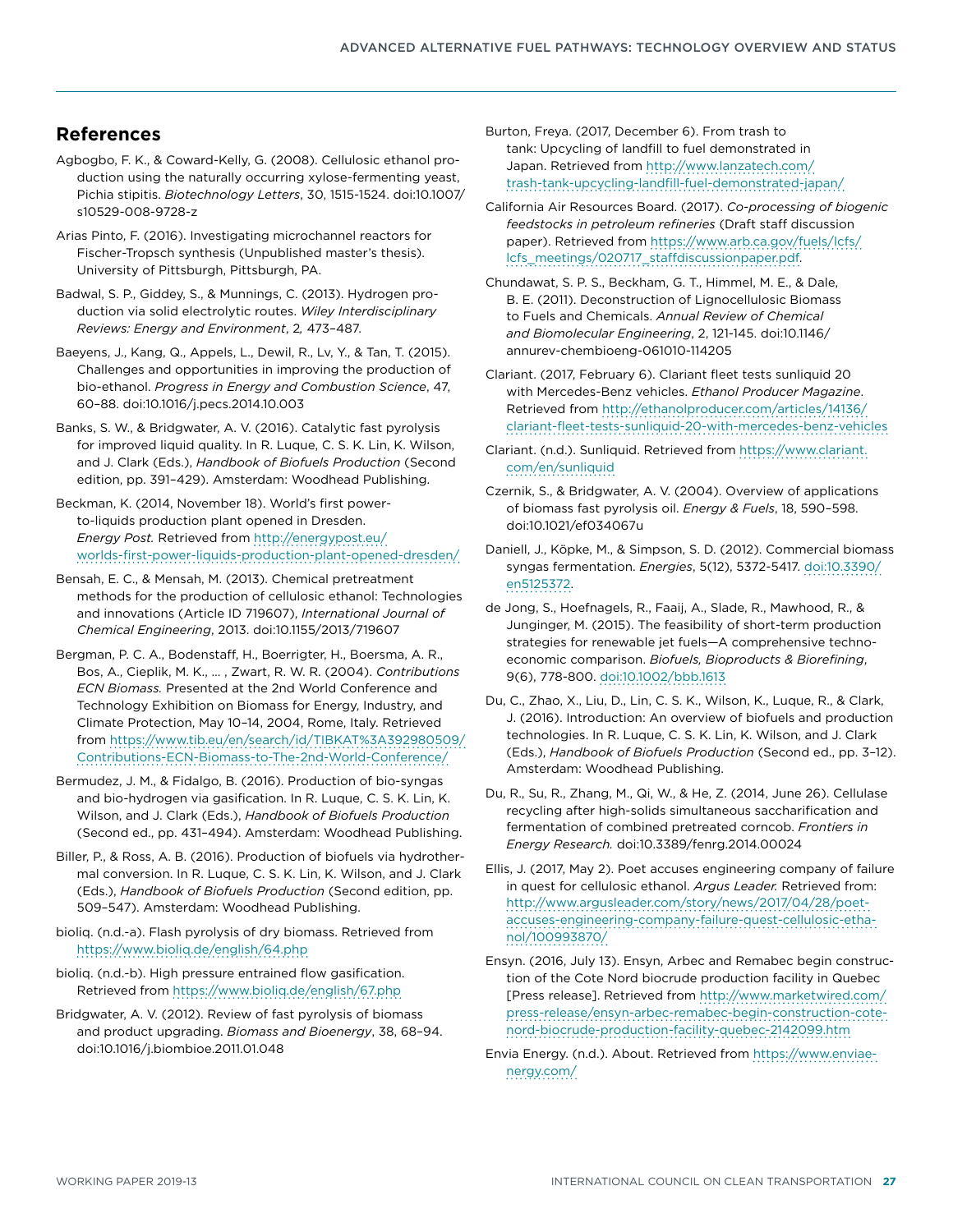Ethanol Producer Magazine. (n.d.-a). Canadian ethanol plants: Cellulosic, operational. Retrieved from [http://www.ethanolpro](http://www.ethanolproducer.com/plants/listplants/Canada/Operational/Cellulosic)[ducer.com/plants/listplants/Canada/Operational/Cellulosic](http://www.ethanolproducer.com/plants/listplants/Canada/Operational/Cellulosic)

Ethanol Producer Magazine. (n.d.-b). U.S. ethanol plants: Cellulosic, operational. Retrieved from [http://www.ethanolpro](http://www.ethanolproducer.com/plants/listplants/US/Operational/Cellulosic)[ducer.com/plants/listplants/US/Operational/Cellulosic](http://www.ethanolproducer.com/plants/listplants/US/Operational/Cellulosic)

ETIP Bioenergy. (n.d.-a). Cellulosic Ethanol (CE). Retrieved from [http://www.etipbioenergy.](http://www.etipbioenergy.eu/?option=com_content&view=article&id=273) [eu/?option=com\\_content&view=article&id=273](http://www.etipbioenergy.eu/?option=com_content&view=article&id=273)

ETIP Bioenergy. (n.d.-b). Commercial-scale demonstrations of algae for biofuels production. Retrieved from [http://www.etip](http://www.etipbioenergy.eu/value-chains/conversion-technologies/advanced-technologies/conversion-of-aquatic-biomass/commercial-scale-demonstrations-of-algae-for-biofuels-production)[bioenergy.eu/value-chains/conversion-technologies/advanced](http://www.etipbioenergy.eu/value-chains/conversion-technologies/advanced-technologies/conversion-of-aquatic-biomass/commercial-scale-demonstrations-of-algae-for-biofuels-production)[technologies/conversion-of-aquatic-biomass/commercial](http://www.etipbioenergy.eu/value-chains/conversion-technologies/advanced-technologies/conversion-of-aquatic-biomass/commercial-scale-demonstrations-of-algae-for-biofuels-production)[scale-demonstrations-of-algae-for-biofuels-production](http://www.etipbioenergy.eu/value-chains/conversion-technologies/advanced-technologies/conversion-of-aquatic-biomass/commercial-scale-demonstrations-of-algae-for-biofuels-production)

Extance, A. (2016, January 14). *Carbon dioxide-to-methanol catalyst ignites 'fuel from air' debate*. (The Royal Society of Chemistry). *Chemistry World*. Retrieved from [https://www.](https://www.chemistryworld.com/news/carbon-dioxide-to-methanol-catalyst-ignites-fuel-from-air-debate/9339.article) [chemistryworld.com/news/carbon-dioxide-to-methanol-cata](https://www.chemistryworld.com/news/carbon-dioxide-to-methanol-catalyst-ignites-fuel-from-air-debate/9339.article)[lyst-ignites-fuel-from-air-debate/9339.article](https://www.chemistryworld.com/news/carbon-dioxide-to-methanol-catalyst-ignites-fuel-from-air-debate/9339.article)

Ezeji, T. C., Karcher, P. M., Qureshi, N., & Blaschek, H. P. (2005). Improving performance of a gas stripping-based recovery system to remove butanol from Clostridium beijerinckii fermentation. *Bioprocess and Biosystems Engineering,* 27(3), 207–214. doi:10.1007/s00449-005-0403-7

Finnish demo plant produces renewable fuel from carbon dioxide captured from the air. (2017, June 9). Retrieved from VTT Technical Research Centre of Finland Ltd. website: [http://www.](http://www.vttresearch.com/media/news/finnish-demo-plant-produces-renewable-fuel-from-carbon-dioxide-captured-from-the-air) [vttresearch.com/media/news/finnish-demo-plant-produces](http://www.vttresearch.com/media/news/finnish-demo-plant-produces-renewable-fuel-from-carbon-dioxide-captured-from-the-air)[renewable-fuel-from-carbon-dioxide-captured-from-the-air](http://www.vttresearch.com/media/news/finnish-demo-plant-produces-renewable-fuel-from-carbon-dioxide-captured-from-the-air)

Fulcrum BioEnergy. (n.d.). Our process. Retrieved from [http://](http://fulcrum-bioenergy.com/technology/our-process/) [fulcrum-bioenergy.com/technology/our-process/](http://fulcrum-bioenergy.com/technology/our-process/)

Gale, J. (2016, January 3). *IEAGHG information paper: 2016-IP4; Developments in renewable methanol production*. Retrieved from http://www.ieaghg.org/docs/General\_Docs/Publications/ Information\_Papers/2016-IP4.pdf

Gaston, K. R., Jarvis, M. W., Pepiot, P., Smith, K. M., Frederick, W. J., Jr., & Nimlos, M. R. (2011). Biomass pyrolysis and gasification of varying partical sizes in a fluidized-bed reactor. *Energy Fuels*, 25(8), 3747-3757. doi:10.1021/ef200257k

Gogreengas. (n.d.) BioSNG Demonstration Plant: Project Close-Down Report. Retrieved from Gogreengas website: [http://](http://gogreengas.com/wp-content/uploads/2015/11/BioSNG-170223-1-Project-Close-Out-Report.pdf) [gogreengas.com/wp-content/uploads/2015/11/BioSNG-](http://gogreengas.com/wp-content/uploads/2015/11/BioSNG-170223-1-Project-Close-Out-Report.pdf)[170223-1-Project-Close-Out-Report.pdf](http://gogreengas.com/wp-content/uploads/2015/11/BioSNG-170223-1-Project-Close-Out-Report.pdf)

Greyrock. (n.d.). Carbon Engineering and Greyrock Energy partner to deliver commercial air-to-fuels systems. Retrieved from Greyrock website: [http://www.greyrock.com/newsroom/press](http://www.greyrock.com/newsroom/press-releases/carbon-engineering-and-greyrock-energy-partner-to-deliver-commercial-air-to-fuels-systems)[releases/carbon-engineering-and-greyrock-energy-partner-to](http://www.greyrock.com/newsroom/press-releases/carbon-engineering-and-greyrock-energy-partner-to-deliver-commercial-air-to-fuels-systems)[deliver-commercial-air-to-fuels-systems](http://www.greyrock.com/newsroom/press-releases/carbon-engineering-and-greyrock-energy-partner-to-deliver-commercial-air-to-fuels-systems)

 Griffin, D., & Schultz, M. (2012). Fuel and chemical products from biomass syngas: A comparison of gas fermentation to thermochemical conversion routes. *Environmental Progress & Sustainable Energy*, 31(2), 219-224. doi:10.1002/ep.11613

Grond, L., & Holstein, J. (2014). *Power-to-gas: Climbing the technology readiness ladder*. Retrieved from Gas for Energy: [https://www.di-verlag.de/media/content/GFE/issue\\_2\\_14/](https://www.di-verlag.de/media/content/GFE/issue_2_14/gfe2_14_fb_Grond.pdf?xaf26a=dbd42d30845f7a82752d5e8bc6b751a6) [gfe2\\_14\\_fb\\_Grond.pdf?xaf26a=dbd42d30845f7a82752d5e8b](https://www.di-verlag.de/media/content/GFE/issue_2_14/gfe2_14_fb_Grond.pdf?xaf26a=dbd42d30845f7a82752d5e8bc6b751a6) [c6b751a6](https://www.di-verlag.de/media/content/GFE/issue_2_14/gfe2_14_fb_Grond.pdf?xaf26a=dbd42d30845f7a82752d5e8bc6b751a6)

Handler, R. M., Shonnard, D. R., Griffing, E. M., Lai, A., & Palou-Rivera, I. (2015). Life cycle assessments of ethanol production via gas fermentation: Anticipated greenhouse gas emissions for cellulosic and waste gas feedstocks. *Industrial & Engineering Chemistry Research*, 55(12), 3253-3261. doi:10.1021/ acs.iecr.5b03215

Holmen, A., Venvik, H., Myrstad, R., Zhu, J., & Chen, D. (2013). Monolithic, microchannel and carbon nanofibers/carbon felt reactors for syngas conversion by Fischer-Tropsch synthesis.

*Catalysis Today,* 216, 150–157. doi:10.1016/j.cattod.2013.06.006

- Humbird, D., Davis, R., Tao, L., Kinchin, C., Hsu, D., Aden, A., … Dudgeon, D. (2011). *Process design and economics for biochemical conversion of lignocellulosic biomass to ethanol: Dilute-acid pretreatment and enzymatic hydrolysis of corn stover* (Technical report NREL/TP-5100-47764). Retrieved from the National Renewable Energy Laboratory website: <https://www.nrel.gov/docs/fy11osti/47764.pdf>
- IEA Bioenergy. (n.d.). Global database of biomass conversion facilities, including advanced biofuels, combustion, gasification and pyrolysis plants. Retrieved from [http://www.ieabioenergy.](http://www.ieabioenergy.com/installations/) [com/installations/](http://www.ieabioenergy.com/installations/)
- International Renewable Energy Agency. (2012). *Biomass for power generation* (Renewable Energy Technologies: Cost Analysis Series Vol. 1). Retrieved from [http://www.irena.org/](http://www.irena.org/DocumentDownloads/Publications/RE_Technologies_Cost_Analysis-Biomass.pdf) [DocumentDownloads/Publications/RE\\_Technologies\\_Cost\\_](http://www.irena.org/DocumentDownloads/Publications/RE_Technologies_Cost_Analysis-Biomass.pdf) [Analysis-Biomass.pdf](http://www.irena.org/DocumentDownloads/Publications/RE_Technologies_Cost_Analysis-Biomass.pdf)
- International Renewable Energy Agency. (2016). *Innovation outlook: Advanced liquid biofuels*. Retrieved from [http://](http://www.irena.org/DocumentDownloads/Publications/IRENA_Innovation_Outlook_Advanced_Liquid_Biofuels_2016.pdf) [www.irena.org/DocumentDownloads/Publications/IRENA\\_](http://www.irena.org/DocumentDownloads/Publications/IRENA_Innovation_Outlook_Advanced_Liquid_Biofuels_2016.pdf) [Innovation\\_Outlook\\_Advanced\\_Liquid\\_Biofuels\\_2016.pdf](http://www.irena.org/DocumentDownloads/Publications/IRENA_Innovation_Outlook_Advanced_Liquid_Biofuels_2016.pdf)
- Iogen Corporation. (n.d.). Costa Pinto Project. Retrieved from <https://www.iogen.ca/raizen-project/index.html>

Jin, M., Sarks, C., Bals, B. D., Posawatz, N., Gunawan, C., Dale, B. E., & Balan, V. (2017). Toward high solids loading process for lignocellulosic biofuel production at a low cost. *Biotechnology and Bioengineering*, 114(5), 980–989. doi:10.1002/bit.26229

Johnson, E. (2016). Integrated enzyme production lowers the cost of cellulosic ethanol. *Biofuels, Bioproducts, Biorefining*, 10, 164–174. doi:10.1002/bbb.1634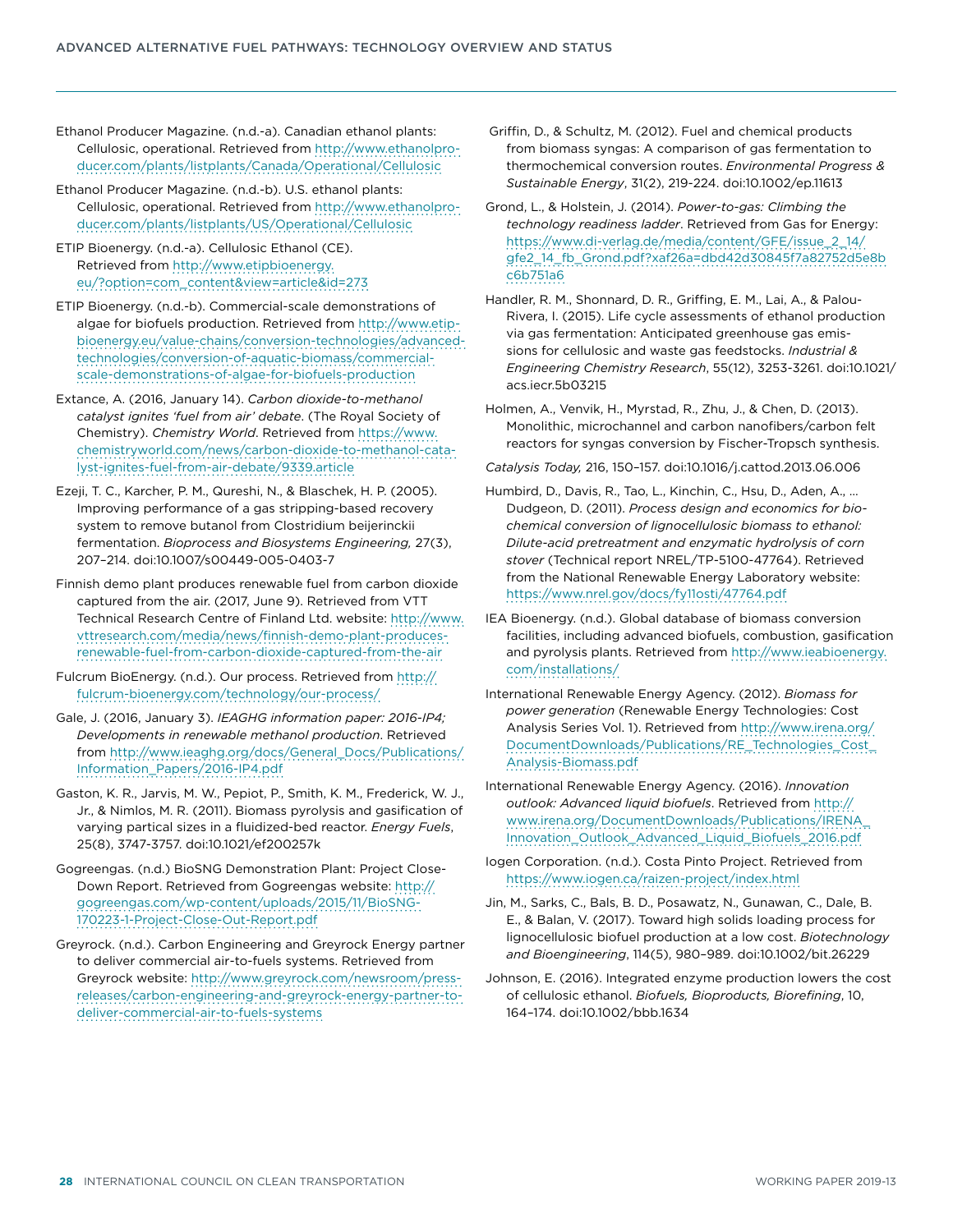Jones, C. W. (2012). *Removing carbon dioxide from the atmosphere: Scientific, technological and societal changes*. Presented at the Frontiers of Engineering Program, September 13, 2012, Warren, MI. Retrieved from [https://www.naefrontiers.](https://www.naefrontiers.org/File.aspx?id=35954) [org/File.aspx?id=35954](https://www.naefrontiers.org/File.aspx?id=35954)

Kalundborg large scale demonstration plant. (2010). Presentation to the European Bioethanol Technology Meeting, April 2010, Detmold, Germany. Retrieved from [http://www.agfdt.de/loads/](http://www.agfdt.de/loads/bi10/stranabb) [bi10/stranabb](http://www.agfdt.de/loads/bi10/stranabb)

Kharina, A., & Pavlenko, N. (2017). *Alternative jet fuels: Case Study of commercial-scale deployment.* Retrieved from The International Council on Clean Transportation, [https://www.](https://www.theicct.org/publications/alternative-jet-fuels-case-study) [theicct.org/publications/alternative-jet-fuels-case-study.](https://www.theicct.org/publications/alternative-jet-fuels-case-study)

Kim, J. S., Lee, Y. Y., & Kim, T. H. (2016). A review on alkaline pretreatment technology for bioconversion of lignocellulosic biomass. *Bioresource Technology*, 199, 42–48. doi:10.1016/j. biortech.2015.08.085

Kristensen, J. B., Felby, C., & Jørgensen, H. (2009). Yielddetermining factors in high-solids enzymatic hydrolysis of lignocellulose. *Biotechnology for Biofuels*, 2(1), 11. doi:10.1186/1754-6834-2-11

Lane, J. (2014a, May 15). Diamond Green Diesel starts up, largest advanced biofuels facility goes online. *Biofuels Digest*. Retrieved from [http://www.biofuelsdigest.com/](http://www.biofuelsdigest.com/bdigest/2014/05/15/diamond-green-diesel-starts-up-largest-advanced-biofuels-facility-goes-online/) [bdigest/2014/05/15/diamond-green-diesel-starts-up-largest](http://www.biofuelsdigest.com/bdigest/2014/05/15/diamond-green-diesel-starts-up-largest-advanced-biofuels-facility-goes-online/)[advanced-biofuels-facility-goes-online/](http://www.biofuelsdigest.com/bdigest/2014/05/15/diamond-green-diesel-starts-up-largest-advanced-biofuels-facility-goes-online/)

Lane, J. (2014b, July 1). Quad County Corn Processor produces Iowa's first cellulosic biofuels at scale. *Biofuels Digest*. Retrieved from [http://www.biofuelsdigest.com/](http://www.biofuelsdigest.com/bdigest/2014/07/01/quad-county-corn-processor-produces-iowas-first-cellulosic-biofuels-at-scale/) [bdigest/2014/07/01/quad-county-corn-processor-produces](http://www.biofuelsdigest.com/bdigest/2014/07/01/quad-county-corn-processor-produces-iowas-first-cellulosic-biofuels-at-scale/)[iowas-first-cellulosic-biofuels-at-scale/](http://www.biofuelsdigest.com/bdigest/2014/07/01/quad-county-corn-processor-produces-iowas-first-cellulosic-biofuels-at-scale/)

Lane, J. (2015a, March 4). Ensyn: Biofuels Digest's 2015 5-minute guide. *Biofuels Digest*. Retrieved from [http://](http://www.biofuelsdigest.com/bdigest/2015/03/04/ensyn-biofuels-digests-2015-5-minute-guide%E2%80%A8/) [www.biofuelsdigest.com/bdigest/2015/03/04/](http://www.biofuelsdigest.com/bdigest/2015/03/04/ensyn-biofuels-digests-2015-5-minute-guide%E2%80%A8/) [ensyn-biofuels-digests-2015-5-minute-guide%E2%80%A8/](http://www.biofuelsdigest.com/bdigest/2015/03/04/ensyn-biofuels-digests-2015-5-minute-guide%E2%80%A8/)

Lane, J. (2015b, May 6). Fiberight: Biofuels Digest's 2015 5-minute guide. *Biofuels Digest*. Retrieved from [http://](http://www.biofuelsdigest.com/bdigest/2015/05/06/fiberight-biofuels-digests-2015-5-minute-guide/) [www.biofuelsdigest.com/bdigest/2015/05/06/](http://www.biofuelsdigest.com/bdigest/2015/05/06/fiberight-biofuels-digests-2015-5-minute-guide/) [fiberight-biofuels-digests-2015-5-minute-guide/](http://www.biofuelsdigest.com/bdigest/2015/05/06/fiberight-biofuels-digests-2015-5-minute-guide/)

Lane, J. (2016, May 17). KiOR: The inside true story of a company gone wrong. *Biofuels Digest*. Retrieved from [http://www.biofuelsdigest.com/bdigest/2016/05/17/](http://www.biofuelsdigest.com/bdigest/2016/05/17/kior-the-inside-true-story-of-a-company-gone-wrong/) [kior-the-inside-true-story-of-a-company-gone-wrong/](http://www.biofuelsdigest.com/bdigest/2016/05/17/kior-the-inside-true-story-of-a-company-gone-wrong/)

Lane, J. (2017a, March 7). Nanocellulose for tires: Something new in performance and sustainability. *Biofuels Digest*. Retrieved from [http://www.biofuelsdigest.com/bdigest/2017/03/07/](http://www.biofuelsdigest.com/bdigest/2017/03/07/nanocellulose-for-tires-something-new-in-performance-and-sustainability/) [nanocellulose-for-tires-something-new-in-performance-and](http://www.biofuelsdigest.com/bdigest/2017/03/07/nanocellulose-for-tires-something-new-in-performance-and-sustainability/)[sustainability/](http://www.biofuelsdigest.com/bdigest/2017/03/07/nanocellulose-for-tires-something-new-in-performance-and-sustainability/)

Lane, J. (2017b, March 19). Diamond Green Diesel expanding to 275M gallon capacity to meet booming renewable diesel demand. *Biofuels Digest*. Retrieved from [http://www.biofu](http://www.biofuelsdigest.com/bdigest/2017/03/19/diamond-green-diesel-expanding-to-275m-gallon-capacity-to-meet-booming-renewable-diesel-demand/)[elsdigest.com/bdigest/2017/03/19/diamond-green-diesel](http://www.biofuelsdigest.com/bdigest/2017/03/19/diamond-green-diesel-expanding-to-275m-gallon-capacity-to-meet-booming-renewable-diesel-demand/)[expanding-to-275m-gallon-capacity-to-meet-booming-renew](http://www.biofuelsdigest.com/bdigest/2017/03/19/diamond-green-diesel-expanding-to-275m-gallon-capacity-to-meet-booming-renewable-diesel-demand/)[able-diesel-demand/](http://www.biofuelsdigest.com/bdigest/2017/03/19/diamond-green-diesel-expanding-to-275m-gallon-capacity-to-meet-booming-renewable-diesel-demand/)

Lane, J. (2017c, April 2). Quad County Corn Processors to evaluate Taurus' XyloFerm on industrial scale. *Biofuels Digest*. Retrieved from [http://www.biofuelsdigest.com/bdigest/2017/04/02/](http://www.biofuelsdigest.com/bdigest/2017/04/02/quad-county-corn-processors-to-evaluate-taurus-xyloferm-on-industrial-scale/) [quad-county-corn-processors-to-evaluate-taurus-xyloferm-on](http://www.biofuelsdigest.com/bdigest/2017/04/02/quad-county-corn-processors-to-evaluate-taurus-xyloferm-on-industrial-scale/)[industrial-scale/](http://www.biofuelsdigest.com/bdigest/2017/04/02/quad-county-corn-processors-to-evaluate-taurus-xyloferm-on-industrial-scale/)

Lappas, A., & Heracleous, E. (2016). Production of biofuels via Fischer-Tropsch synthesis: Biomass-to-liquids. In R. Luque, C. S. K. Lin, K. Wilson, and J. Clark (Eds.), *Handbook of Biofuels Production* (Second edition, pp. 549–593). Amsterdam: Woodhead Publishing.

Liew, F., Martin, M. Tappel, R., Heijstra, B., Mihalcea, C., & Köpke, M. (2016). Gas fermentation — A flexible platform for commercial scale production of low-carbon-fuels and chemicals from waste and renewable feedstocks. *Frontiers in Microbiology*. doi:10.3389/fmicb.2016.00694

Limayem, A., & Ricke, S. C. (2012). Lignocellulosic biomass for bioethanol production: Current perspectives, potential issues and future prospects. *Progress in Energy and Combustion Science*, 38(4), 449–467. doi:10.1016/j.pecs.2012.03.002

Lindfors, L. P. (n.d.). Growth through innovation. Retrieved from: [https://tapahtumat.tekes.fi/uploads/8c235856/4Lars\\_Peter\\_](https://tapahtumat.tekes.fi/uploads/8c235856/4Lars_Peter_Lindfors_Neste_-6710.pdf) [Lindfors\\_Neste\\_-6710.pdf](https://tapahtumat.tekes.fi/uploads/8c235856/4Lars_Peter_Lindfors_Neste_-6710.pdf)

Liu, G., Larson, E. D., Williams, R. H., Kreutz, T. G., & Guo, X. (2011). Making Fischer−Tropsch fuels and electricity from coal and biomass: Performance and cost analysis. *Energy & Fuels*, 25(1), 415–437. doi:10.1021/ef101184e

Liu, G., Zhang, J., & Bao, J. (2015). Cost evaluation of cellulase enzyme for industrial-scale cellulosic ethanol production based on rigorous Aspen Plus modeling. *Bioprocess and Biosystems Engineering*, 39(1), 133–140. doi:10.1007/s00449-015-1497-1

Lu, Y., Yang, B., Gregg, D., Saddler, J. N., & Mansfield, S. D. (2002, February). Cellulase Adsorption and an Evaluation of Enzyme Recycle During Hydrolysis of Steam-Exploded Softwood Residues. Applied Biochemistry and Biotechnology, 641-654.

Malins, C. (2017). *What role is there for electrofuel technologies in European transport's low carbon future?* Retrieved from the Transport & Environment website: [https://www.transporten](https://www.transportenvironment.org/sites/te/files/publications/2017_11_Cerulogy_study_What_role_electrofuels_final_0.pdf)[vironment.org/sites/te/files/publications/2017\\_11\\_Cerulogy\\_](https://www.transportenvironment.org/sites/te/files/publications/2017_11_Cerulogy_study_What_role_electrofuels_final_0.pdf) [study\\_What\\_role\\_electrofuels\\_final\\_0.pdf](https://www.transportenvironment.org/sites/te/files/publications/2017_11_Cerulogy_study_What_role_electrofuels_final_0.pdf)

Maurya, D. P., Singla, A., & Negi, S. (2015). An overview of key pretreatment processes for biological conversion of lignocellulosic biomass to bioethanol. *3 Biotech*, 5, 597–609. doi:10.1007/ s13205-015-0279-4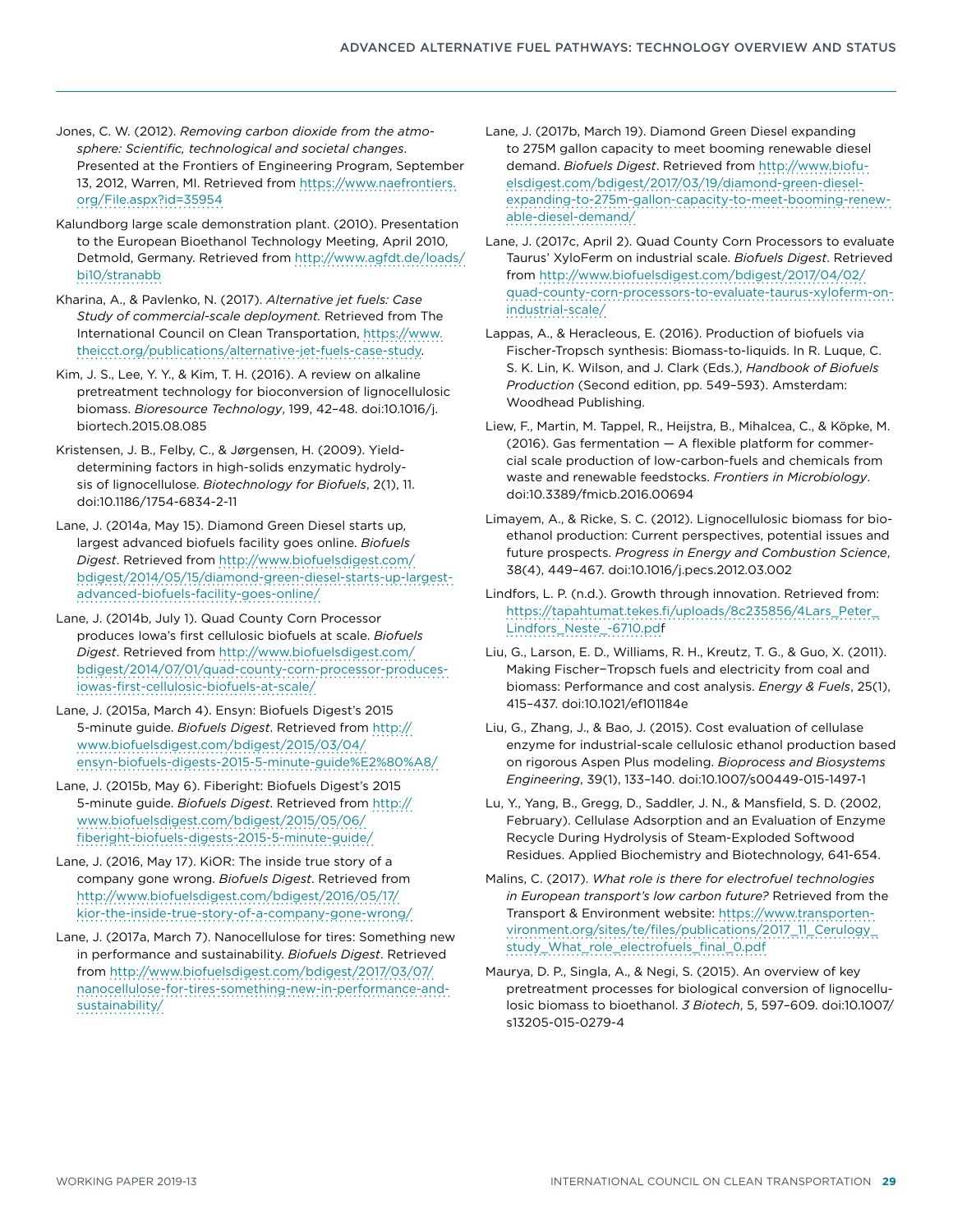Mawhood, R., Gazis, E., de Jong, S., Hoefnagels, R., & Slade, R. (2016). Production pathways for renewable jet fuel: A review of commercialization status and future prospects. *Biofuels, Bioproducts and Biorefining*, 10(4), 462–484. doi:10.1002/ bbb.1644

Menon, V., & Rao, M. (2012). Trends in bioconversion of lignocellulose: Biofuels platform chemicals & biorefinery concept. *Progress in Energy and Combustion Science*, 38(4), 522–550. doi:10.1016/j.pecs.2012.02.002

Mohan, D., Pittman, C. U., & Steele, P. H. (2006). Pyrolysis of wood/biomass for bio-oil:  A critical review. *Energy & Fuels*, 20(3), 848–889. doi:10.1021/ef0502397

Mood, S. H., Gofeshan, A. H., Tabatabaei, M., Jouzani, G. S., Najafi, G. H., Gholami, M., & Ardjmand, M. (2013). Lignocellulosic biomass to bioethanol, a comprehensive review with a focus on pretreatment. *Renewable and Sustainable Energy Reviews*, 27, 77–93. doi: 10.1016/j.rser.2013.06.033

National Energy Technology Laboratory. (n.d.). Fischer-Tropsch synthesis. Retrieved from [https://www.netl.doe.gov/research/](https://www.netl.doe.gov/research/coal/energy-systems/gasification/gasifipedia/ftsynthesis) [coal/energy-systems/gasification/gasifipedia/ftsynthesis](https://www.netl.doe.gov/research/coal/energy-systems/gasification/gasifipedia/ftsynthesis)

Nordic Blue Crude. (n.d.). Partners. Retrieved from [http://nor](http://nordicbluecrude.no/)[dicbluecrude.no/](http://nordicbluecrude.no/)

Ørsted. (2013, Dec 4). DONG Energy and DSM prove cellulosic bio-ethanol on industrial scale with 40% higher yield. Retrieved from [https://orsted.com/en/Media/Newsroom/News/2013/12/](https://orsted.com/en/Media/Newsroom/News/2013/12/DONG-Energy-and-DSM-prove-cellulosic-bio-ethanol-fermentation-on-industrial-scale) [DONG-Energy-and-DSM-prove-cellulosic-bio-ethanol](https://orsted.com/en/Media/Newsroom/News/2013/12/DONG-Energy-and-DSM-prove-cellulosic-bio-ethanol-fermentation-on-industrial-scale)[fermentation-on-industrial-scale](https://orsted.com/en/Media/Newsroom/News/2013/12/DONG-Energy-and-DSM-prove-cellulosic-bio-ethanol-fermentation-on-industrial-scale)

Pavlenko, N. & Kharina, A. (2018). Policy and Environmental Implications of Using HEFA+ for Aviation. Retrieved from The International Council on Clean Transportation: [https://theicct.org/sites/default/files/publications/](https://theicct.org/sites/default/files/publications/Green-Diesel-Aviation_ICCT-Working-Paper_20180321_vF.pdf) [Green-Diesel-Aviation\\_ICCT-Working-Paper\\_20180321\\_vF.pdf](https://theicct.org/sites/default/files/publications/Green-Diesel-Aviation_ICCT-Working-Paper_20180321_vF.pdf)

Pearlson, M., Wollersheim, C., & Hileman, J. (2013). A technoeconomic review of hydroprocesed renewable esters and fatty acids for jet fuel production. *Biofuels, Bioproducts & Biorefining*, 7(1), 89–96. doi:10.1002/bbb.1378

Perkins, G. (2018). Integration of biocrude production from fast pyrolysis of biomass with solar PV for dispatchable electricity production. *Clean Energy*, 2(2), 85–101. doi:10.1093/ce/zky013

Peters, D., Alberici, S., Passmore, J., & Malins, C. (2015). *How to advance cellulosic biofuels: Assessment of costs, investment options and required policy support.* Ecofys. Retrieved from [https://www.theicct.org/sites/default/files/publications/](https://www.theicct.org/sites/default/files/publications/Ecofys-Passmore%20Group_How-to-advance-cellulosic-biofuels_rev201602.pdf) [Ecofys-Passmore%20Group\\_How-to-advance-cellulosic](https://www.theicct.org/sites/default/files/publications/Ecofys-Passmore%20Group_How-to-advance-cellulosic-biofuels_rev201602.pdf)[biofuels\\_rev201602.pdf](https://www.theicct.org/sites/default/files/publications/Ecofys-Passmore%20Group_How-to-advance-cellulosic-biofuels_rev201602.pdf)

Phanphanich, M., & Mani, S. (2011). Impact of torrefaction on the grindability and fuel characteristics of forest biomass. *Bioresource Technology*, 102(2), 1246-1253. doi:10.1016/j. biortech.2010.08.028

Purr, K., Osiek, D., Lange, M., Adlunger, K., Burger, A., Hain, B., . . . Vollmer, C. (2016). *Integration of power to gas/power to liquids into the ongoing transformation process*. Retrieved from the Umwelt Bundesamt (German Environment Agency) website: [https://www.umweltbundesamt.de/sites/default/files/](https://www.umweltbundesamt.de/sites/default/files/medien/377/publikationen/uba_position_powertoliquid_engl.pdf) [medien/377/publikationen/uba\\_position\\_powertoliquid\\_engl.pdf](https://www.umweltbundesamt.de/sites/default/files/medien/377/publikationen/uba_position_powertoliquid_engl.pdf)

Rapier, R. (2016, April 26). A cellulosic ethanol milestone. *Forbes*. Retrieved from [https://www.forbes.](https://www.forbes.com/sites/rrapier/2016/04/26/a-cellulosic-ethanol-milestone/#4e711ebc1072) [com/sites/rrapier/2016/04/26/a-cellulosic-ethanol](https://www.forbes.com/sites/rrapier/2016/04/26/a-cellulosic-ethanol-milestone/#4e711ebc1072)[milestone/#4e711ebc1072](https://www.forbes.com/sites/rrapier/2016/04/26/a-cellulosic-ethanol-milestone/#4e711ebc1072)

Rivers, D. B. (2015). Recovery act: Pilot integrated cellulosic biorefinery operations to fuel ethanol [Project peer review material]. Retrieved from the U.S. Department of Energy website: [https://](https://energy.gov/sites/prod/files/2015/04/f22/demonstration_market_transformation_rivers_3418.pdf) [energy.gov/sites/prod/files/2015/04/f22/demonstration\\_](https://energy.gov/sites/prod/files/2015/04/f22/demonstration_market_transformation_rivers_3418.pdf) [market\\_transformation\\_rivers\\_3418.pdf](https://energy.gov/sites/prod/files/2015/04/f22/demonstration_market_transformation_rivers_3418.pdf)

Sapp, M. (2017, May 1). Poet sues Andritz over failed 2G feedstock pretreatment system. *Biofuels Digest*. Retrieved from [http://](http://www.biofuelsdigest.com/bdigest/2017/05/01/poet-sues-andritz-over-failed-2g-feedstock-pretreatment-system/) [www.biofuelsdigest.com/bdigest/2017/05/01/poet-sues](http://www.biofuelsdigest.com/bdigest/2017/05/01/poet-sues-andritz-over-failed-2g-feedstock-pretreatment-system/)[andritz-over-failed-2g-feedstock-pretreatment-system/](http://www.biofuelsdigest.com/bdigest/2017/05/01/poet-sues-andritz-over-failed-2g-feedstock-pretreatment-system/).

Sapp, M. (2018, January 9). Red Rock Biofuels scores \$245 million state bond for Oregon plant. *Biofuels Digest*. Retrieved from [http://www.biofuelsdigest.com/bdigest/2018/01/09/red-rock](http://www.biofuelsdigest.com/bdigest/2018/01/09/red-rock-biofuels-scores-245-million-state-bond-for-oregon-plant/)[biofuels-scores-245-million-state-bond-for-oregon-plant/](http://www.biofuelsdigest.com/bdigest/2018/01/09/red-rock-biofuels-scores-245-million-state-bond-for-oregon-plant/)

Schill, S. R. (2016, March 14). Global cellulosic ethanol developments. *Ethanol Producer Magazine*. Retrieved from [http://www.ethanolproducer.com/articles/13135/](http://www.ethanolproducer.com/articles/13135/global-cellulosic-ethanol-developments) [global-cellulosic-ethanol-developments](http://www.ethanolproducer.com/articles/13135/global-cellulosic-ethanol-developments)

Schmidt, P., Weindorf, W., Roth, A., Batteiger, V., & Riegel, F. (2016). *Power-to-liquids: Potentials and perspectives for the future supply of renewable aviation fuel*. Retrieved from the Umwelt Bundesamt (German Environment Agency) website: [http://www.lbst.de/ressources/docs2016/161005\\_uba\\_hintergr](http://www.lbst.de/ressources/docs2016/161005_uba_hintergrund_ptl_barrierrefrei.pdf)[und\\_ptl\\_barrierrefrei.pdf](http://www.lbst.de/ressources/docs2016/161005_uba_hintergrund_ptl_barrierrefrei.pdf)

Scott, J. (2017, November 2). Dupont closes Iowa cellulosic ethanol facility, puts plant up for sale. *Successful Farming*. Retrieved from [https://www.agriculture.com/news/business/](https://www.agriculture.com/news/business/dupont-is-selling-iowa-cellulosic-ethanol-facility) [dupont-is-selling-iowa-cellulosic-ethanol-facility](https://www.agriculture.com/news/business/dupont-is-selling-iowa-cellulosic-ethanol-facility)

Searle, S., & Christensen, A. (2018). *Decarbonization potential of electrofuels in the European Union*. Retrieved from the International Council on Clean Transportation, [https://www.](https://www.theicct.org/sites/default/files/publications/Electrofuels_Decarbonization_EU_20180920.pdf) [theicct.org/sites/default/files/publications/Electrofuels\\_](https://www.theicct.org/sites/default/files/publications/Electrofuels_Decarbonization_EU_20180920.pdf) [Decarbonization\\_EU\\_20180920.pdf](https://www.theicct.org/sites/default/files/publications/Electrofuels_Decarbonization_EU_20180920.pdf)

Seber, G., Malina, R., Pearlson, M. N., Olcay, H., Hileman, J. I., & Barrett, S. R. H. (2014). Environmental and economic assessment of producing hydroprocessed jet and diesel fuel from waste oils and tallow. *Biomass and Bioenergy*, 67, 108–118. doi:10.1016/j.biombioe.2014.04.024

 (S&T)2 Consultants Inc. (2018). *Description and data collection on biofuel technologies*. Prepared for Danish Energy Agency. Retrieved from [https://ens.dk/sites/ens.dk/files/Analyser/](https://ens.dk/sites/ens.dk/files/Analyser/renewable_fuels_technology_catalogue_revised_draft_report.docx) [renewable\\_fuels\\_technology\\_catalogue\\_revised\\_draft\\_report.](https://ens.dk/sites/ens.dk/files/Analyser/renewable_fuels_technology_catalogue_revised_draft_report.docx) [docx](https://ens.dk/sites/ens.dk/files/Analyser/renewable_fuels_technology_catalogue_revised_draft_report.docx)